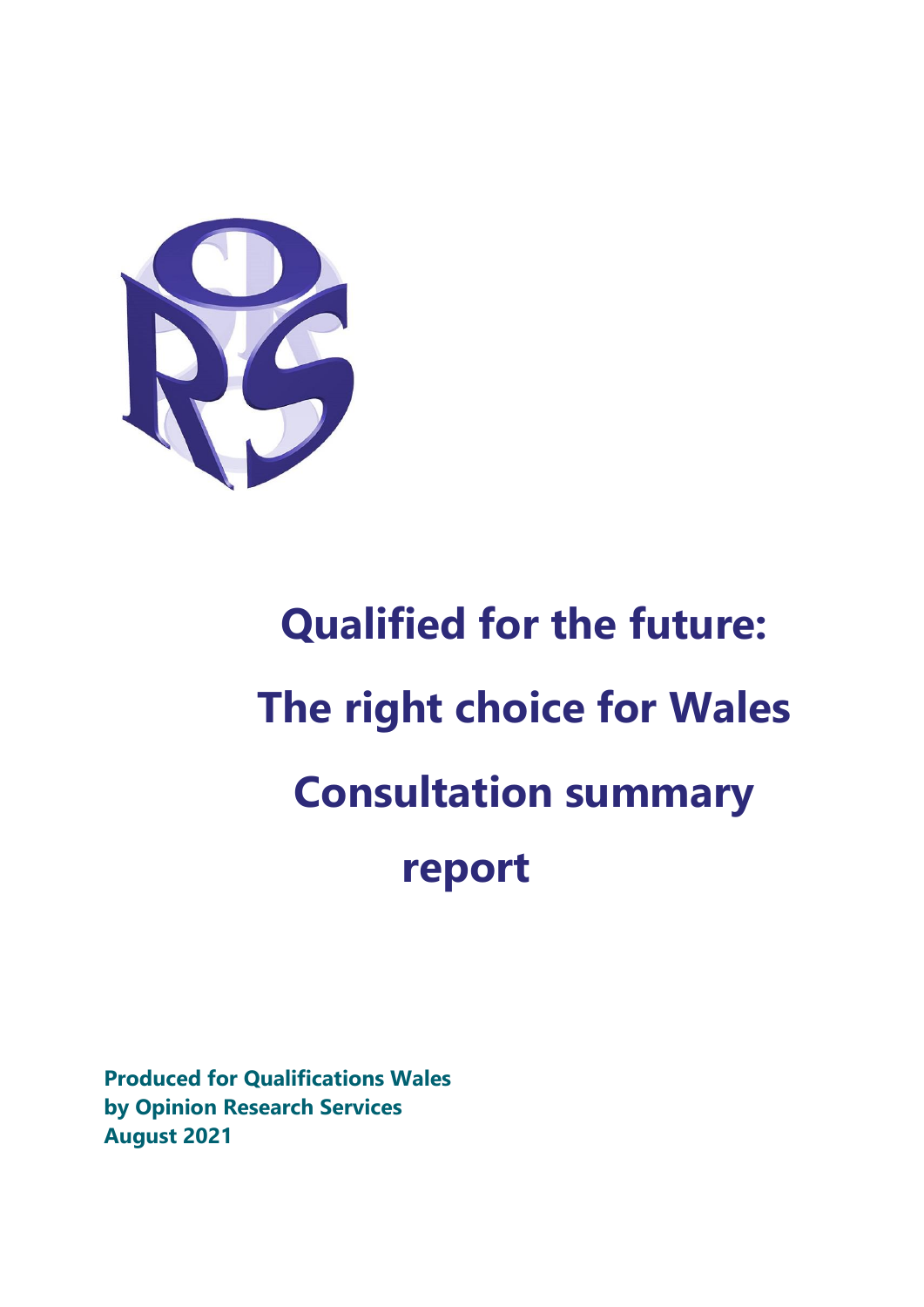## Opinion Research Services

## The Strand Swansea SA1 1AF 01792 535300 | [www.ors.org.uk](http://www.ors.org.uk/) | info@ors.org.uk

As with all our studies, findings from this report are subject to Opinion Research Services' Standard Terms and Conditions of Contract.

Any press release or publication of the findings of this report requires the advance approval of ORS. Such approval will only be refused on the grounds of inaccuracy or misrepresentation

This study was conducted in accordance with ISO 20252:2012 and ISO 9001:2008.

© Copyright August 2021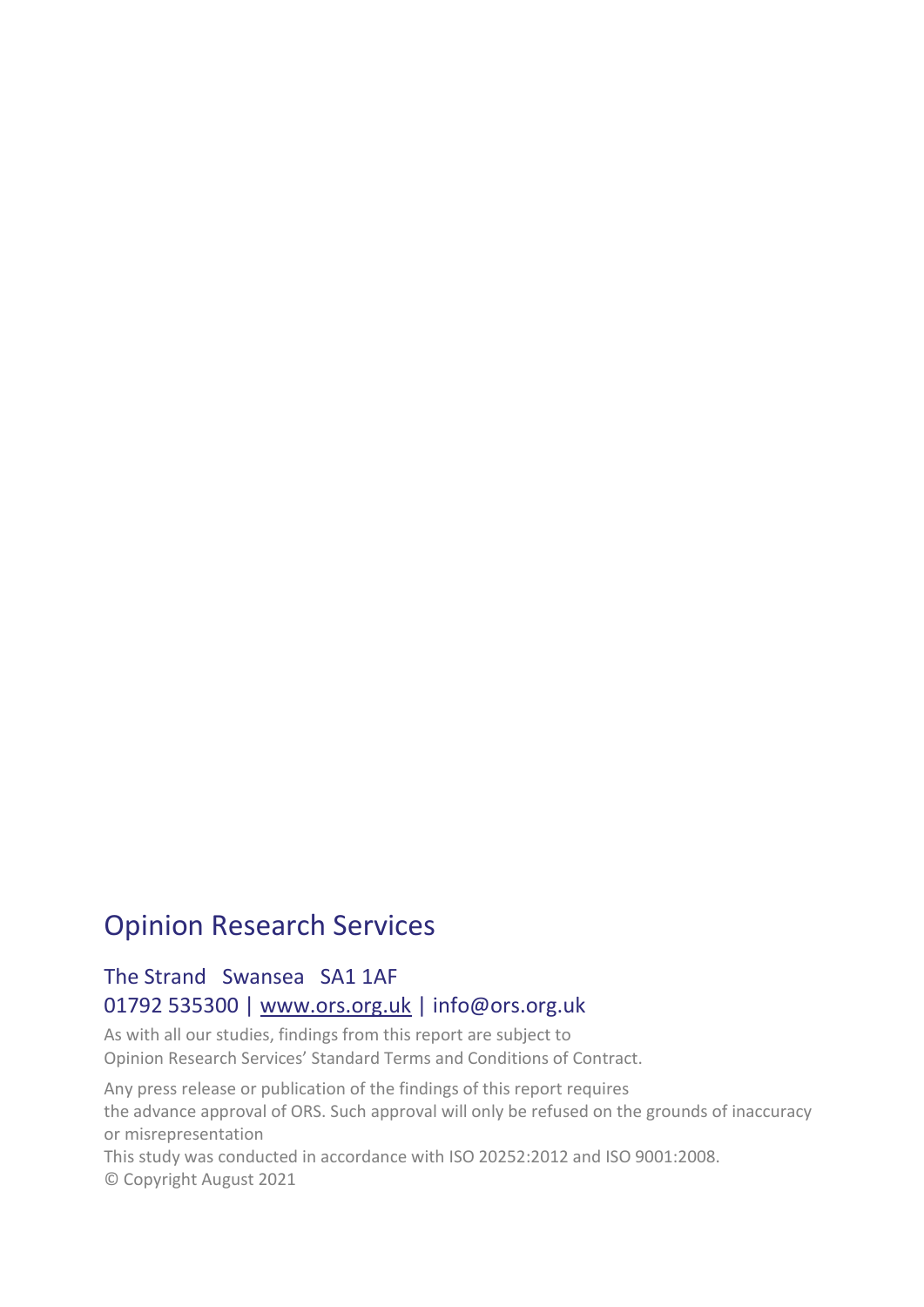## **Contents**

| 1. |      |  |
|----|------|--|
| 2. |      |  |
|    | 2.1. |  |
|    |      |  |
| 3. |      |  |
|    |      |  |
|    | 3.2. |  |
|    | 3.3. |  |
|    | 3.4. |  |
| 4. |      |  |
|    |      |  |
|    |      |  |
| 5. |      |  |
|    |      |  |
|    | 5.2. |  |
|    | 5.3. |  |
|    |      |  |
|    |      |  |
|    | 6.2. |  |
|    | 6.3. |  |
|    | 6.4. |  |
|    | 6.5. |  |
|    | 6.6. |  |
| 7. |      |  |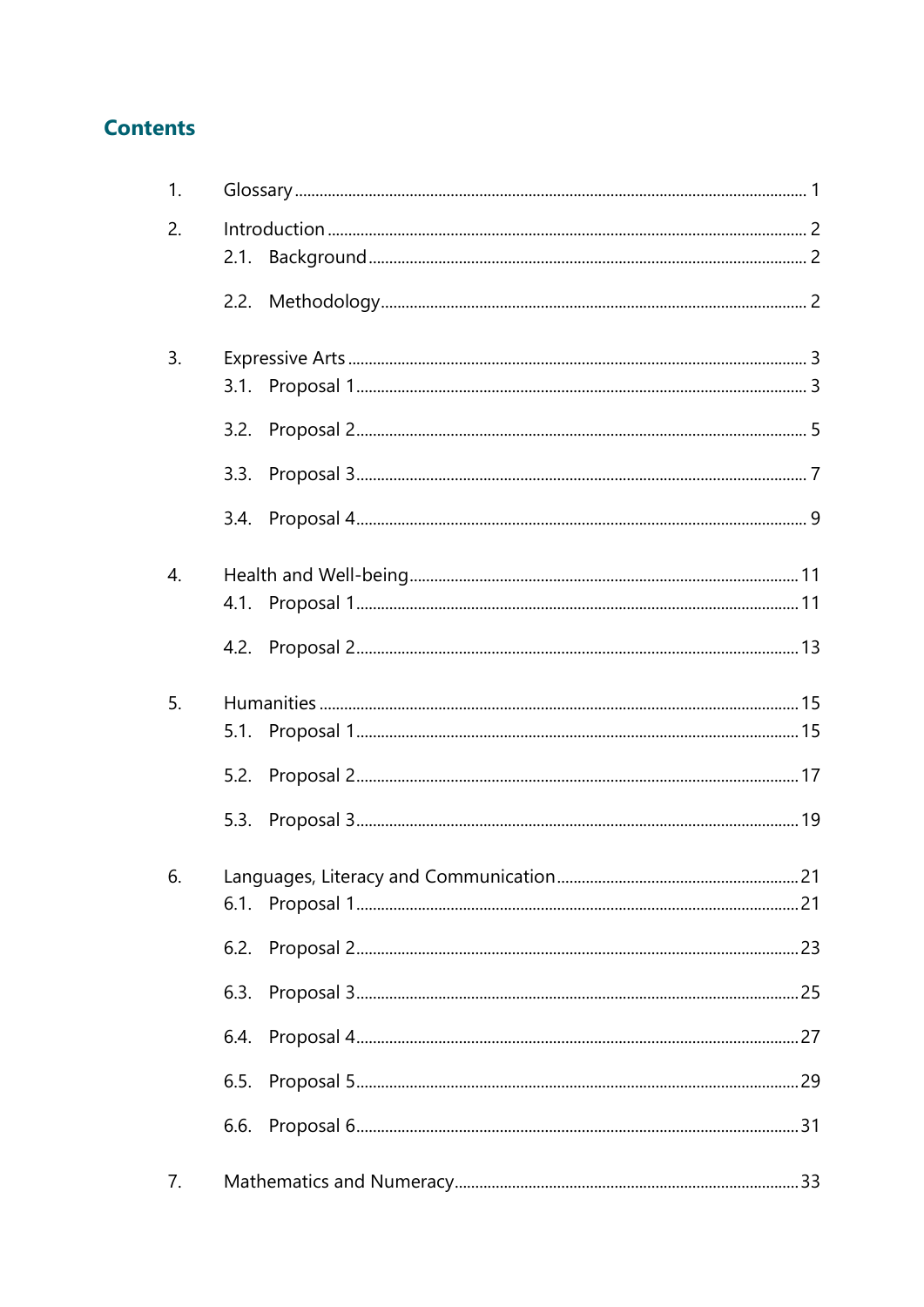| 8.  |       |  |
|-----|-------|--|
|     |       |  |
|     |       |  |
|     |       |  |
|     |       |  |
| 9.  |       |  |
|     |       |  |
| 10. |       |  |
|     |       |  |
|     | 10.2. |  |
|     | 10.3. |  |
|     | 10.4. |  |
|     |       |  |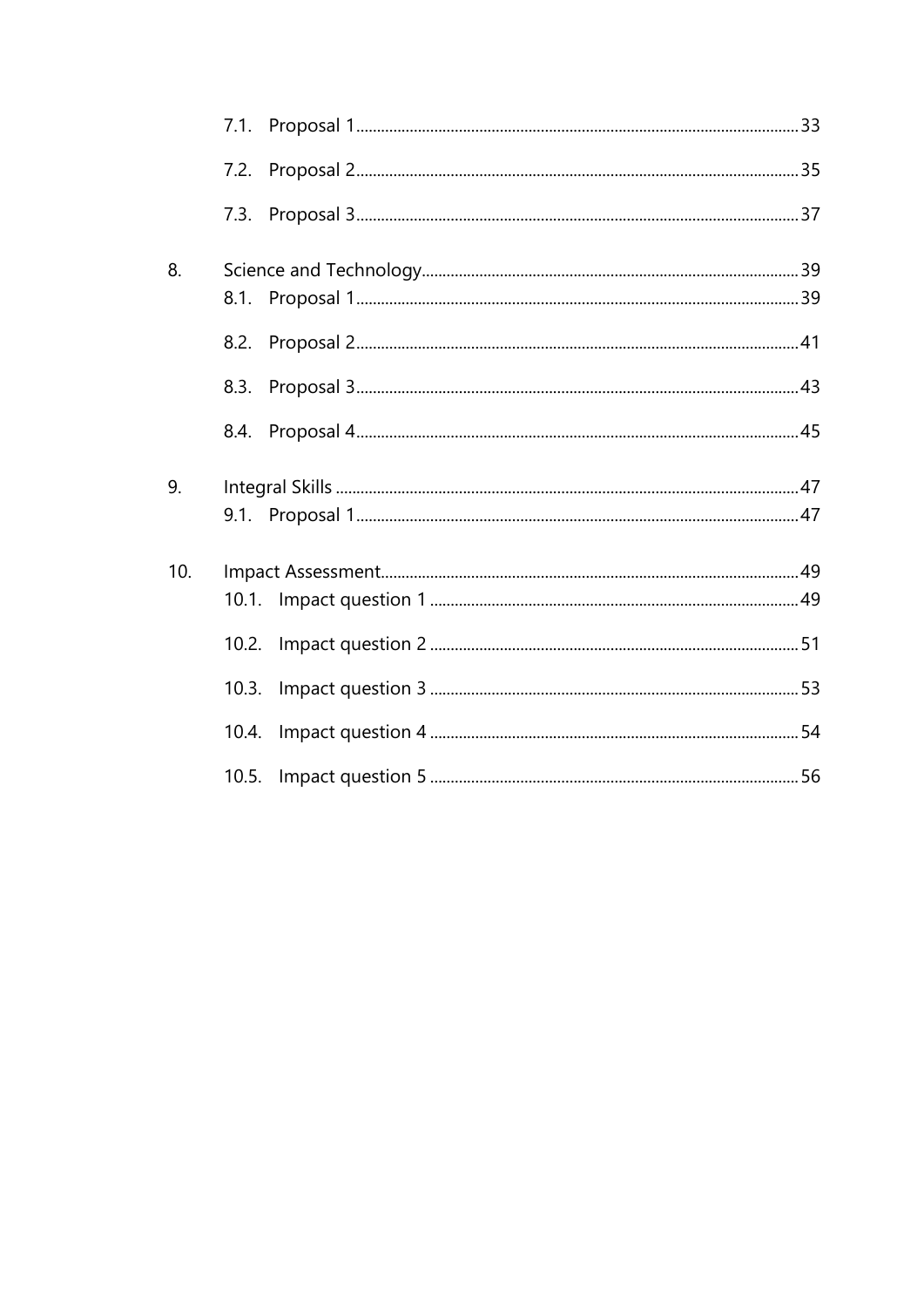# <span id="page-4-0"></span>**1. Glossary**

| <b>Acronym / Key word</b> | <b>Definition</b>                                    |
|---------------------------|------------------------------------------------------|
| <b>ALN</b>                | <b>Additional Learning Needs</b>                     |
| Area                      | Area of Learning and Experience                      |
| <b>BSL</b>                | British Sign Language                                |
| <b>CEFR</b>               | Common European Framework of Reference for Languages |
| <b>DCF</b>                | Digital Competence Framework                         |
| EAL                       | English as an Additional Language                    |
| <b>GCSE</b>               | General Certificate of Secondary Education           |
| <b>NEA</b>                | Non-Examination Assessment                           |
| <b>PRU</b>                | Pupil Referral Unit                                  |
| <b>STEM</b>               | Science, Technology, Engineering, and Mathematics    |
| Welsh Bacc                | Welsh Baccalaureate                                  |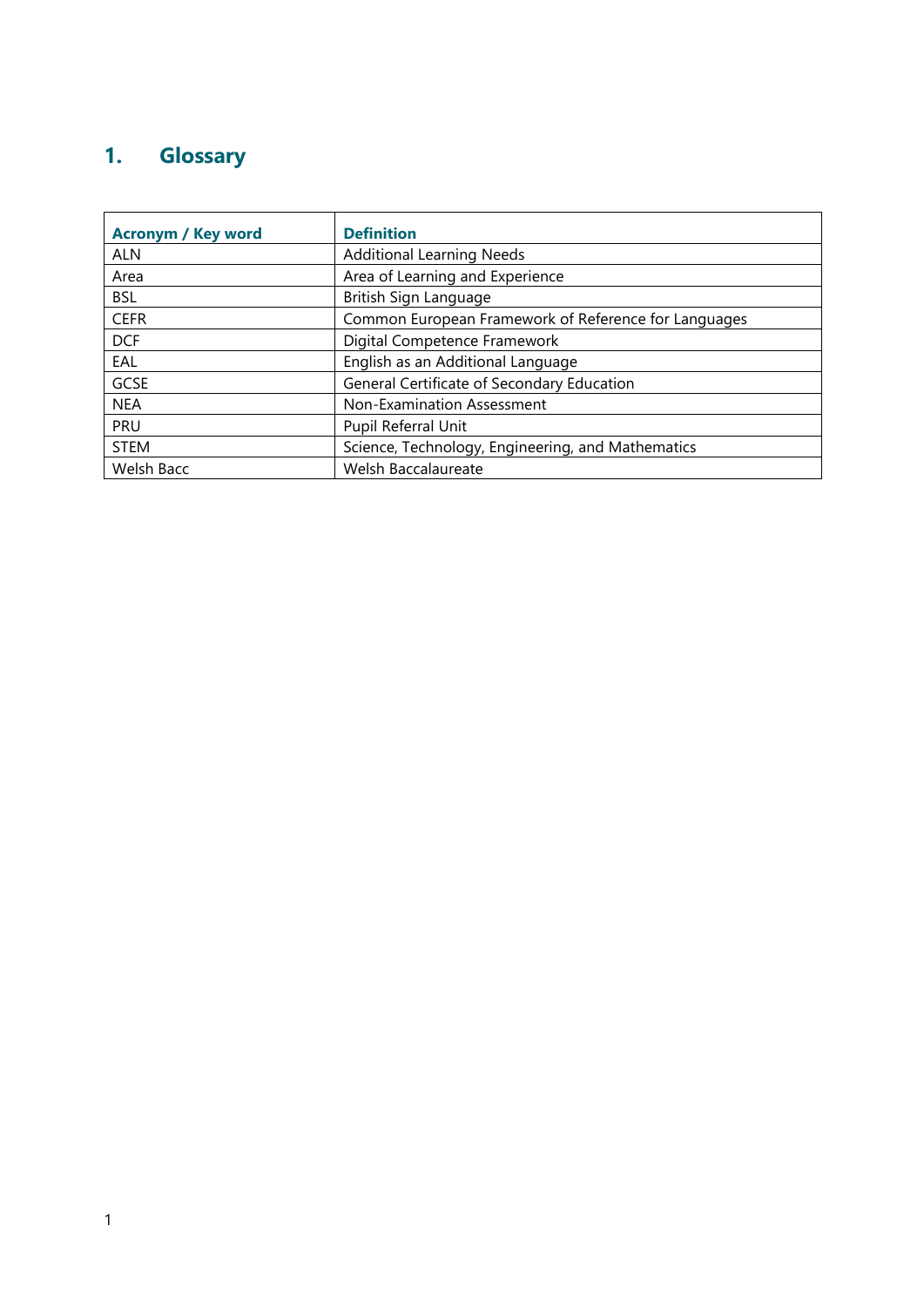## <span id="page-5-0"></span>**2. Introduction**

## <span id="page-5-1"></span>**2.1. Background**

Qualifications Wales commissioned Opinion Research Services (ORS) to host the second consultation in the Qualified for the future series as part of its review of the main qualifications taken by 14 to 16-year-olds in Wales. The consultation ran between 27 January and 16 April 2021 (documents are available [here\)](https://www.qualificationswales.org/english/qualified-for-the-future---have-your-say/).

The consultation gathered views on the main made-for-Wales qualifications that should be available to schools. Qualifications Wales will subsequently consult on the content and assessment methods for these qualifications and will ensure that other qualifications are available alongside them.

Qualifications Wales developed specific proposals for the consultation which spanned the six Areas of Learning and Experience ('Areas'), as described in the Curriculum for Wales Guidance ('Curriculum Guidance'<sup>1</sup>).

## <span id="page-5-2"></span>**2.2. Methodology**

Qualifications Wales promoted and circulated the consultation and conducted online webinars<sup>2</sup>. Youth Cymru held some online events for young people. Consultation responses were mainly collected via an online survey. Online and PDF youth-friendly (summary) versions of the survey were also available. All versions of the consultation included the same core closed and open questions and some questions about the impact of the proposals.

Overall, there were 1,501 responses to the consultation, comprising:

- 1,033 (84%) responses to the main consultation;
- 203 (16%) responses to the youth-friendly consultation; and
- 12 responses received by email, and 253 virtually identical responses from members of Cymdeithas Yr Iaith Gymraeg<sup>3</sup> which addressed the Languages, Literacy and Communication Area consultation questions.

<sup>1</sup> [Curriculum for Wales -](https://hwb.gov.wales/curriculum-for-wales) Hwb (gov.wales)

<sup>&</sup>lt;sup>2</sup> Further details and recordings of the webinars can be found here: Qualifications Wales / Consultation Webinars – Qualified for the future – [the right choice for Wales](https://qualificationswales.org/english/get-involved/events/consultation-launch-webinar---qualified-for-the-future---the-right-choice-for-wales/)

<sup>&</sup>lt;sup>3</sup> [Hafan | Cymdeithas yr Iaith Gymraeg](https://cymdeithas.cymru/)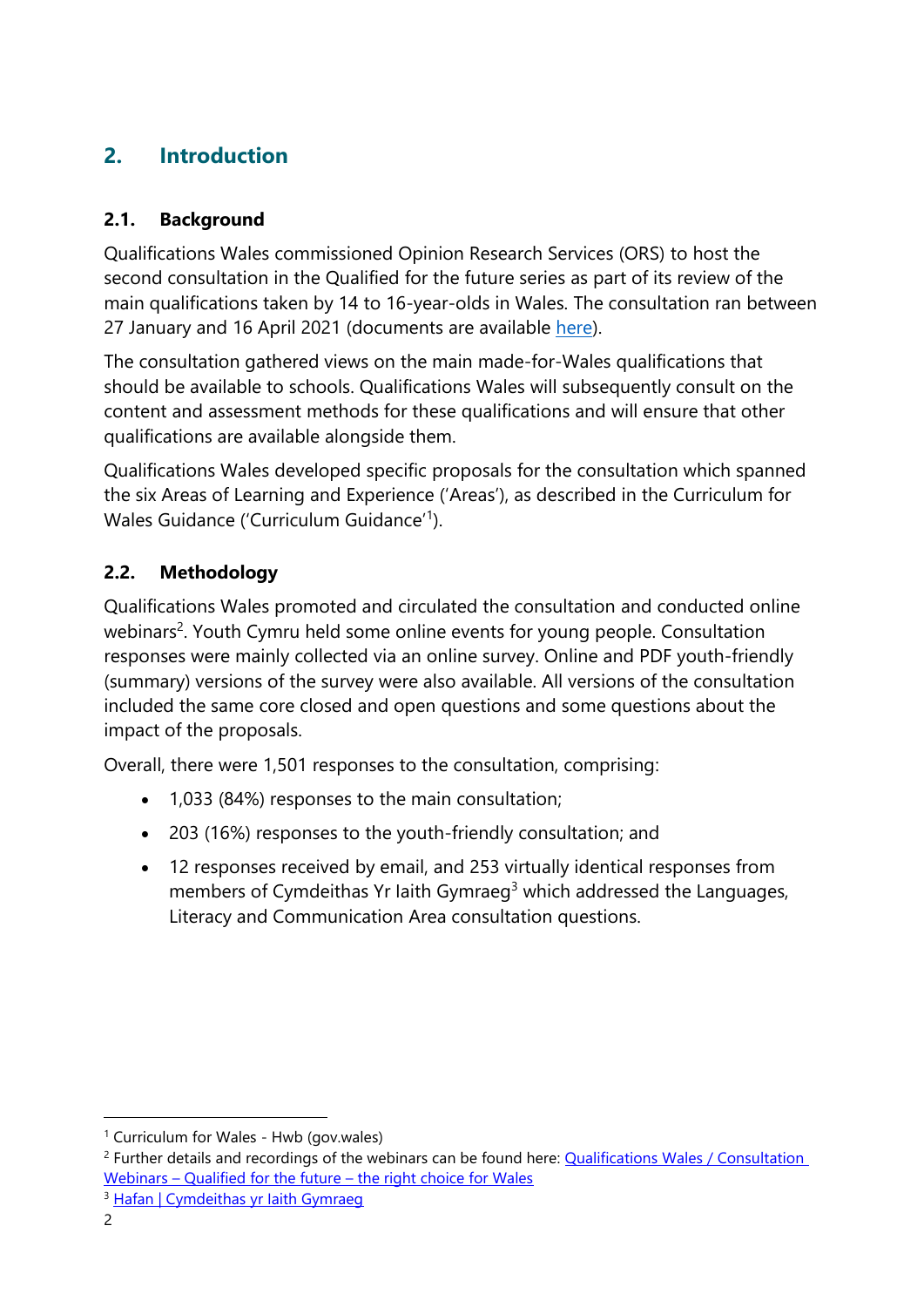## <span id="page-6-0"></span>**3. Expressive Arts**

#### <span id="page-6-1"></span>**3.1. Proposal 1**

How far do you agree or disagree with the proposal to review and reform GCSEs in: Art and Design, Drama and Music?



<span id="page-6-2"></span>*Figure 1: Level of agreement with each subject in proposal 1 within the Expressive Arts Area*

Around 250 people answered questions on each of the subjects in this proposal, ranging from 246 for Music and 253 for Art and Design. Around seven in ten agreed with the proposal to review and reform the three GCSEs discussed. Just over one in ten disagreed with the proposal to reform Art and Design (11%) and Drama (11%), although this rose to 14% for Music. 60% (150 people) of those who answered this question provided a written comment. The main themes identified in their comments are as follows.

• Many respondents emphasised the need to retain GCSE Art and Design, GCSE Drama and GCSE Music as separate qualifications. They felt that this would encourage interest in expressive arts subjects; prevent the subjects from being side-lined; and would help the subjects to retain their value and identity.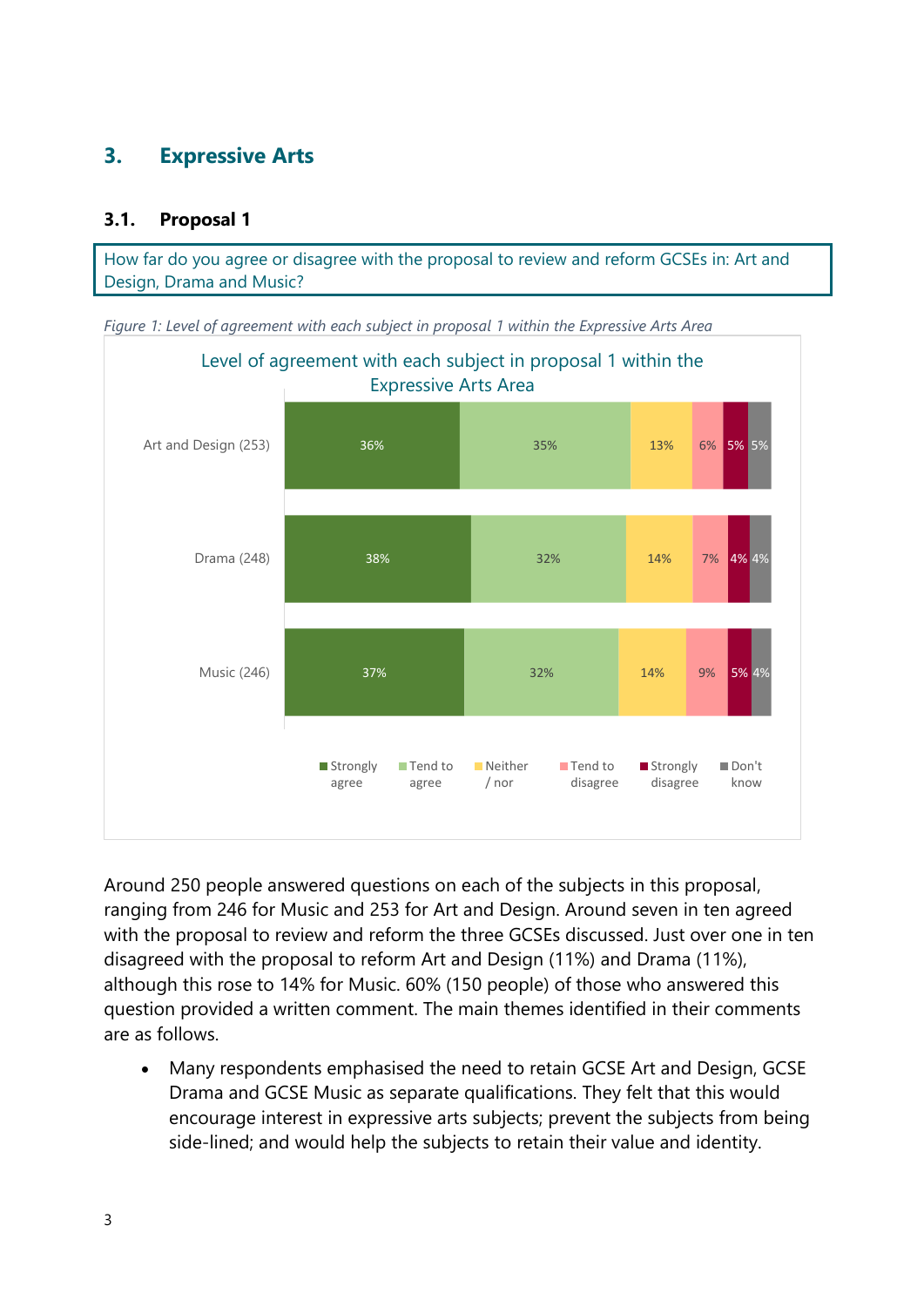- Keeping separate GCSEs in the Expressive Arts Area would also support learners to gain broad experience; develop valuable skills; and prepare for post-16 qualifications and careers in their chosen fields, respondents noted.
- There was some feeling that the assessment models for the proposed new qualifications within the Area should be more practical than written to avoid discouraging less able learners and to reflect practice in further or higher education and in work.
- Some respondents felt that qualifications in this Area need to be updated. Suggestions for achieving this included incorporating music technology into GCSE Music or making it available as a separate GCSE; incorporating contemporary and traditional works into GCSE Drama; and increasing continuity in curriculum and pedagogy<sup>4</sup> from "Key Stage 2 to Key Stage 4<sup>5</sup>".
- A few respondents felt that the proposal is not sufficiently aligned to the new curriculum, suggesting that a more radical review of the qualifications within the Area is needed.
- Some respondents felt that modern technology and software should be incorporated into delivering expressive arts subjects to enhance learners' skills and reflect industry practice. A few cautioned that digital technology should not be *"a prerequisite"*. Some noted that all schools need equal access to funding, support, equipment, and/or specialist staff and facilities to ensure that all learners can access qualifications in the Area.
- A few respondents said that the current GCSE Music is more suited to learners from *"middle-class"* backgrounds, and that the curriculum and assessment approach should be reconsidered to include learners from all backgrounds.
- One respondent felt that the current GCSE Music listening exam is not suitable for learners with Additional Learning Needs (ALN). Another noted that  $BTEC<sup>6</sup>$ Music is more suitable for lower ability learners than GCSE Music.

<sup>4</sup> The method and practice of teaching.

<sup>&</sup>lt;sup>5</sup> Many respondents referred to "Key Stages" in their feedback. Key Stages do not feature in the new Curriculum for Wales, although they feature in the current National Curriculum.

<sup>6</sup> BTEC stands for Business and Technology Education Council. BTECs are specialist work-related qualifications which are available in schools, further education institutions, and training centres in a range of sectors.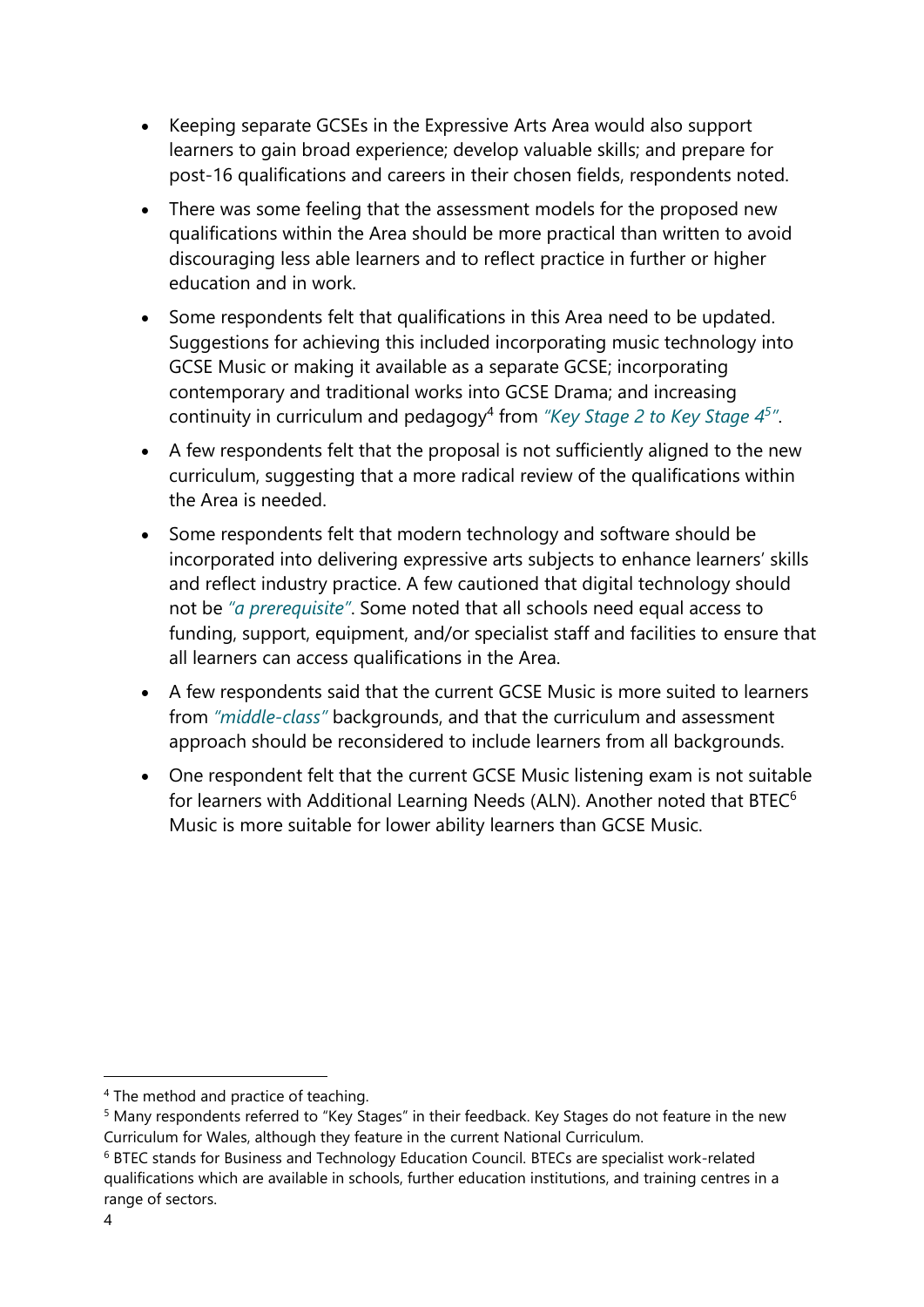#### <span id="page-8-0"></span>**3.2. Proposal 2**

How far do you agree or disagree with the proposal to create a new GCSE in Film and Digital Media?



<span id="page-8-1"></span>*Figure 2: Level of agreement with proposal 2 within the Expressive Arts Area*

A total of 243 people responded to this question and the majority (77%) agreed with the proposal. Parents and carers, and members of the public, were particularly supportive whilst education professionals were the least likely to agree strongly with the creation of this new GCSE. Just over half (51%, 125 people) of those who answered this question provided a written comment. The main themes identified in their comments are outlined below.

- Most respondents said that a GCSE in Film and Digital Media would enable learners to develop specialist skills to support future studies and careers in film and digital media industries. A few emphasised that progression routes to further qualifications must be considered if a new qualification is developed.
- There was some feeling that the proposed qualification is well aligned with the new Curriculum for Wales and with the design of the Expressive Arts Area, but a few felt that the proposal does not go far enough.
- Some respondents felt that schools may struggle to provide the software, technology, equipment, and specialist staff needed to deliver the proposed GCSE.
- A GCSE in Film and Digital Media would be of great interest to learners, according to some respondents. It may attract those who are not performers, those who do not excel in subjects such as the sciences, and those who would prefer to study multiple aspects of media studies, it was said.
- A few emphasised that the qualification would need to be designed to ensure it is equally valued and respected relative to similar qualifications available elsewhere in the UK. Others emphasised that care would need to be taken to avoid duplicating existing qualifications or combining incompatible subjects.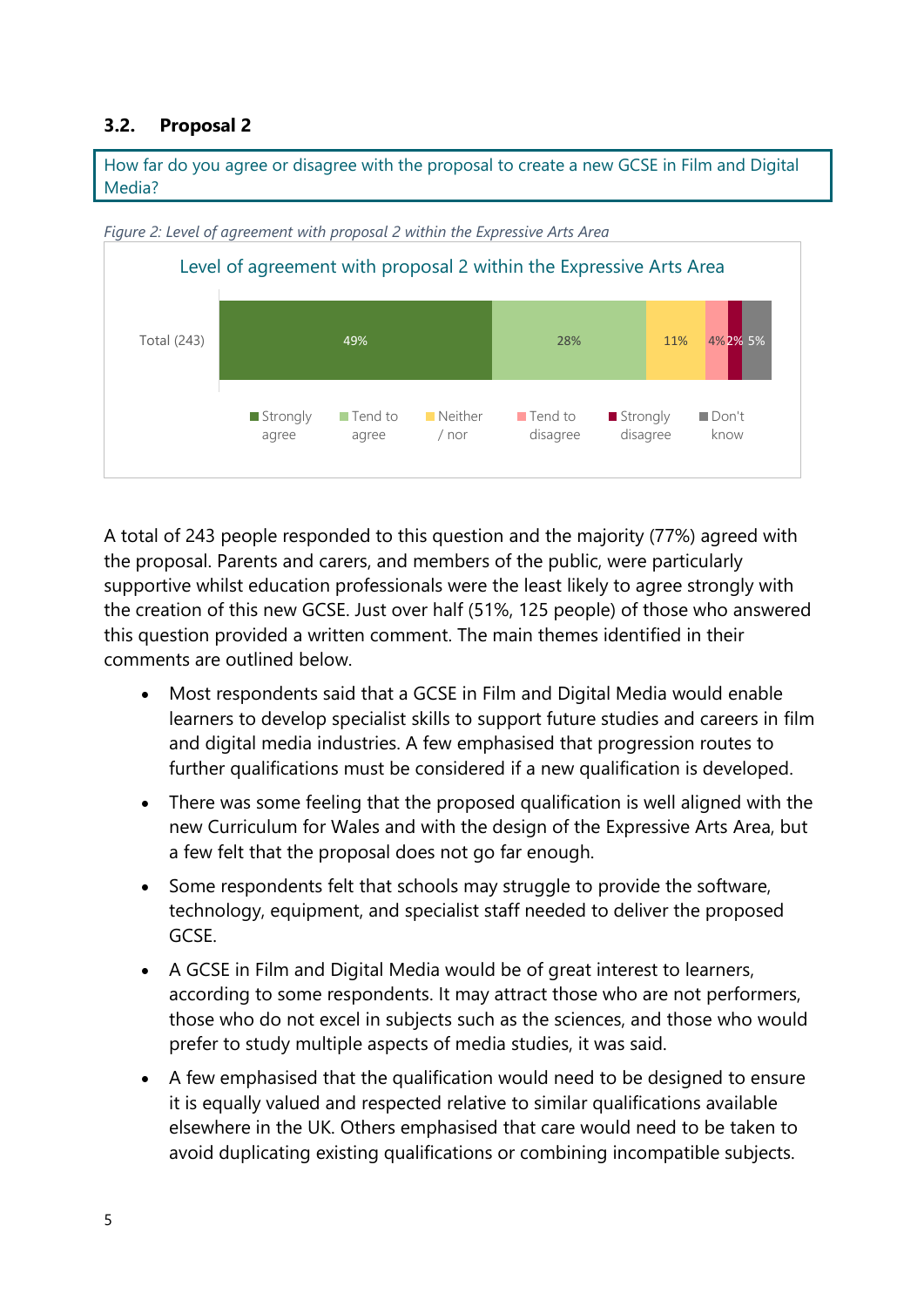- Suggestions for the proposed qualification included making it available alongside complementary subjects within the Expressive Arts Area; ensuring that it fosters knowledge and skills development; involving subject specialists and employers in its development; ensuring its availability in Welsh and English; making it modular to increase its suitability for lower ability learners and to enable learners to specialise in their preferred subject(s); and focusing on more practical as opposed to theory-based learning.
- Regarding content, respondents suggested that the proposed GCSE should include music (including composition, production, and sound effects); art and performing arts; varied approaches to using digital media; and that it should link clearly with other Areas.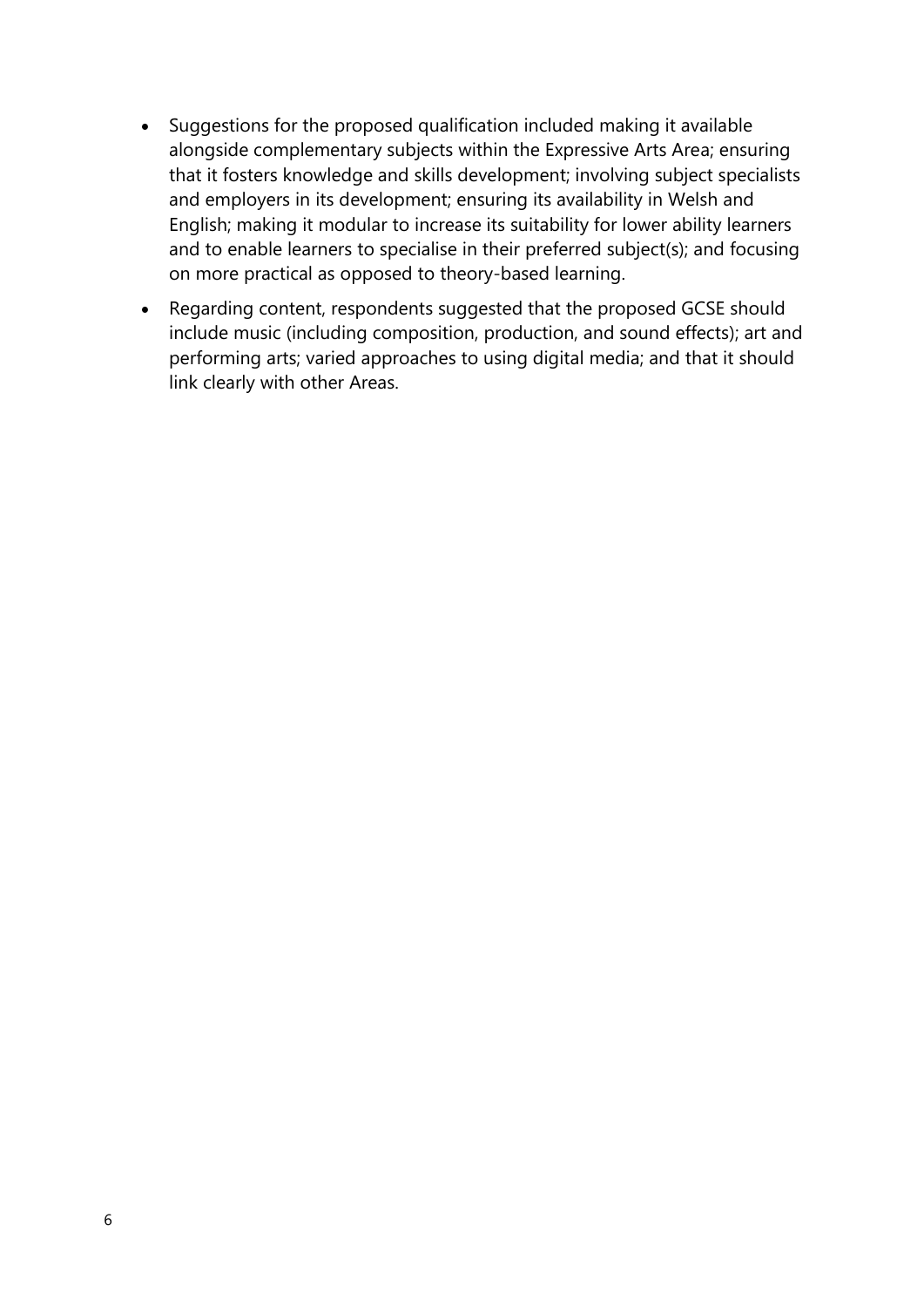#### <span id="page-10-0"></span>**3.3. Proposal 3**

How far do you agree or disagree with the proposal to make sure that a choice of qualifications that assess dance continues to be available to learners and schools?



<span id="page-10-1"></span>*Figure 3: Level of agreement with proposal 3 within the Expressive Arts Area*

A total of 232 people rated this proposal, and the overall reaction was positive with over two in three people (69%) agreeing. Among education professionals, agreement rose to 72% whilst among learners it fell to 59%.

Just over half (52%, 121 people) of those who answered this question provided a written comment. The main themes identified in their comments are outlined below.

Many of those who agreed with this proposal commented on it based on the misunderstanding that Qualifications Wales proposed to make available a made-for-Wales GCSE in Dance. Conversely, most of the others who commented on this proposal reflected on Qualifications Wales' intention to discontinue GCSE Dance.

- Most respondents felt that GCSE Dance should continue to be offered to learners in Wales. Removing it would make the subject less accessible for learners whose families are unable to pay for dance lessons outside of school, they felt. Many emphasised that a made-for-Wales GCSE Dance should be available in Welsh and English.
- A few respondents were concerned that offering learners in Wales the GCSE Dance that was designed for learners in England would not reflect the new Curriculum for Wales.
- There was some feeling that the current low take-up of GCSE Dance was because many schools in Wales choose not to offer it; marginalise it within their curriculums; or discourage learners from taking it. This needed to be redressed, it was said.
- Some predicted that demand for GCSE Dance would increase over the coming years. They consequently felt that learners' interest in dance should be monitored and the decision not to create a new made-for-Wales GCSE should be reviewed.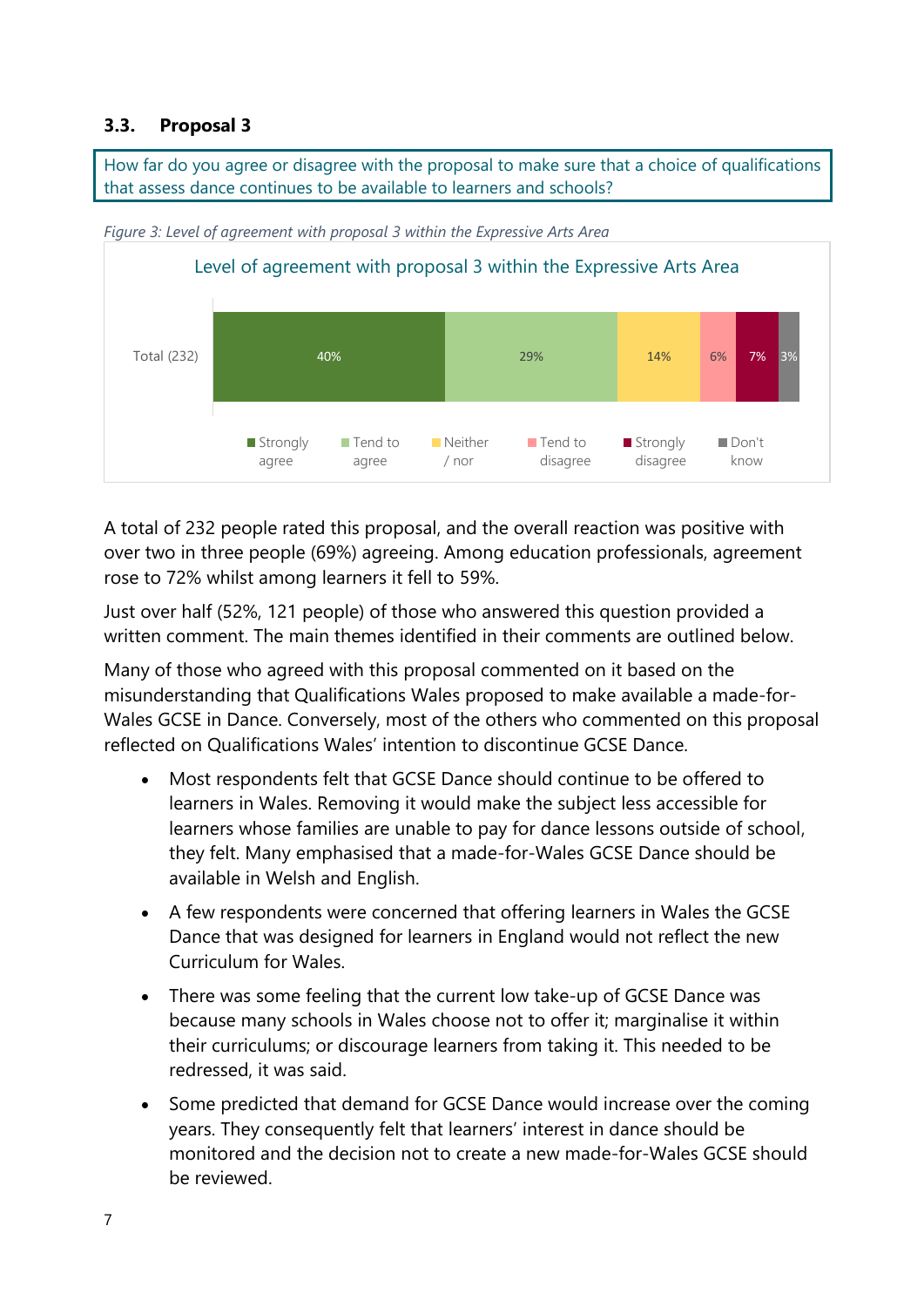- In the context of retaining GCSE Dance, many respondents emphasised its wider value to learners (especially lower ability and *"less academic"* learners, and those with disabilities), society, and the economy.
- Some felt that not offering GCSE Dance would limit learners wanting to pursue further study and careers in dance. Others stressed that learners in Wales would be disadvantaged relative to those elsewhere in the UK by the proposal not to create a made-for-Wales GCSE Dance.
- Conversely, a few respondents felt that the proposal was *"pragmatic",* largely based on the current low take-up of GCSE Dance.
- Some felt that dance should be offered as a standalone subject. Others expressed that it should be offered as part of other qualifications such as GCSE Physical Education (PE) or as part of an expressive arts or performing arts qualification.
- A few respondents expressed concerns around the staffing of GCSE Dance.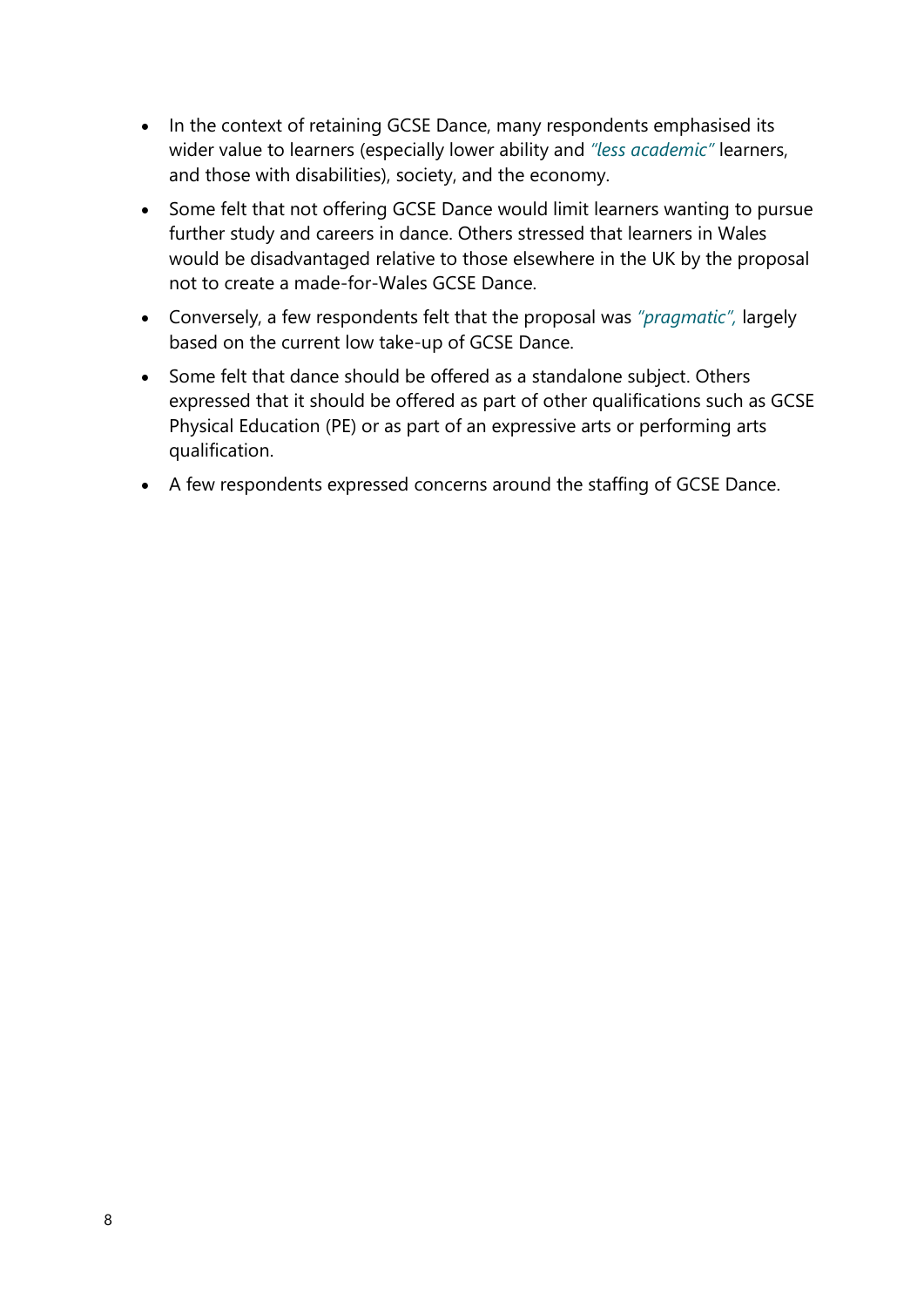#### <span id="page-12-0"></span>**3.4. Proposal 4**

How far do you agree or disagree with the proposal to continue to give schools a choice of qualifications in Expressive Arts that offer a multi-disciplinary approach?



<span id="page-12-1"></span>*Figure 4: Level of agreement with proposal 4 within the Expressive Arts Area*

Slightly fewer people responded to this proposal, with 218 responses received. As with the other proposals within the Expressive Arts Area, there was broad support for this one, with seven out of ten (70%) expressing agreement. Learners and education professionals showed a similar level of support (both 70%).

Just under half (48%, 105 people) of those who answered this question provided a written comment. The main themes identified in their comments are outlined below.

Many of those who commented on this proposal appear to have misunderstood it, believing that the proposal was to create a specific made-for-Wales multi-disciplinary Expressive Arts qualification.

- Many of those who agreed with the proposal emphasised the need to keep offering separate GCSEs in Expressive Arts. They said that this was because existing qualifications already offer cross-curricular opportunities; subjects within the Area were too distinct to be combined; offering discrete GCSE subjects within the Area prepared learners well to specialise post-16; and learners would be less interested in studying a multi-disciplinary qualification compared to discrete GCSE subjects.
- Continuing to offer a choice of subjects within the Area was seen by many respondents as vital in encouraging learners to develop skills, and to support their progress to further study and the world of work.
- A few felt that the proposal could benefit learners who wanted to specialise in subjects within the Area or those who were unsure which subjects to specialise in.
- Some said that the proposal could help to ensure that learners in Wales had equal access to expressive arts curriculums relative to learners elsewhere in the UK. Others highlighted that expressive arts qualifications should be made-for-Wales and have innovative approaches to content and assessment.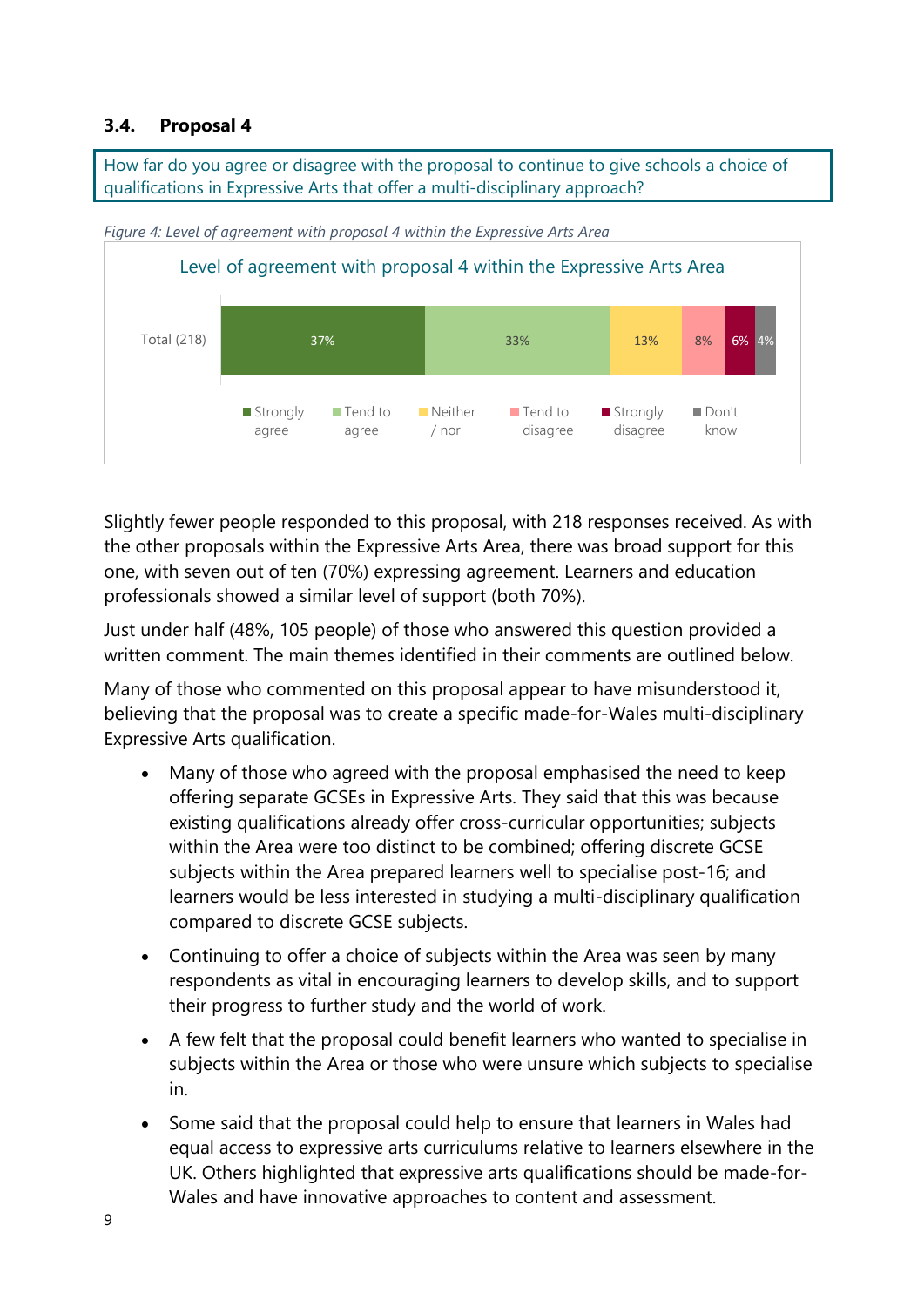- There was some feeling that a made-for-Wales multi-disciplinary qualification within the Area should be created, in line with the ethos of the new curriculum. A few respondents felt that more extensive reform of all qualifications within the Area is needed.
- Other reasons given for introducing a multi-disciplinary qualification were that it could broaden learners' choice of qualifications within the Area; that it could help keep learners' options open, allowing them to experience multiple expressive arts disciplines and increase their creativity; and that it could suit lower ability learners.
- Conversely, some respondents noted that a multi-disciplinary qualification within the Area may not be valued equally to more established subjects Others said that it would not support learners well enough to progress to post-16 learning.
- Respondents suggested that qualifications within the Area should cover dance; elements of production; and Wales-specific content and a Welsh focus.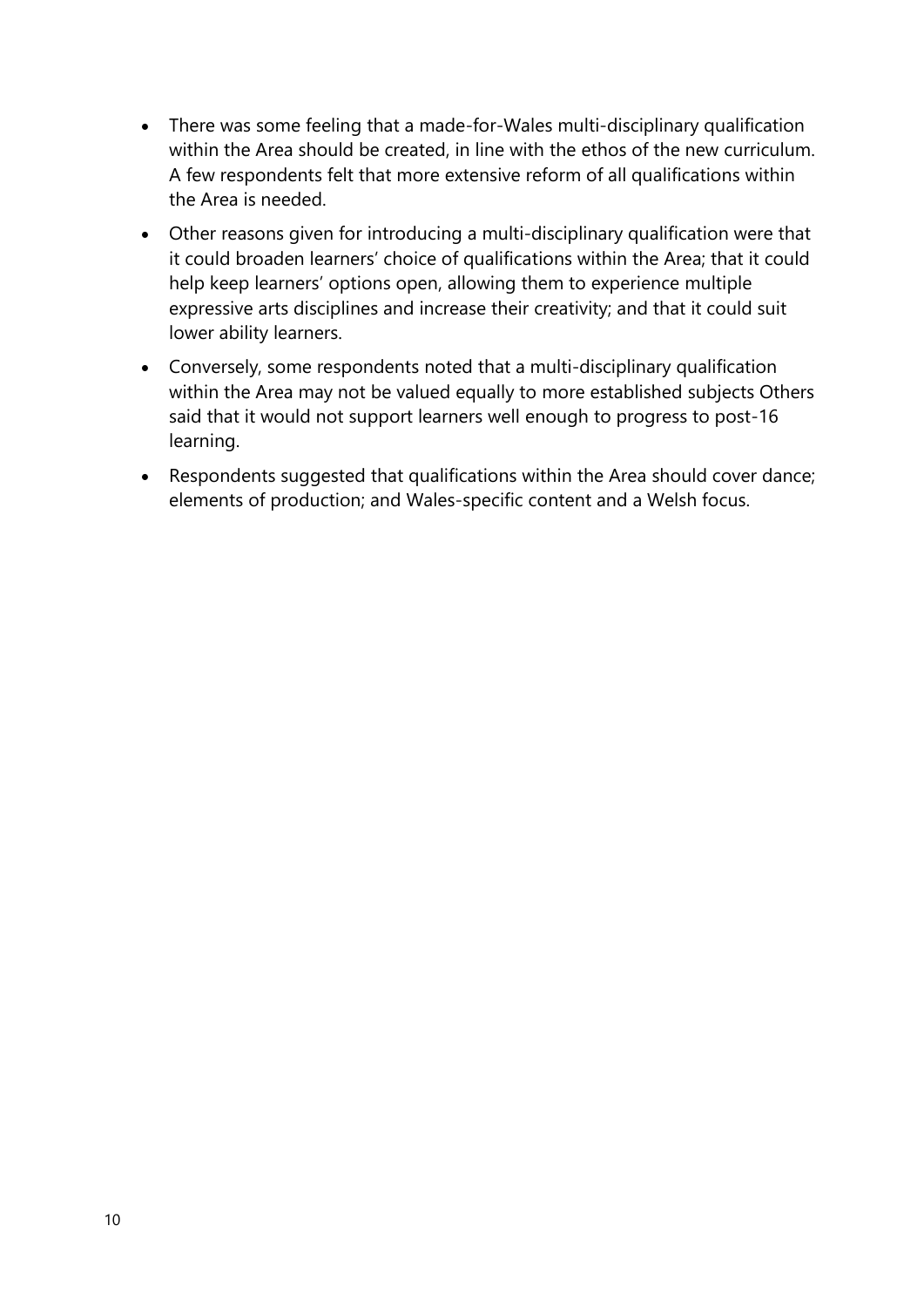## <span id="page-14-0"></span>**4. Health and Well-being**

#### <span id="page-14-1"></span>**4.1. Proposal 1**

How far do you agree or disagree with the proposal not to create a new qualification intended to support the delivery of the whole of this Area?

<span id="page-14-2"></span>*Figure 5: Level of agreement with proposal 1 within the Health and Well-being Area*



A total of 270 people responded to this proposal. Just under two in three (64%) agreed with it overall. There was a notable difference in opinion between education professionals and learners, with learners less supportive: less than half (44%) of learners were in favour of the proposal compared with 70% of education professionals.

Just over half (51%, 138 people) of those who answered this question provided a written comment. The main themes identified in their comments are outlined below.

- Some respondents felt that the Area should focus on learners' personal development rather than on a qualification. Others felt that a new GCSE was unnecessary because existing qualifications in the Area could be reviewed and reformed to align with the new curriculum or already offer routes to further learning and careers; and that health and well-being could be integrated into other parts of the curriculum, such as the Skills Challenge Certificate.
- Of those who disagreed with the proposal and expressed that a new qualification should be created, some felt that a new qualification would help learners to progress to further study and careers in the Area; and that it would support their health and well-being.
- Some respondents felt that not having a new qualification could devalue the Area. Others acknowledged that it might reduce learners' interest in and commitment to the Area, although some expressed the opposite opinion. It was also felt that some schools might not update their approaches to teaching and learning if a new qualification was not created.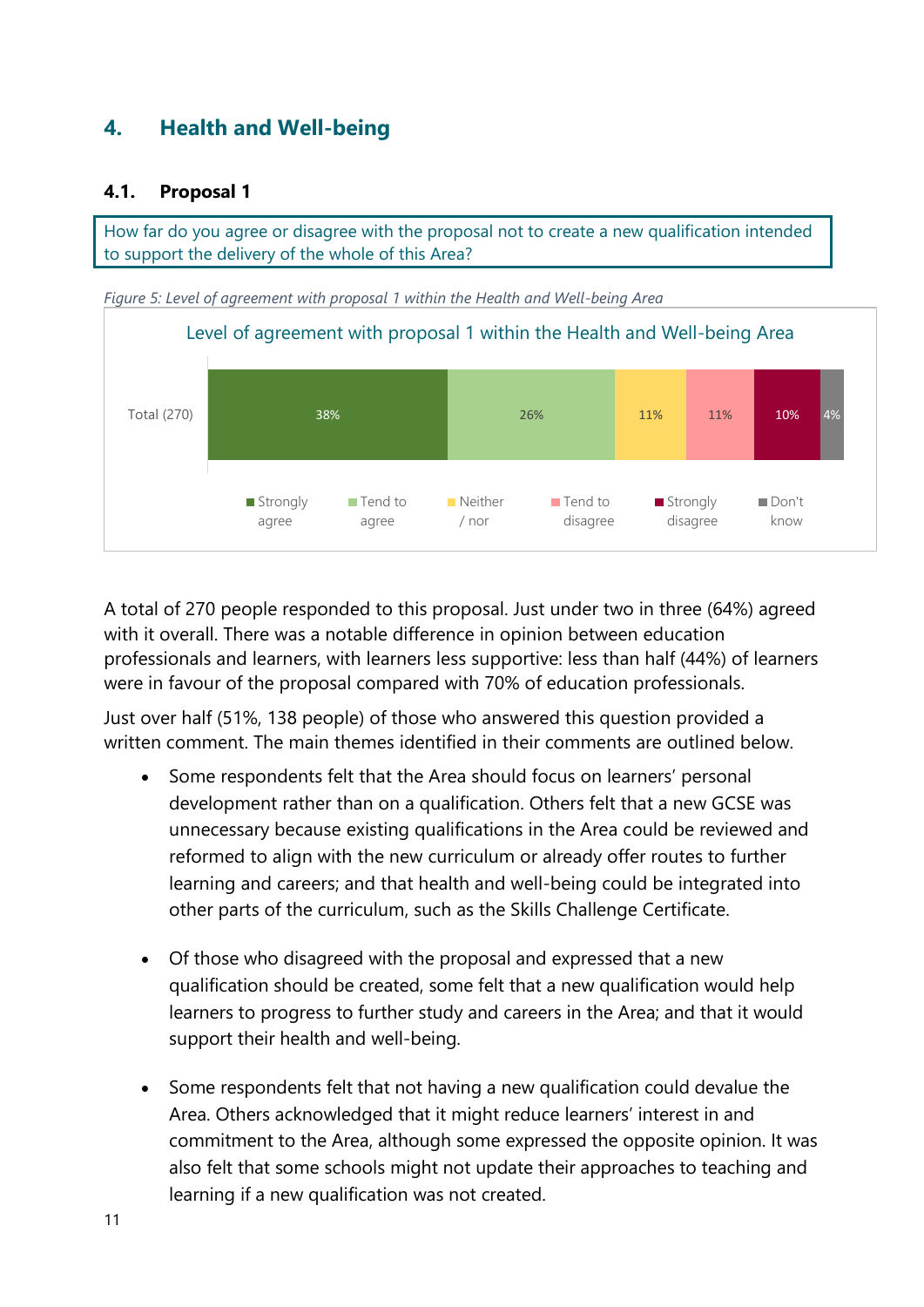- Regardless of whether they agreed or disagreed with the proposal, most respondents highlighted the need for a cross-curricular and multi-disciplinary approach to teaching and learning in the Area. Some of those in favour of a new qualification expressed that this would help prioritise health and well-being within schools' curriculums. Similarly, others felt that creating a new qualification would reflect the increased emphasis on health and well-being within the new curriculum.
- Some of those who agreed with the proposal said that the Area of Health and Well-being is too broad to be covered by one qualification. Others emphasised the need to keep the existing qualifications within the Area to foster learners' knowledge and skills.
- Objectively assessing learners' progress in a broad Area like Health and Wellbeing would be difficult and could detract from learners' health and well-being development, according to some respondents who supported the proposal.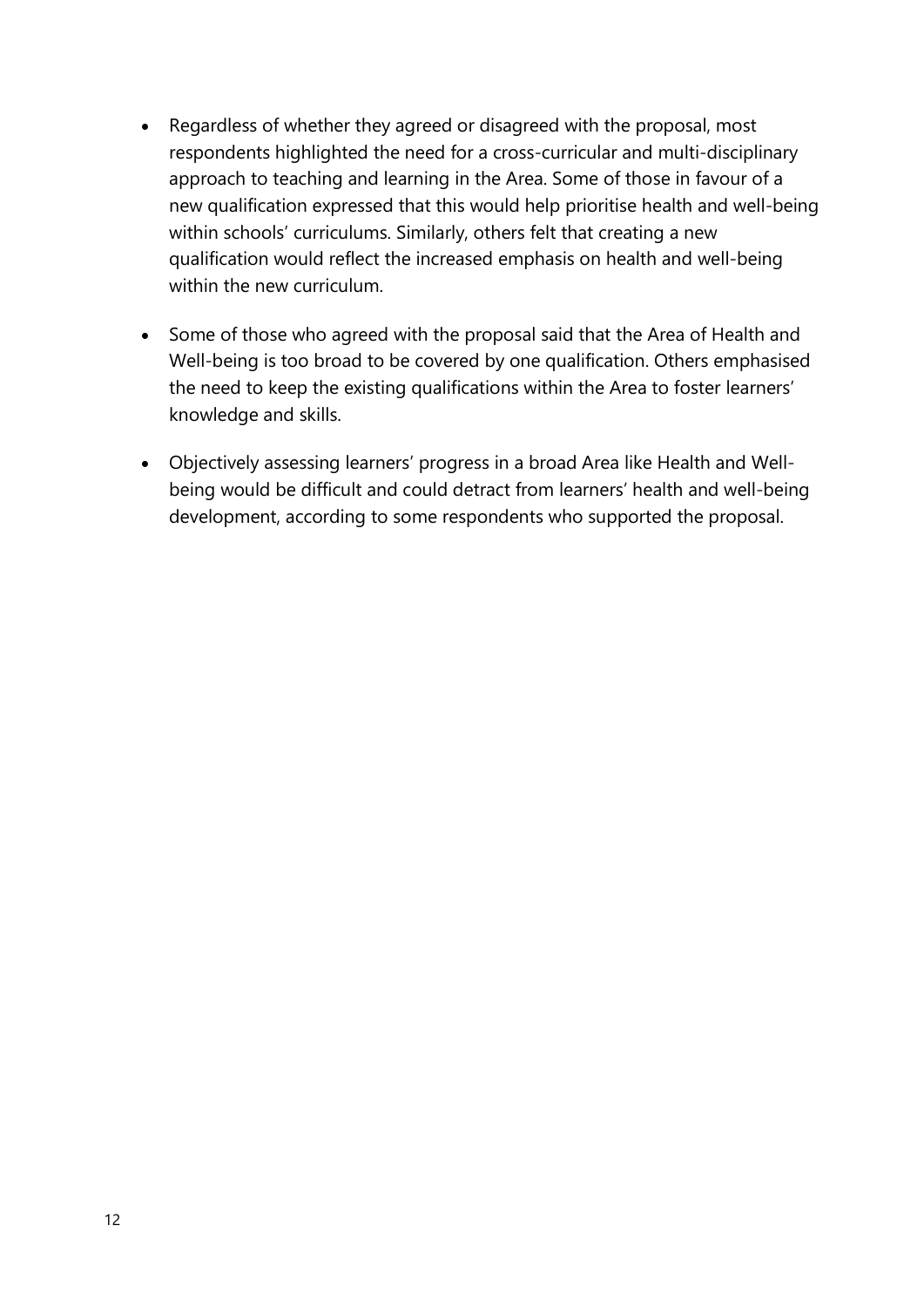#### <span id="page-16-0"></span>**4.2. Proposal 2**

How far do you agree or disagree with the proposal to review and reform GCSEs in Food and Nutrition, Physical Education, and Health and Social Care, and Childcare?



<span id="page-16-1"></span>*Figure 6: Level of agreement with each subject in proposal 2 within the Health and Well-being Area*

Around 240 people answered questions on each of the subjects in this proposal, ranging from 237 for Food and Nutrition to 242 for Health, Social Care, and Childcare. Seven in ten (71%) supported the proposals for Food and Nutrition and Physical Education whilst 66% supported a review of Health and Social Care, and Childcare. The highest level of disagreement was for Physical Education where 13% of respondents disagreed.

94 respondents (39% of those who answered this question) provided a written comment. The main themes identified in their comments are outlined below.

• Some respondents reflected on the need to retain separate GCSEs in Physical Education, Food and Nutrition, and Health and Social Care, and Childcare. They expressed that this would support learners to develop skills and knowledge in their chosen specialisms, and progress to further learning and careers.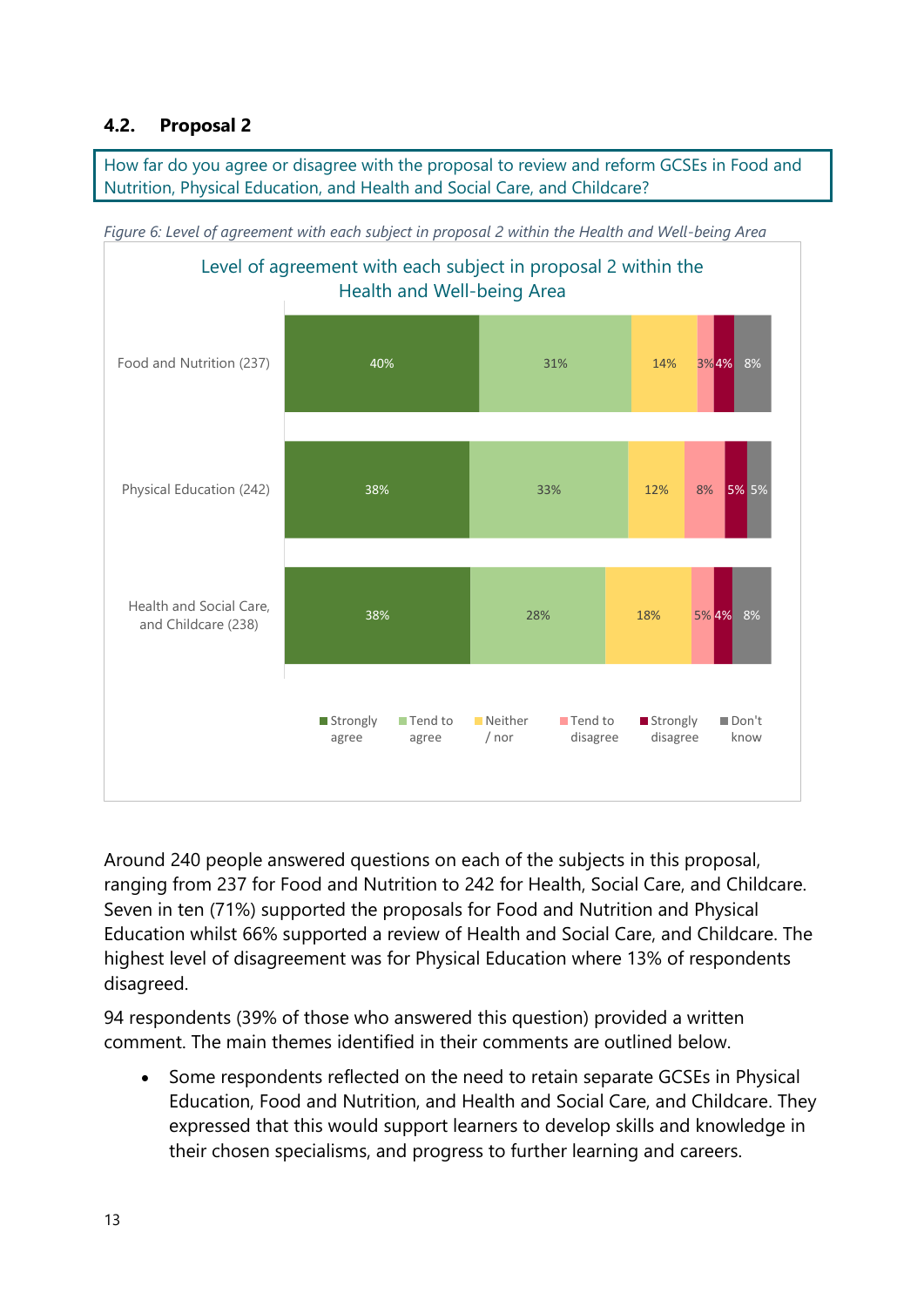- Most respondents agreed that a review and reform of current qualifications in the Area is needed, although mixed opinions were expressed on the nature and extent of the required reforms. Some pointed out that extensive reform was needed to align the qualifications with the new curriculum. Others said that the extent of the changes would vary from subject to subject.
- A few pointed out that the GCSEs in Physical Education and Health and Social Care, and Childcare, had only recently been reformed. Some disagreed with the need for any review or reform of these qualifications as they felt that the existing qualifications in the Area are adequate. Others felt that broader changes in teaching and learning practice are needed to ensure that learners who do not choose to study qualifications in this Area would still benefit from developing related skills and knowledge.
- Differing views were also shared on learner take-up and interest in the current qualifications in the Area. Some said that they are popular with learners, whereas others disagreed. A few highlighted the need to make the reviewed and reformed qualifications *"academically robust"* to retain interest and maximise take-up, but others felt that, to achieve this, the qualifications should have a more practical focus.
- Specific suggestions for the review and reform of GCSE Physical Education included widening its scope beyond sport, performance, and competition (including removing the compulsory individual activity to avoid negatively impacting learners from more deprived backgrounds); incorporating yoga, aerobics, and dance; and retaining its practical focus. Assessing GCSE Physical Education should be practical and should allow learners to demonstrate their progress in different ways, according to some respondents.
- Regarding GCSE Health and Social Care, and Childcare, suggestions for review and reform included ensuring that the reformed qualification supported future study and careers; and separating it out into discrete qualifications.
- For GCSE Food and Nutrition, a few highlighted the importance of the subject; the need for it to support healthy lifestyle choices; and to balance the needs of different individuals.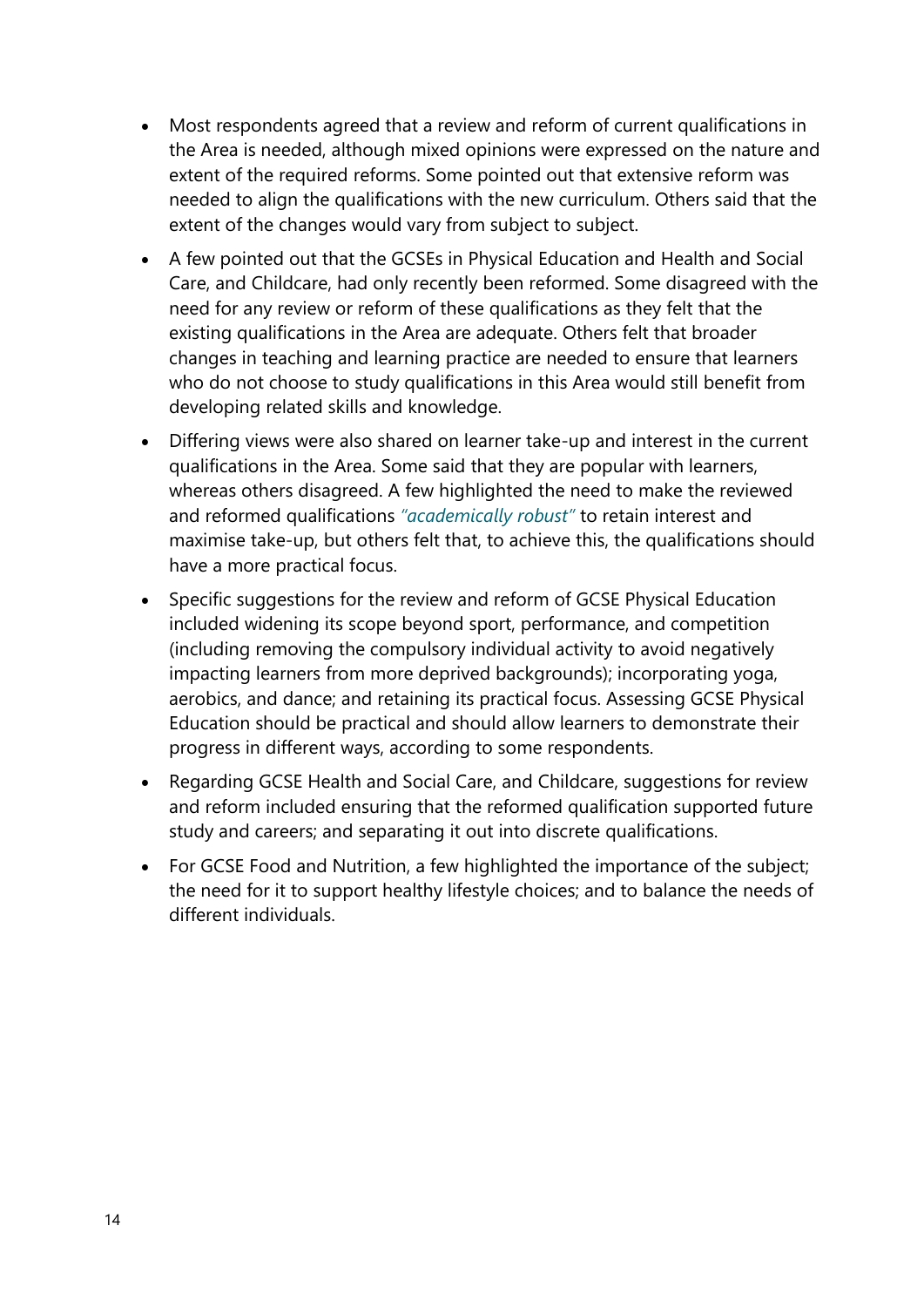## <span id="page-18-0"></span>**5. Humanities**

#### <span id="page-18-1"></span>**5.1. Proposal 1**

How far do you agree or disagree with the proposal to review and reform GCSEs in: Business, Geography, History and Religious Studies?

<span id="page-18-2"></span>*Figure 7: Level of agreement with each subject under proposal 1 within the Humanities Area*



Just over 300 people chose to respond to this proposal. The majority agreed with the proposal to review and reform the four GCSEs included in the proposal. The lowest level of agreement was for Business at 58%. This subject also showed the highest level of neutral and don't know responses, suggesting that familiarity with this subject may have been lower than with the other three.

More than two in three (68%, 205 people) of those who answered this question provided a written comment. The main themes identified in their comments are outlined below.

• There was strong agreement with the proposal among respondents, with many expressing that existing GCSEs within the Humanities Area should remain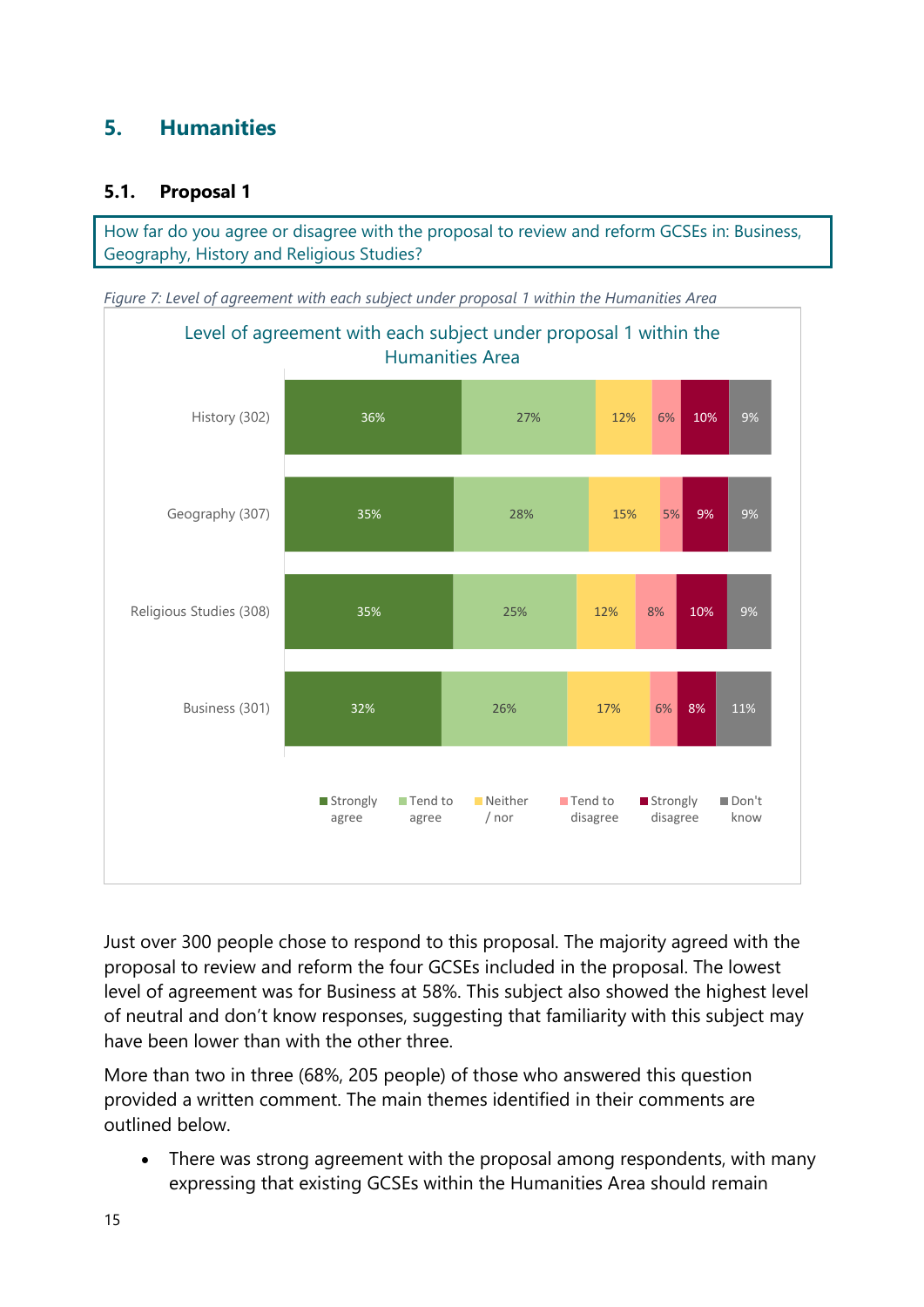separate. This, it was said, would reflect the importance and value of the individual subjects; maintain discipline-specific rigour; prevent subject dilution; promote learner choice; and foster skills and knowledge to support further learning and careers. Some respondents suggested that a combined or integrated approach to GCSEs within the Area should be considered. Others noted that any reviewed and reformed GCSEs should emphasise crosscurricular links.

- Many respondents expressed concern around the *"heavy"* content of the current GCSEs within the Area. This affects teaching, learning, and assessment; discourages or disadvantages lower ability learners; and discourages learners from studying A levels in the subjects, it was said.
- Suggestions made for the content of future GCSEs within the Area included increasing diversity and relevance; a focus on developing subject-based skills and global perspectives (GCSE Geography); retaining a knowledge-based focus rather than becoming too focused on skills development (GCSE Religious Studies); and including more self-directed, interactive, and enquiry-based learning.
- Respondents strongly agreed with the need to review and reform GCSEs within the Area to align with the new curriculum and to improve teaching and assessment. However, some felt that the proposal was unnecessary. Reasons given for this included the existing qualifications' recent reforms and current fitness for purpose; the time and effort needed to prepare to teach new GCSEs; and the impact of COVID-19.
- Many respondents felt that current GCSEs within the Area are too focused on preparing learners for assessments. Learners struggle to complete the current exams (especially in GCSE History), it was said. There was some feeling that assessment for all qualifications within the Area should be comparable in format; recognise teacher assessment to a greater extent; use digital and blended approaches; and capture individual progression.
- There was some feeling that all qualifications within the Area should be structured in a similar way and be consistent with each other to ensure comparability and to challenge learners appropriately. Some respondents suggested that a short course or level 2 qualification in religious studies should be offered alongside the full GCSE.
- Some respondents stated that the content and rigour of qualifications within the Area should be comparable to those offered elsewhere in the UK to avoid disadvantaging learners in Wales and to support further learning.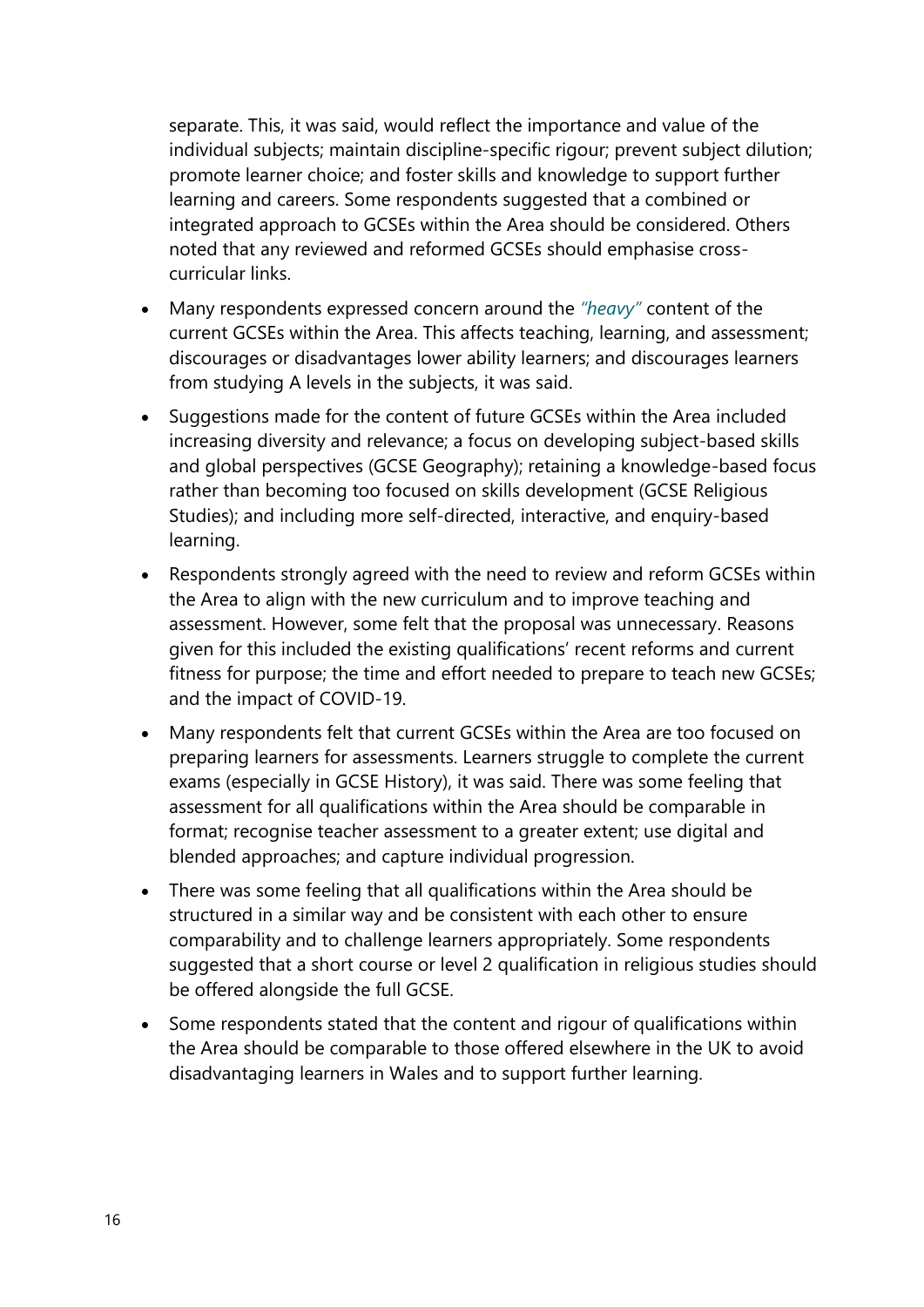#### <span id="page-20-0"></span>**5.2. Proposal 2**

How far do you agree or disagree with the proposal to create a new GCSE in Social Studies, if feasible?



<span id="page-20-1"></span>*Figure 8: Level of agreement with proposal 2 within the Humanities Area*

315 people responded to this proposal. Just over half (56%) agreed with the proposal to create a new GCSE in Social Studies. Education professionals were slightly less supportive: 53% agreed while more than a quarter (27%) disagreed, including 17% strongly disagreeing. Over half (57%, 180 people) of those who answered this question provided a written comment. The main themes identified in their comments are outlined below.

- Many respondents felt that a GCSE in Social Studies would be relevant and important to learners. They said that the qualification would help broaden learners' knowledge of international issues and help them to become more empathetic and understanding; support them to progress to further related study; and help them to develop useful transferable skills.
- Some predicted that a GCSE in Social Studies would be popular among learners, especially those who want to specialise in or study different subjects in the Humanities Area. However, a few felt that this GCSE would be less popular than more traditional humanities subjects. According to others, the GCSE would be a *"watered-down"* qualification, which could not cover the necessary topics in enough depth and would not be valued by higher education institutions or employers.
- Many respondents were concerned that the proposed social studies qualification would *"side-line"* existing GCSEs within the Area. Some noted that social studies is already covered by existing GCSEs. Others felt that the proposed GCSE could replace the Skills Challenge Certificate. A few suggested that gaps in other qualifications in the Area should be addressed instead of introducing a new qualification, or that social studies could be incorporated into existing qualifications. The proposed GCSE in Social Studies should avoid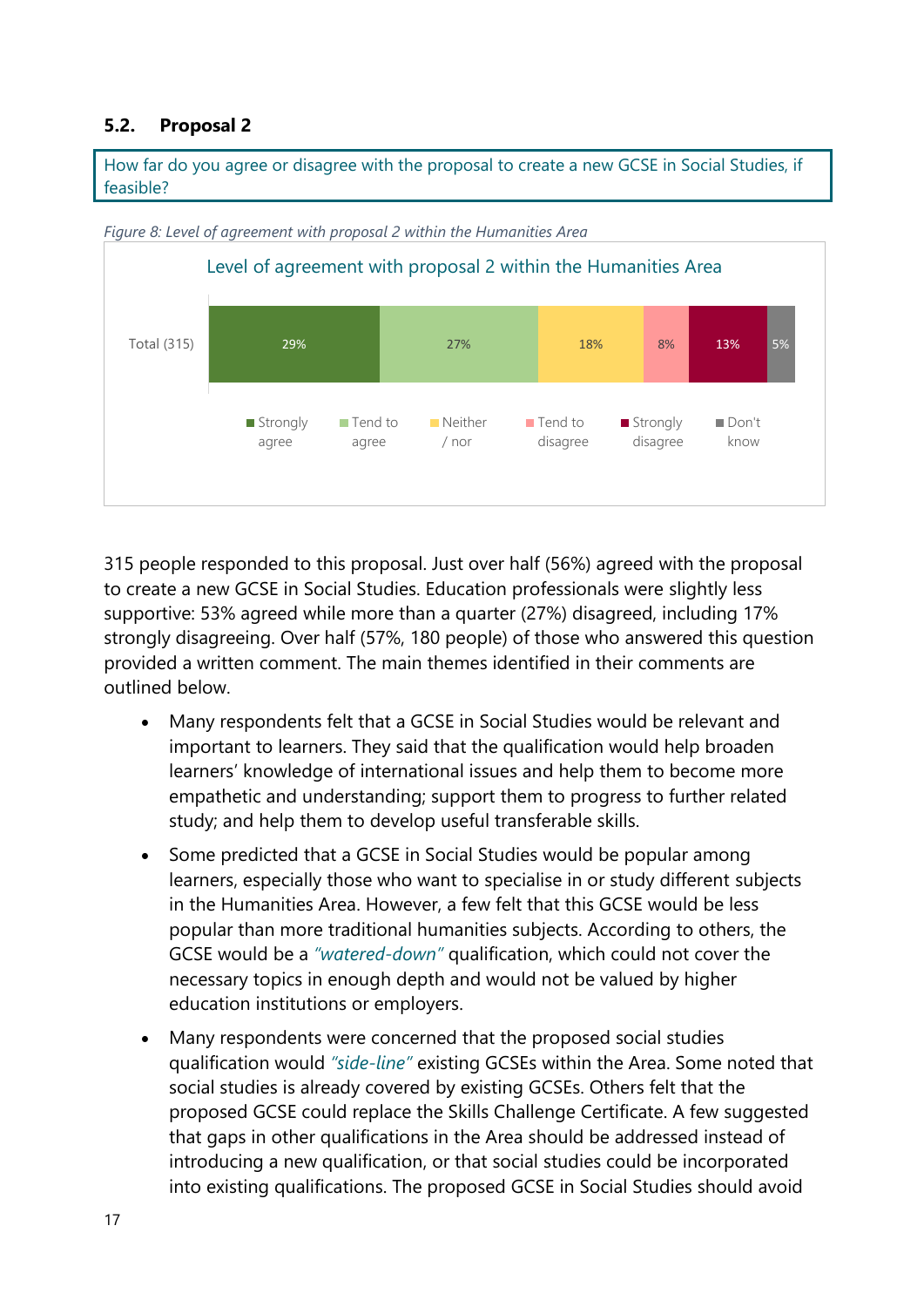duplication with existing qualifications, it was said, and should also make explicit the links between the humanities subjects.

- There was some feeling that the proposed qualification is strongly aligned with the new curriculum. There was also support for the qualification to be madefor-Wales, designed by Wales-based subject specialists, available in Welsh and English, and include Wales-related context and emphasis.
- Some respondents were concerned that schools may struggle to recruit specialist staff to deliver the proposed qualification. Others expressed that staff would need upskilling, resources, and guidance to prepare them for delivery.
- Several suggestions were made regarding the proposed GCSE's content and assessment. Including community engagement could help to foster cohesion, a few said. It was also stated that a modular structure could enable learners to select topics in line with their own interests. Regarding assessment, ensuring rigour was said to be important, along with incorporating the Digital Competence Framework (DCF) into the assessment criteria, and providing further information about the balance of non-examination assessment (NEA) and exams.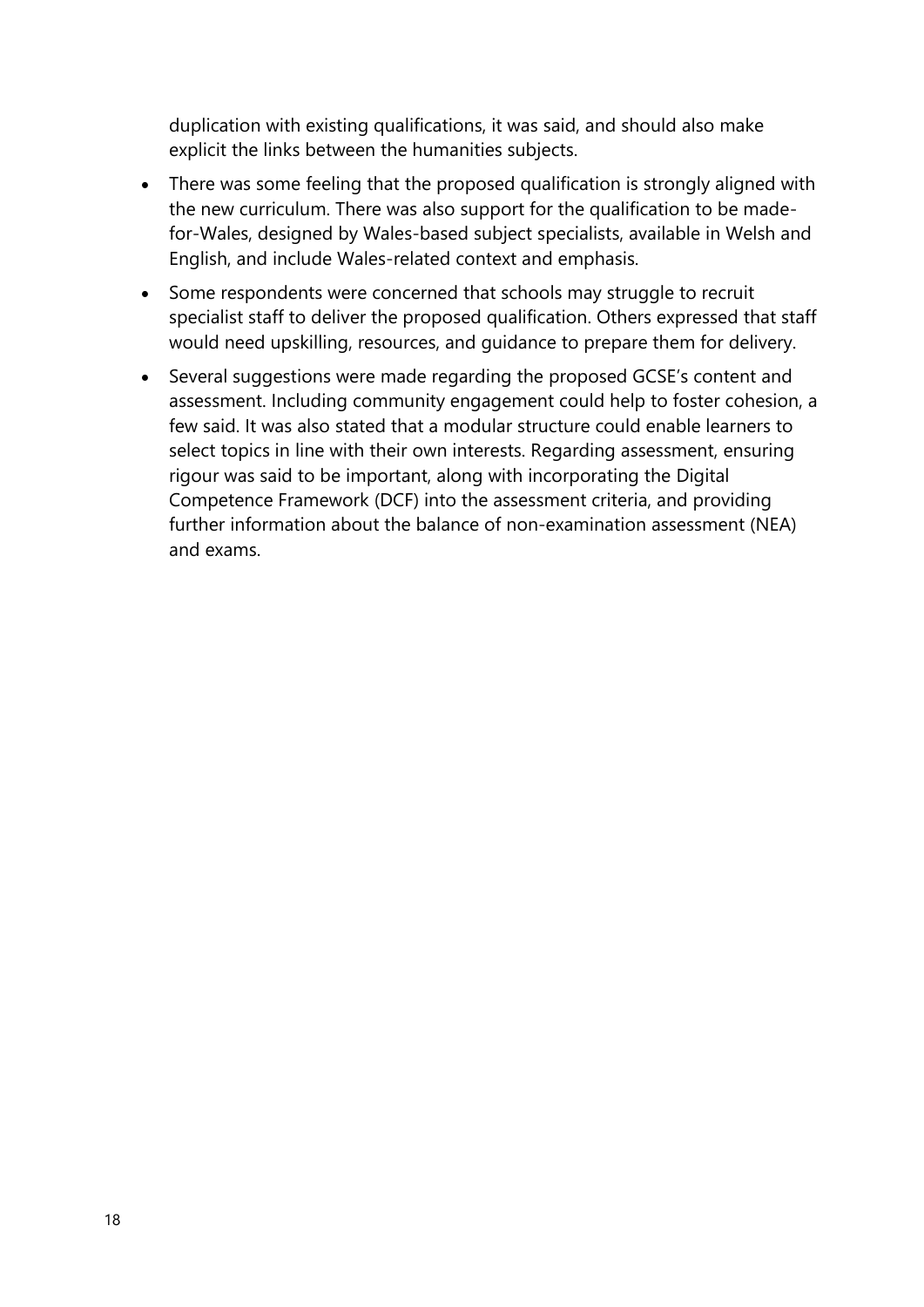#### <span id="page-22-0"></span>**5.3. Proposal 3**

How far do you agree or disagree with the proposal to create a new integrated GCSE in Humanities, if feasible?



<span id="page-22-1"></span>*Figure 9: Level of agreement with proposal 3 within the Humanities Area*

A total of 311 people responded to this proposal, and more than half (52%) disagreed with the idea of developing a new integrated GCSE in Humanities. This included 36% who strongly disagreed. Among education professionals, disagreement was even more pronounced with 61% disagreeing, including 41% who strongly disagreed with the proposal.

Almost two in three (63%, 197 people) of those who responded also provided a written comment. The main themes identified in their comments are outlined below.

- The issue of greatest concern to respondents was that a new GCSE in Humanities could make the subject areas covered too broad; dilute subject knowledge and skills; limit opportunities for specialisation; and seek to incorporate too much content into one qualification. Some also feared that even a double award GCSE would not cover the subjects within the Area sufficiently, and that schools would struggle to decide on and plan the content of the proposed qualification, given the limited space available for it within the curriculum.
- Most respondents felt that the proposed GCSE would not provide learners with the skills and knowledge they need for further study of subjects within the Area. Some felt that learners studying GCSE in Humanities would be disadvantaged compared to those studying separate GCSEs within the Area when progressing to further and higher education.
- A few respondents who supported the proposed GCSE in Humanities suggested that an integrated Humanities A level should also be available to enable progression from the GCSE. Other respondents who supported the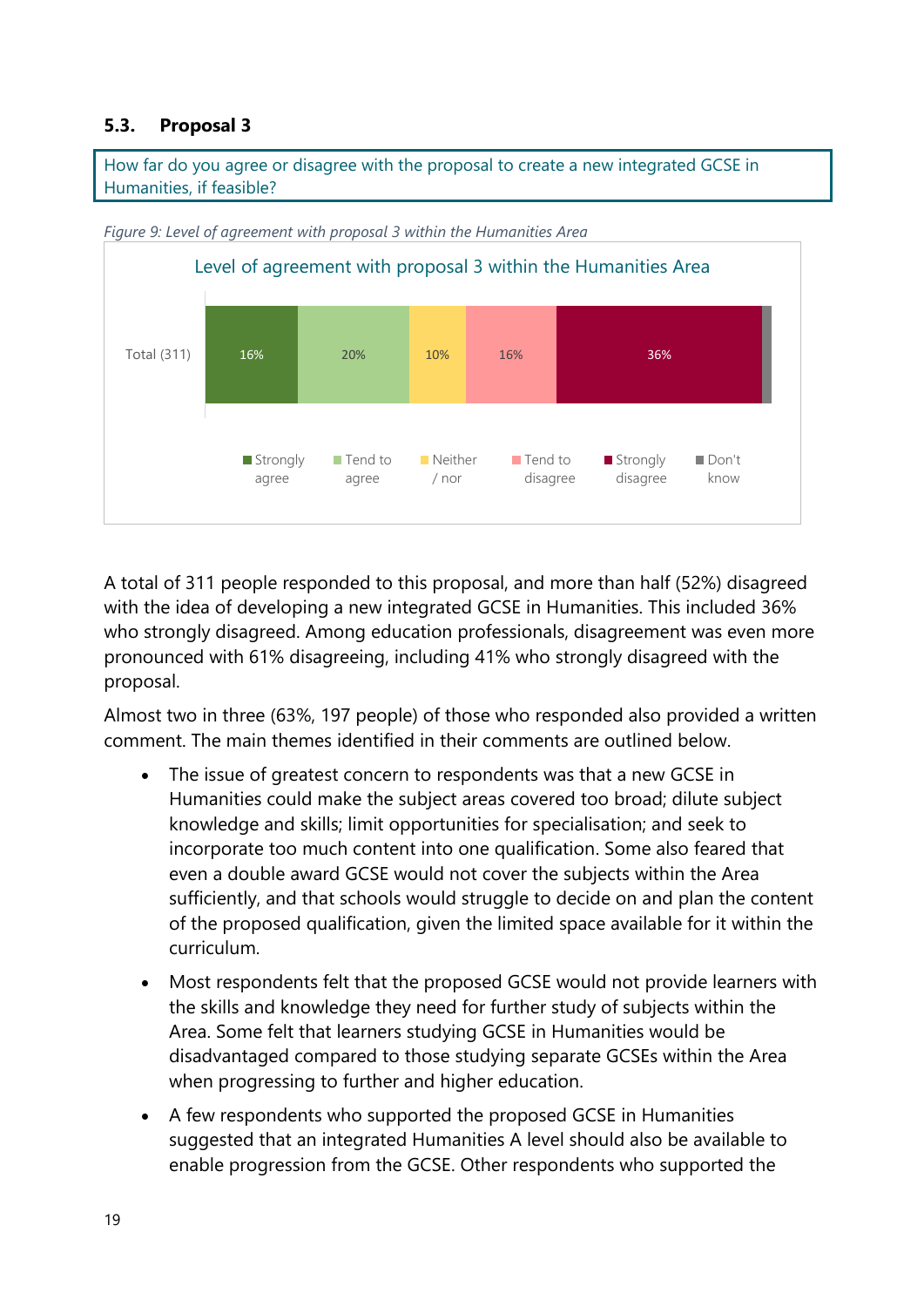proposal said that the proposed qualification should initially be available and piloted by schools that deliver integrated humanities at *"Key Stage 3".<sup>7</sup>*

- Many respondents felt that the proposed GCSE would undermine existing subjects in the Area, reducing their take-up, leading to a loss of specialism among learners, and the marginalisation of other subjects. There was some feeling that subjects within the Area were too distinct to be combined meaningfully into an integrated GCSE. A few feared that the new qualification would duplicate and compete with existing subjects.
- Considerable concern was expressed about the proposed qualification being taught by non-specialist teachers, which could devalue the subjects and reduce learners' enjoyment of them. Other staffing concerns were that the qualification could be interpreted inconsistently by teachers; that schools could struggle to recruit staff who wanted to deliver it; and that the extra time needed to teach it would be a challenge for smaller schools.
- Some respondents referred to the previous integrated GCSE in Humanities which was available to learners in Wales. They stated that it lacked depth and rigour, and had low uptake, fearing that this could also apply to the proposed GCSE. Others highlighted the need to prevent the proposed GCSE from being seen as a *"secondary"* or easier option. Conversely, some felt that the qualification could suit lower ability learners or those with Additional Learning Needs (ALN).
- Respondents who supported the proposal highlighted its alignment with the new curriculum and with the holistic approach to humanities at *"Key Stage 3";* the potential for an integrated approach to the Humanities Area; and the qualification's potential appeal to learners who wish to study multiple aspects of humanities.
- Regarding qualification design, a few respondents noted that the proposed qualification should be rolled out in parallel with other reforms. Others highlighted that the qualification should be well-designed; carefully planned; include optional or smaller modules; have input from subject experts; and that schools should have enough time to support its roll-out.

 $7$  Throughout the consultation responses, many respondents referred to "Key Stages" 2 to 5 in their feedback. Key Stages do not exist in the new Curriculum for Wales, although they do feature in the current National Curriculum. Key Stage 2 equates to Years 3-6; Key Stage 3, Years 7-9, Key Stage 4, Years 10-11, and Key Stage 5, Years 12-13.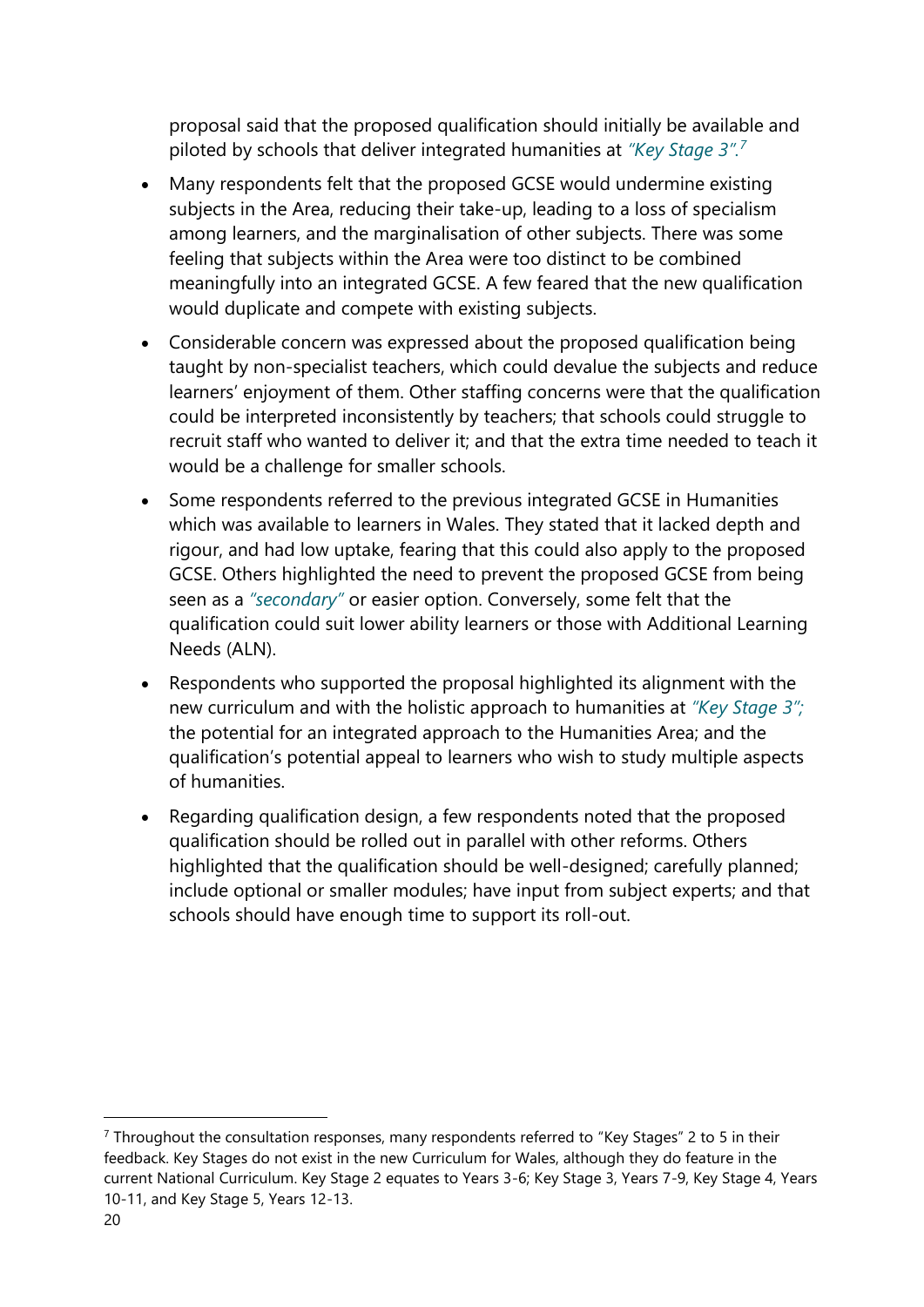## <span id="page-24-0"></span>**6. Languages, Literacy and Communication**

#### <span id="page-24-1"></span>**6.1. Proposal 1**

How far do you agree or disagree with the proposal to create new combined language and literature GCSEs in English and Welsh to replace the existing separate GCSE qualifications? These new combined GCSEs would each be roughly the size of 1½ GCSEs.

<span id="page-24-2"></span>*Figure 10: Level of agreement with proposal 1 within the Languages, Literacy and Communication Area*



A total of 435 people answered this question, the largest single group being education professionals (251). More than half (56%) of respondents disagreed with the proposal, with around two in five (39%) strongly disagreeing. Less than a third (30%) agreed. When we consider the data by different stakeholder groups, learners were much more supportive of the proposal, with half agreeing (50%) compared with just under a quarter (24%) of education professionals. Of the 435 people who responded to the proposal, 67% (292 people) also provided a written comment. The main themes identified in their comments are outlined below.

- The most common concern raised by respondents related to the proposed qualifications' size. Due to their size, respondents predicted that the proposed qualifications would devalue Welsh and English as subjects; would not be equal to qualifications offered elsewhere in the UK; would not be widely valued, understood, or recognised; and would impact negatively on learners' literacy levels and on school resources. Those who supported the proposal felt that it could reduce duplication between language and literature qualifications, and free up learners to focus on other subjects.
- Many respondents were concerned that the proposal would negatively affect lower ability learners through increasing their workload and removing tiers. Some were concerned that the proposed qualifications would disadvantage higher ability learners through not preparing them adequately for further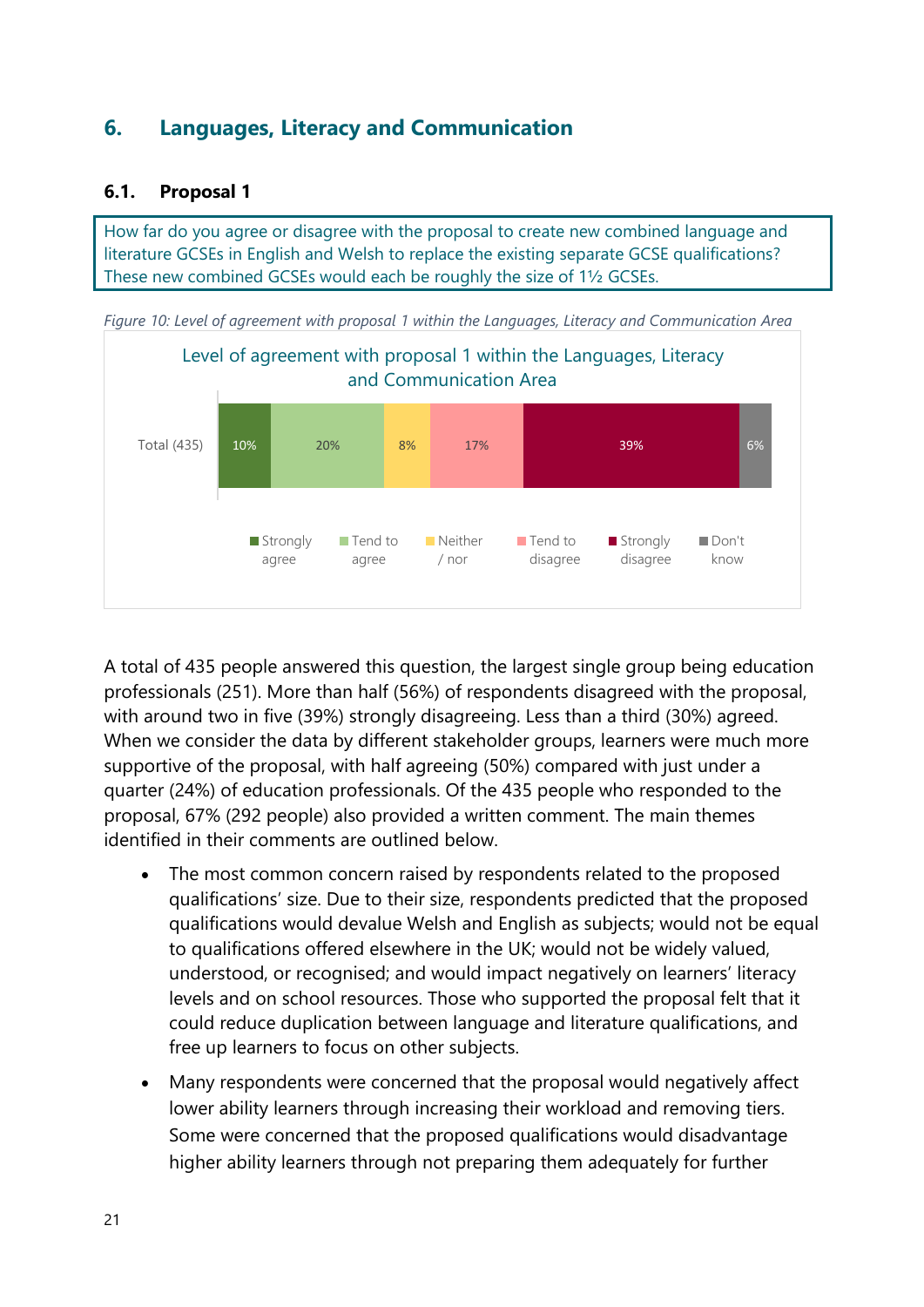study. Others disagreed, stating that the proposed qualifications could help improve literacy skills and widen access to literature.

- Many of those who disagreed with the proposal did so because they felt language and literature should not be combined. Some suggested that combining language and literature would reduce the diversity of literature studied. Conversely, some of those who agreed with the proposal felt that combining language and literature was logical, and that it would encourage learners to understand how the disciplines were connected and to develop transferable skills.
- Some respondents were concerned that the proposal prioritises Welsh Government (WG)'s policies relating to the promotion of the Welsh language at the expense of English literacy levels for learners in English medium schools. It was also said that lower take-up of literature qualifications is related to indecision by WG on whether they contribute to school performance measures.
- The members of Cymdeithas Yr Iaith Gymraeg who submitted a response in relation to the proposals within the Languages, Literacy and Communication Area stated that there is a need to ensure that learning Welsh along one continuum leads to one holistic assessment and equal opportunities for all learners to achieve the highest standards in Welsh. They stated that *"…instead, a Language, Literature and contemporary Wales qualification should be created equivalent to 2 GCSEs to replace the current qualification"<sup>8</sup> .* It is likely that this suggestion relates to the current Welsh language and Welsh literature GCSEs, but this is not explicitly stated.

<sup>22</sup> *8 "…yn lle dylid creu cymhwyster 'Iaith, Llenyddiaeth a'r Gymru gyfoes' – cyfwerth a 2 TGAU i ddisodli'r cymhwyster presennol"*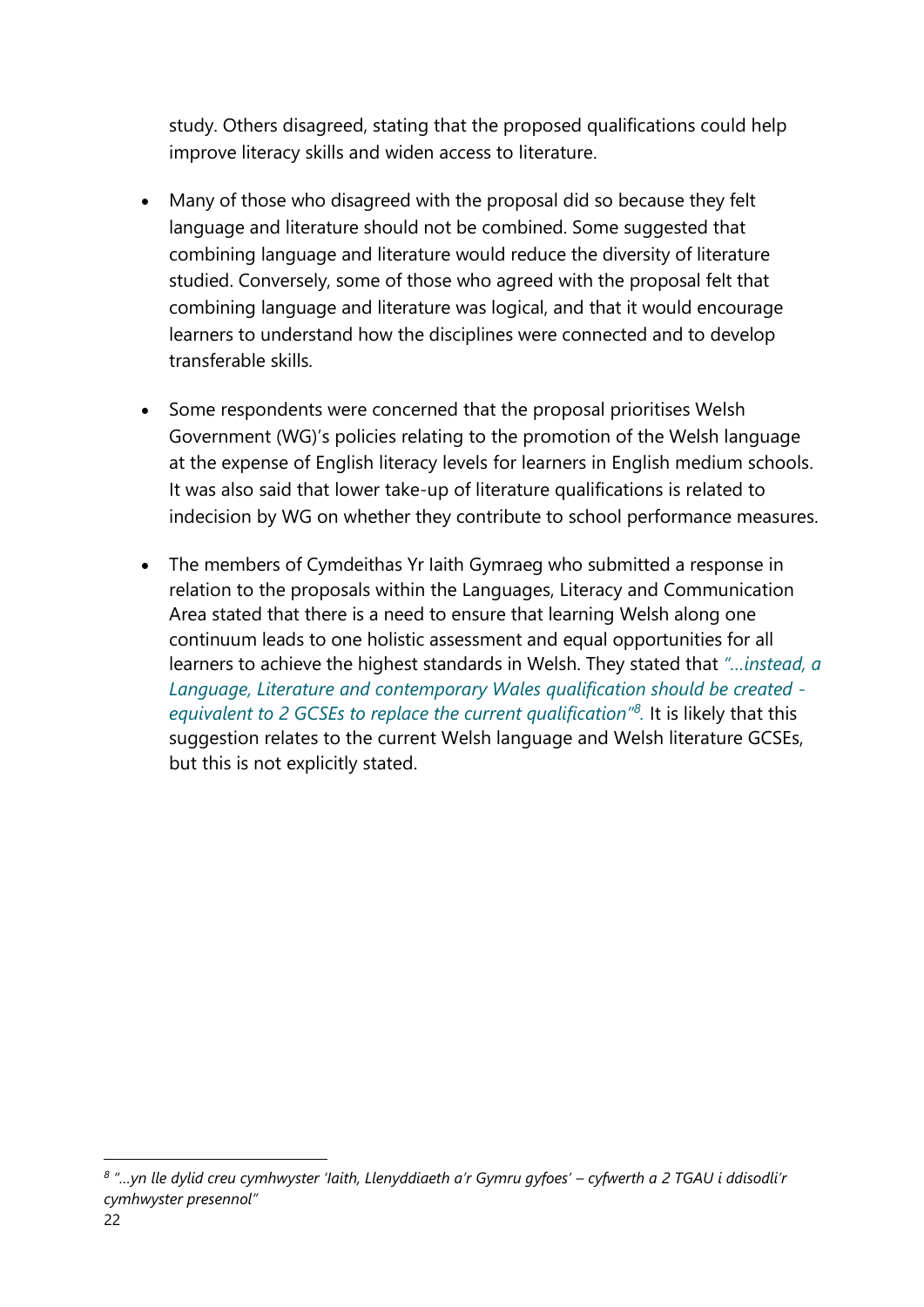#### <span id="page-26-0"></span>**6.2. Proposal 2**

How far do you agree or disagree with the proposal to discontinue GCSE Welsh Second Language and create a new, bigger GCSE designed for learners in English-medium contexts? The new qualification would be roughly the size of 1½ GCSEs.



<span id="page-26-1"></span>*Figure 11: Level of agreement with proposal 2 within the languages, Literacy and Communication Area*

A total of 416 people answered this question with 30% agreeing and 44% disagreeing. Overall, three in ten (31%) respondents disagreed strongly with the proposal. Among education professionals, 47% disagreed; among parents and carers, and members of the public, this rose to 59%; while among learners it fell to 31%. 54% (226 people) of those who answered this question provided a written comment. The main themes identified in their comments are outlined below.

- While most respondents were positive about the teaching of GCSE Welsh in English-medium schools, there were mixed views about its popularity and success. Many respondents said that learners, parents and carers had negative feelings about the fact that learning Welsh is compulsory up to age 16. Some suggested that the proposal could increase this negativity. Many also did not value the current GCSE Welsh Second Language qualification. There was strong feeling that the proposed increased focus on learning Welsh would create a "two-tier system" where Welsh learners' literacy skills lag behind those of their English peers.
- As with the previous proposal, some respondents expressed concern at the introduction of a qualification the size of one and a half GCSEs, with most in support of keeping the qualification as one GCSE. They felt that a qualification of the size proposed would not be recognised by higher education institutions or employers. Some felt that schools would struggle to find enough Welsh teachers to deliver a larger qualification.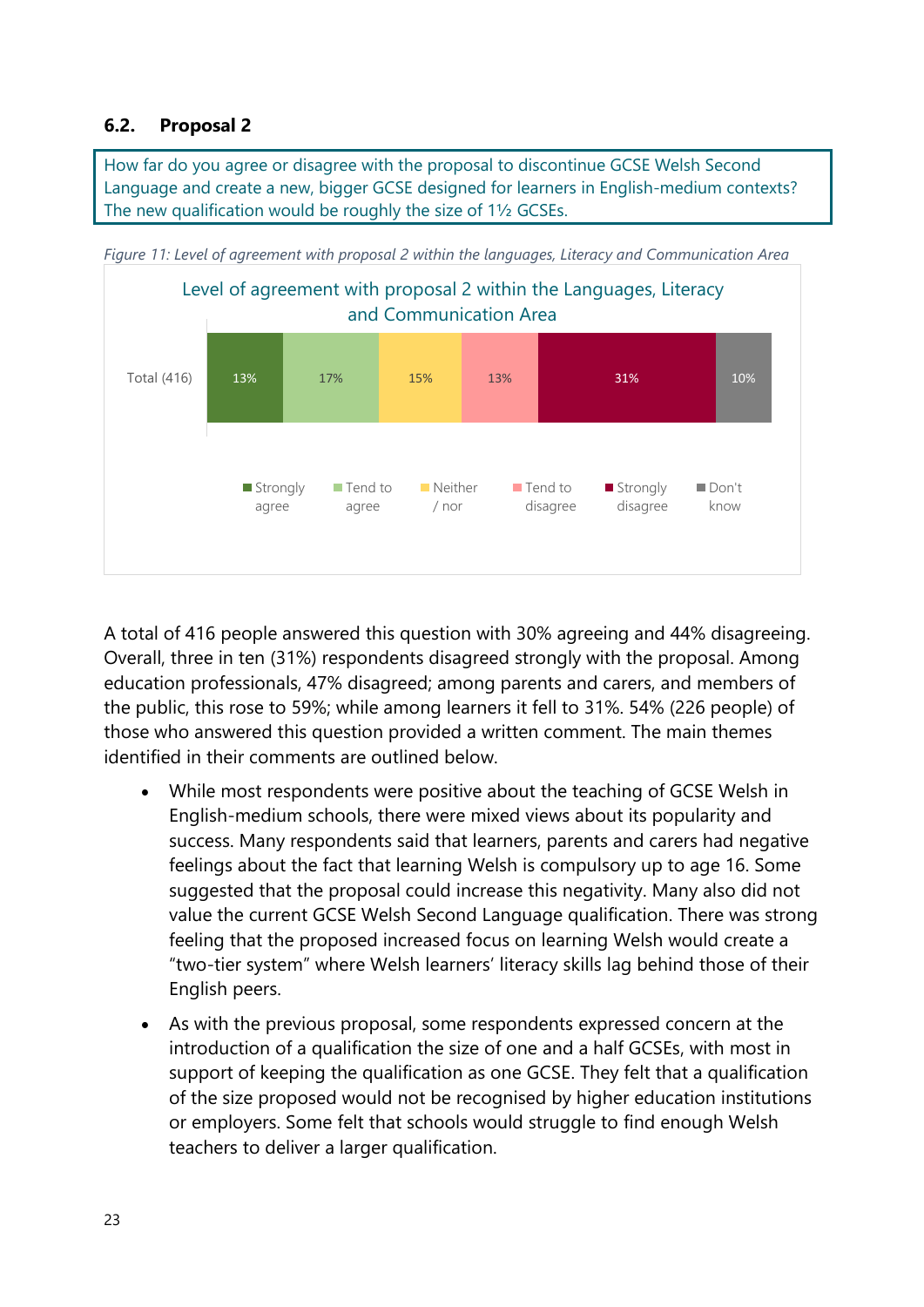- Some respondents felt that studying a larger GCSE would disadvantage those who already struggled with the subject. To mitigate this, it was suggested that the qualification should be optional and not include an examination, or that schools should offer *"further Welsh"* on top of a *"pared-down"* qualification for those with more advanced Welsh skills.
- Inconsistent Welsh teaching at primary school needed to be addressed to prepare learners for the increased focus on learning Welsh, according to some respondents. It was suggested that this could be achieved through introducing a continuum of learning using an assessment based on the Common European Framework of Reference for Languages (CEFR<sup>9</sup>).
- Some respondents did not consider this proposal to be well aligned to the aims of the new curriculum because taking time away from learning English and other languages would make learners less globally aware. Others felt that removing the compulsory learning of Welsh would encourage learners to study other languages, increasing global awareness. Some respondents felt strongly that the proposal is more reflective of political agenda than educational need.
- Members of Cymdeithas Yr Iaith Gymraeg who submitted a response said that they strongly disagreed with proposal 2. They stated that one holistic Welsh GCSE qualification should be created instead of the qualifications outlined in proposals 1 and 2. The holistic Welsh GCSE would comprise two examination papers, leading to a dual award / two GCSEs, it was said.

<sup>&</sup>lt;sup>9</sup> The Common European Framework of Reference (CEFR) is a tool which is used to describe learners' level of fluency in languages.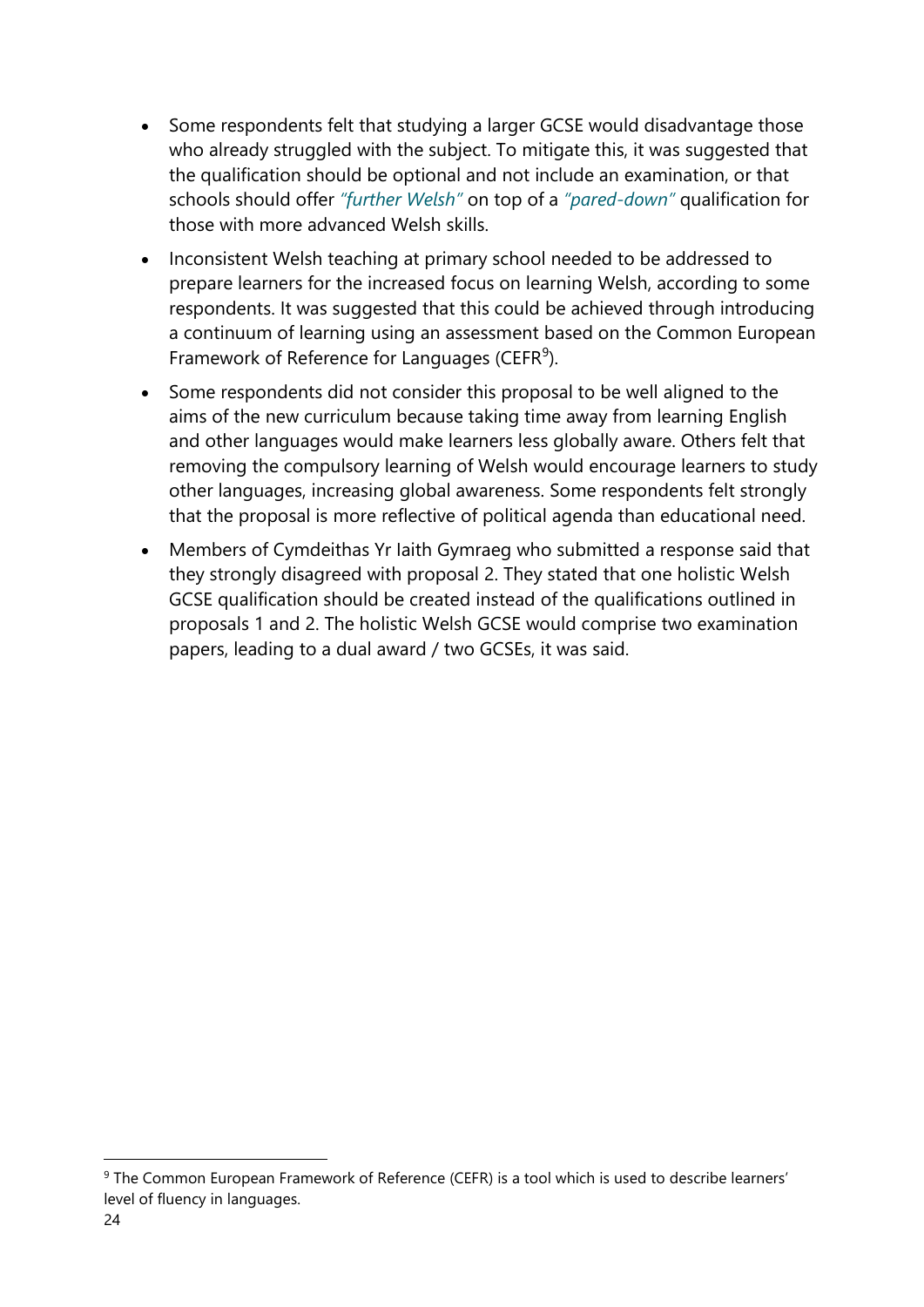#### <span id="page-28-0"></span>**6.3. Proposal 3**

How far do you agree or disagree with the proposal to create a set of small Welsh language skills qualifications that can be taken in addition to a GCSE to support progression along the Welsh language continuum?



<span id="page-28-1"></span>*Figure 12: Level of agreement with proposal 3 within the Languages, Literacy and Communication Area*

A total of 402 people responded to this proposal. Almost half (49%) agreed, whilst just under a quarter disagreed. When looking at sub-groups, a relatively small proportion of learners (7%) strongly disagreed compared with a much higher 22% of parents and carers, and members of the public. Educational professionals fell between the two, with 14% strongly disagreeing. 48% (194 people) of those who answered this question provided a written comment. The main themes identified in their comments are outlined below.

- Those who agreed with this proposal felt that the format suggested would widen options and choice for learners, which was welcomed. They felt that offering small Welsh qualifications would enable higher ability learners and those with a keen interest in learning Welsh to expand their knowledge; improve learner confidence; provide a bridge to further study; and offer alternatives<sup>10</sup> to learners who may find a full GCSE daunting. Some respondents added that the qualifications should incorporate practical life skills, such as using Welsh in the workplace.
- Many respondents also felt that the small qualifications could be particularly useful for lower ability learners or those with very low levels of Welsh. However, some felt that the proposed small qualifications were unnecessary and could be overwhelming for learners. They said that the small qualifications should be offered instead of, rather than as well as, the proposed one and a half GCSE Welsh qualification.

<sup>25</sup>  $10$  This feedback suggests that some respondents may have misunderstood that the proposal was to create small Welsh qualifications that were to be offered alongside GCSE Welsh, not instead of it.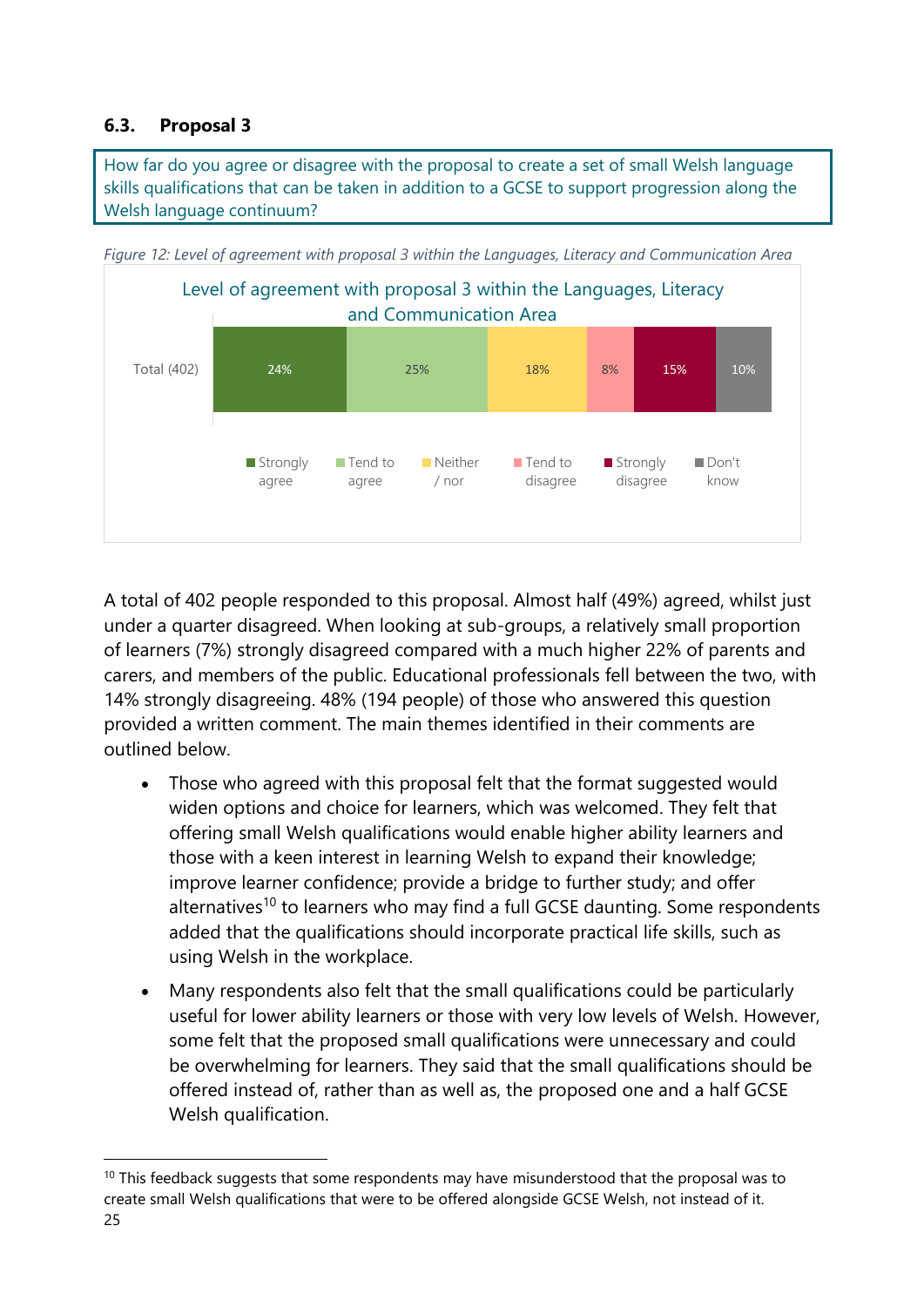- There was concern among some respondents that these proposals place more emphasis on the teaching of Welsh than English, with a small minority describing the plans as *"discriminatory"* or linked to a political agenda. This, it was said, could lead to an imbalance in terms of the study of other subjects, and reduce English literacy levels. Some respondents were unclear as to who these qualifications would be geared towards and the extent to which they would completement the other proposed Welsh qualifications.
- Respondents identified several practical issues to delivering the small qualifications. These included understanding the value of the qualifications; how the qualifications would be staffed and timetabled; and their potential for increasing learners' workload.
- As with proposals 1 and 2 in this Area, the members of Cymdeithas Yr Iaith Gymraeg who submitted a response stated that they strongly disagreed with proposal 3. Instead, they recommended developing additional modules and a set of qualifications as a bridge between GCSE and AS level.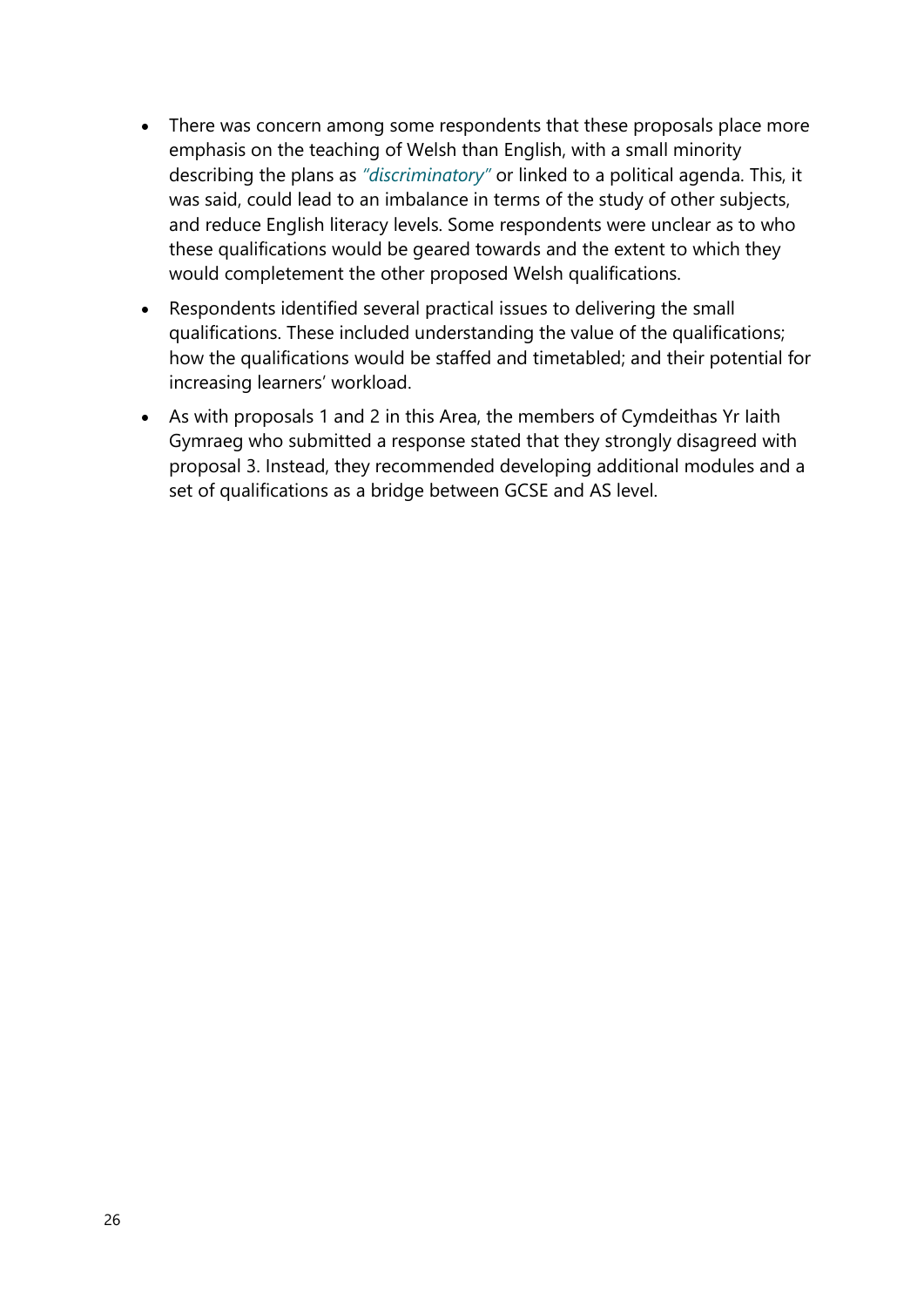#### <span id="page-30-0"></span>**6.4. Proposal 4**

How far do you agree or disagree with the proposal to review and reform made-for-Wales GCSEs in French, German, and Spanish?



<span id="page-30-1"></span>*Figure 13: Level of agreement with proposal 4 within the Languages, Literacy and Communication Area*

A total of 401 people commented on this proposal, with over half (56%) agreeing and only just over a tenth (11%) disagreeing. Looked at by respondent type, learners were most likely to strongly agree, whereas the strongest disagreement came from parents and carers, and members of the public. Twelve per cent of this group disagreed, 10% of them strongly. Learners and education professionals showed similar levels of overall disagreement (14% and 10% respectively) but were more likely to tend to disagree than strongly disagree.

36% (143 people) of those who responded to this proposal also provided a written comment. The main themes identified in respondents' comments are outlined below.

- Respondents were largely supportive of the proposal. Change was welcomed to tackle the recent decline in the take-up of international language GCSEs. The current qualifications were not considered fit for purpose because they include too much content and have a heavy workload.
- The proposed reformed qualifications should focus on communication; increase learners' confidence in speaking the languages; appeal to employers; avoid too much focus on achieving fluency; include an element of immersion; teach in the target language; and foster translingual skills, it was said. Some respondents recommended offering GCSE Italian as another option. Increasing the use of digital technology was also suggested to modernise and widen access to the qualifications.
- The current international language GCSEs were seen to be suitable only for higher ability learners, and for those who have a sound linguistic foundation in place before starting them. The current qualifications are examination-heavy and marked more harshly than other subjects, it was said. The reformed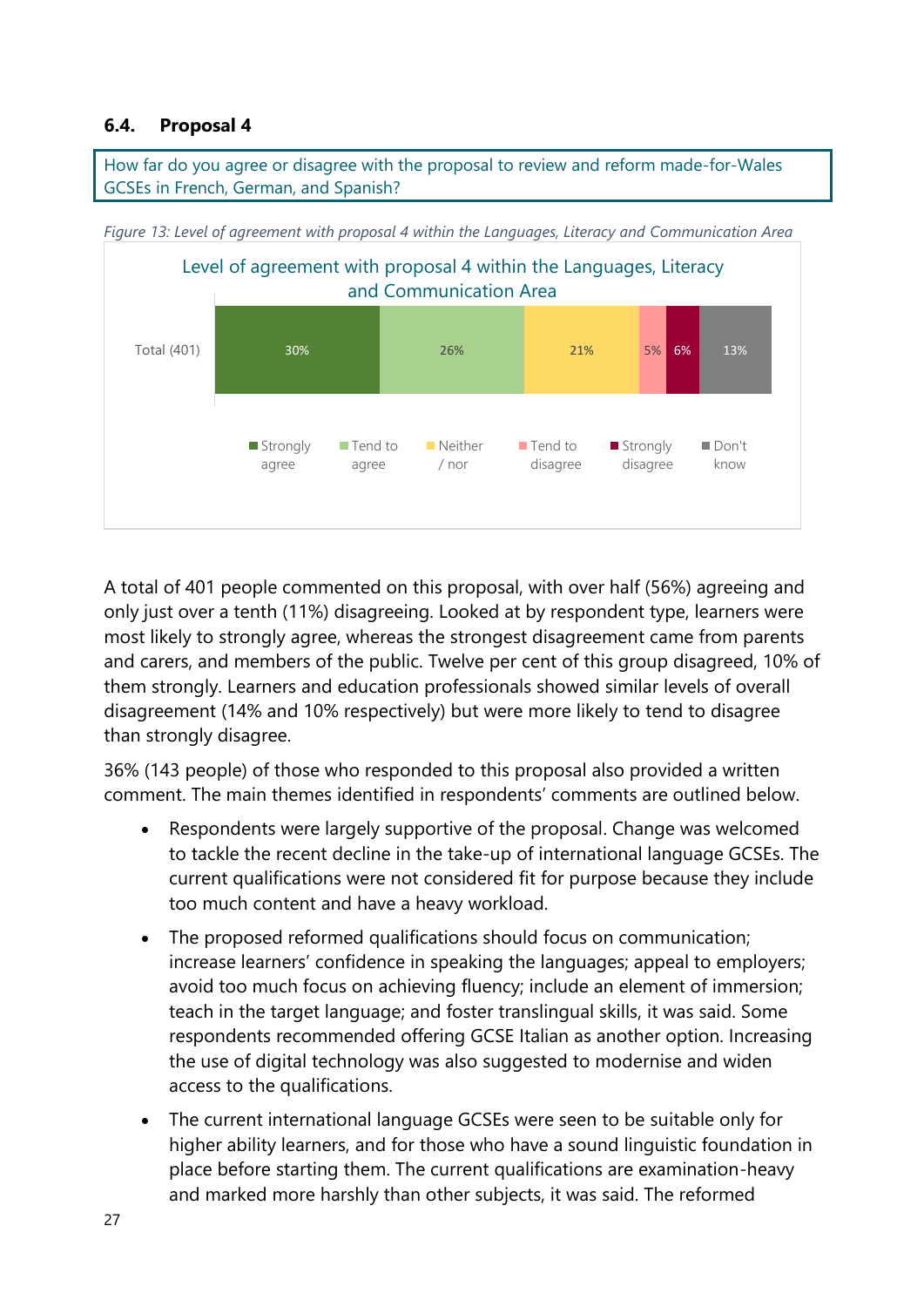qualifications should therefore be more accessible to all learners, rely less on exams, and be more enjoyable and contemporary, respondents suggested.

- There was some concern that fewer international language GCSEs would be available to learners in Wales compared to learners in England, affecting further and higher education and employment prospects.
- Other respondents viewed the made-for-Wales element positively, however, as there has been some criticism of changes proposed to international language GCSEs in England, meaning Wales could develop a better offer. It was also felt that this would mean better alignment with the 'Cynefin'<sup>11</sup> element of the new curriculum.

<sup>11</sup> 'Cynefin' is defined in the new Curriculum for Wales as the local area: the historic, cultural, and social place which shapes the communities that inhabit it.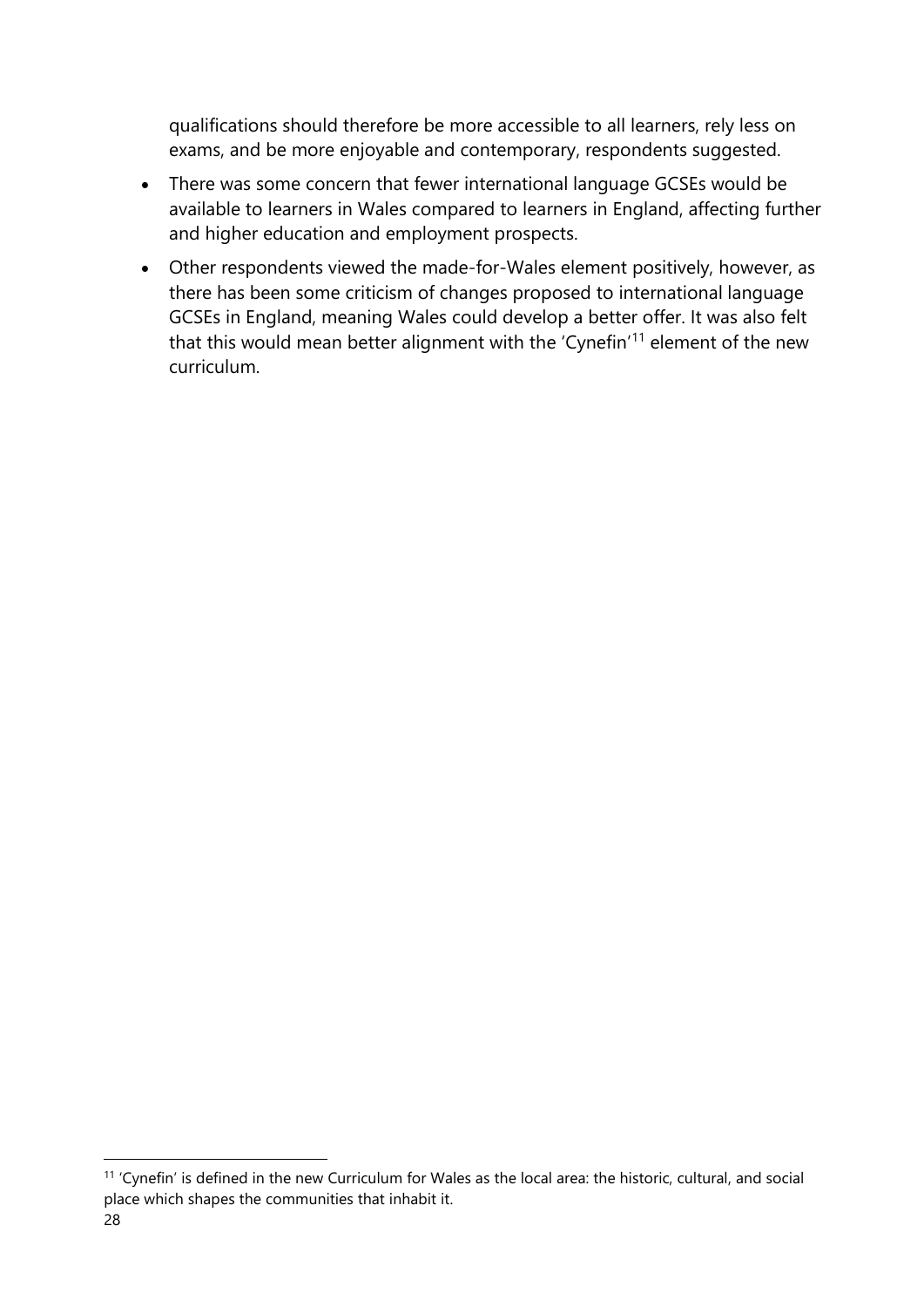#### <span id="page-32-0"></span>**6.5. Proposal 5**

How far do you agree or disagree with the proposal to create a set of small, made-for-Wales qualifications in a range of international languages to support engagement and progression in language learning?



<span id="page-32-1"></span>*Figure 14: Level of agreement with proposal 5 within the Languages, Literacy and Communication Area* 

A total of 402 people gave an opinion on this proposal. Nearly three in five (58%) supported it, with the remainder largely neutral or unsure. Just 12% of respondents disagreed, half strongly. Looked at by sub-group, 57% of education professionals agreed whilst 14% disagreed, including 8% who disagreed strongly. Among learners, there was higher support with 71% agreeing and just 5% disagreeing.

Around two in five (39%, 155 people) of those who responded to the proposal also provided a written comment. The main themes identified in their comments are outlined below.

- Most respondents noted that the small qualifications should prepare learners for the further study of languages. Some felt that they could be a *"stepping stone"* towards international language GCSEs instead of being offered at GCSE level. Others suggested that the qualifications could be offered from *"Key Stage 3"* and throughout secondary school. Referencing the small qualifications and the international language GCSEs against the CEFR would show the progression between both sets of qualifications, it was said.
- Many felt that the qualifications could support progression in other areas for learners who did not want to study international languages at GCSE or A level. The qualifications could also develop learners' language skills and confidence; cultural awareness, equality, and understanding; wider skills such as reasoning and pattern recognition, it was said. There was strong feeling that the small qualifications should be made available in a wide range of international languages to reflect the diversity of communities throughout Wales.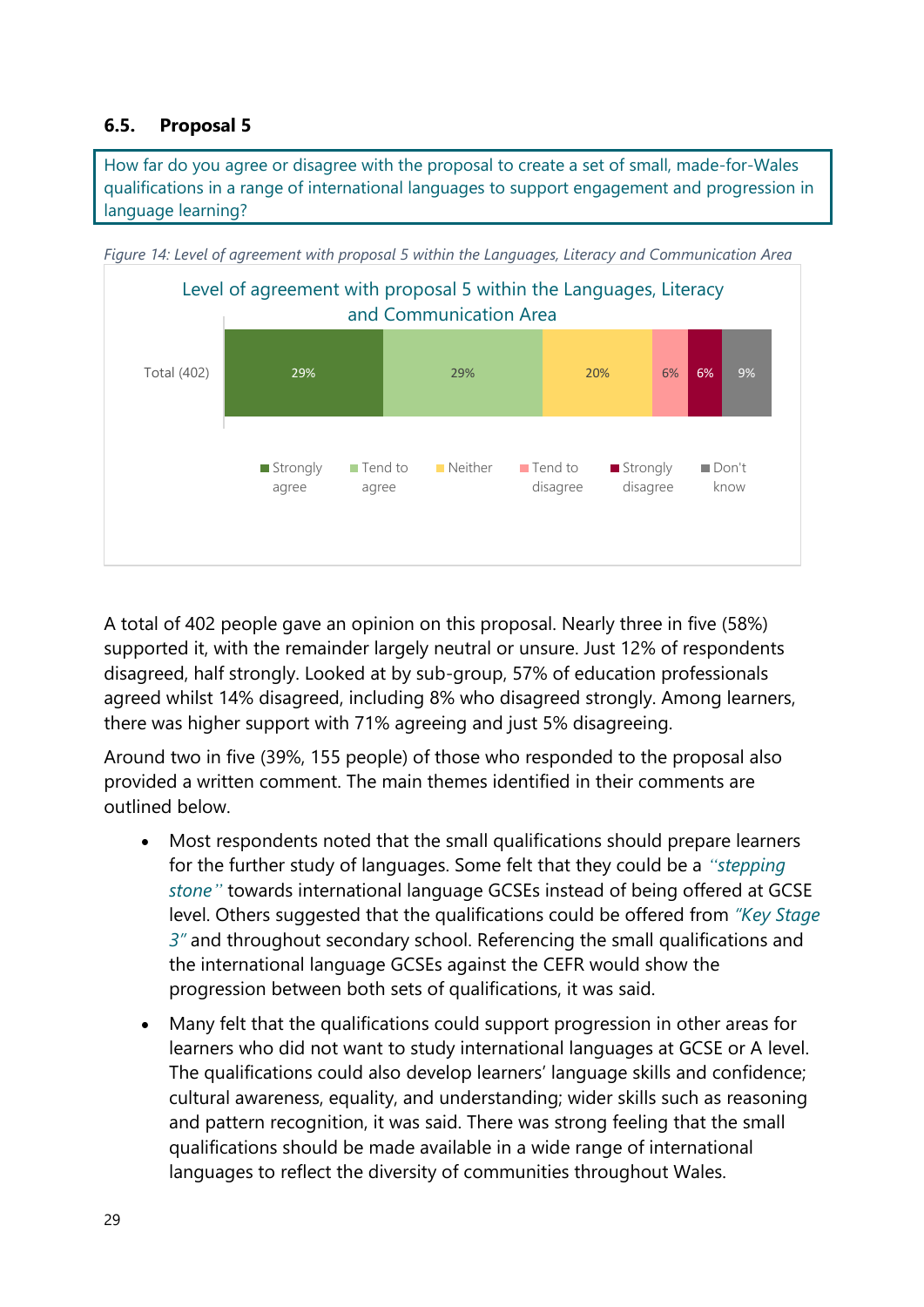- Many respondents felt that the proposal would increase uptake and interest in international languages at GCSE and beyond, and would encourage learners to take pride in their home communities. Some respondents who disagreed with the proposal felt that, instead of introducing small qualifications, GCSE qualifications should be offered in a wider range of languages to reflect the value of those spoken by all learners in Wales.
- Concern was expressed over whether further and higher education institutions and employers would recognise and value the proposed qualifications. There was some feeling that the small qualifications are unnecessary, and that offering them would disadvantage learners in Wales relative to those in other parts of the UK.
- Some respondents questioned how the small qualifications would be staffed, suggesting that difficulties in recruiting specialist staff could cause skills gaps among learners. Others feared that the qualifications would increase teacher and learner workloads and be difficult to accommodate within school timetables.
- Respondents felt strongly that the small qualifications should not replace GCSE international language qualifications and that they must instead be available alongside them, reflecting the proposal. A few felt that schools may be tempted to offer the small qualifications instead of GCSEs, and others noted that suitable qualifications already exist. Moreover, a few felt that more clarity is needed about the purpose and nature of the qualifications and their relationship to the proposed GCSEs.
- Several suggestions for the content and design of the proposed small qualifications were offered by respondents. These included being designed in an innovative way, moving away from techniques like translation; being modular, allowing learners to accrue credits to put towards a larger qualification; being studied as part of a *"language profile"* like the European Language Passport<sup>12</sup>; developing links with international schools to enrich language learning; and delivery via blended learning.
- Regarding assessment, one respondent noted that rote learning should be avoided, and another suggested that the qualifications should be linked with specific international language assessments.
- There was some feeling that the qualifications would enable lower ability learners and those who struggled with languages to access international languages. Other respondents suggested that the small qualifications should be optional and offered to higher ability learners, those with an interest in languages, and those with English as an Additional Language (EAL).

<sup>&</sup>lt;sup>12</sup> The European Language Passport or European Language Portfolio is a document in which language learners can record and reflect on their language learning and cultural experiences.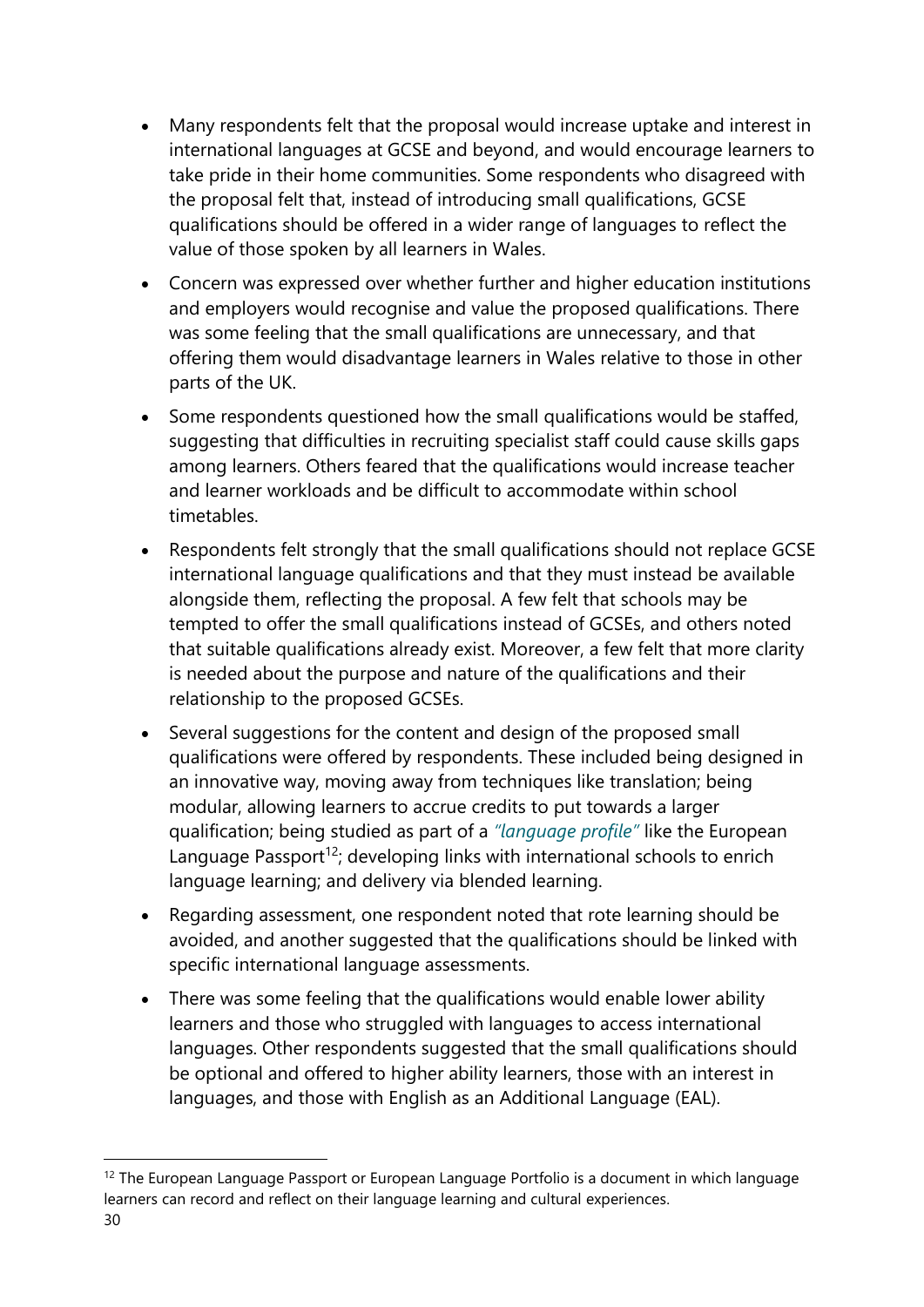#### <span id="page-34-0"></span>**6.6. Proposal 6**

How far do you agree or disagree with the proposal to make sure learners and schools can continue to access a range of British Sign Language qualifications, including any new GCSE developed for learners in England?



<span id="page-34-1"></span>*Figure 15: Level of agreement with proposal 6 within the Languages, Literacy and Communication Area*

391 people responded to this proposal. Just 2% said that they tended to disagree with it. A quarter (25%, 97 people) of those who responded also provided a written comment. The main themes identified in their feedback are outlined below.

- By far the strongest theme arising from respondents' feedback was that continuing to offer learners and schools a range of BSL qualifications would help promote the inclusion of  $D/dea<sup>f13</sup>$  learners, helping to raise awareness of the challenges they face, and to create a more inclusive society.
- Many respondents emphasised that BSL qualifications must be available in Welsh and in English to include all learners and to reflect the ethos of the new curriculum. Mixed opinions were expressed about whether BSL qualifications should be optional or compulsory.
- Some respondents were concerned that there would not be enough staff with the right skills profile to implement the proposal. The need for staff training and the demand for BSL teachers with Welsh language skills were also noted.
- A few suggested that BSL qualifications should be offered as a module of Welsh and/or English at *"Key Stage 3"* rather than *"Key Stage 4"* because they would be difficult to accommodate within the *"Key Stage 4"* timetable.

 $13$  "D/deaf" describes those who are Deaf (sign language users) and deaf (who are hard of hearing but who have Welsh or English as their first language and may lipread and/or use hearing aids).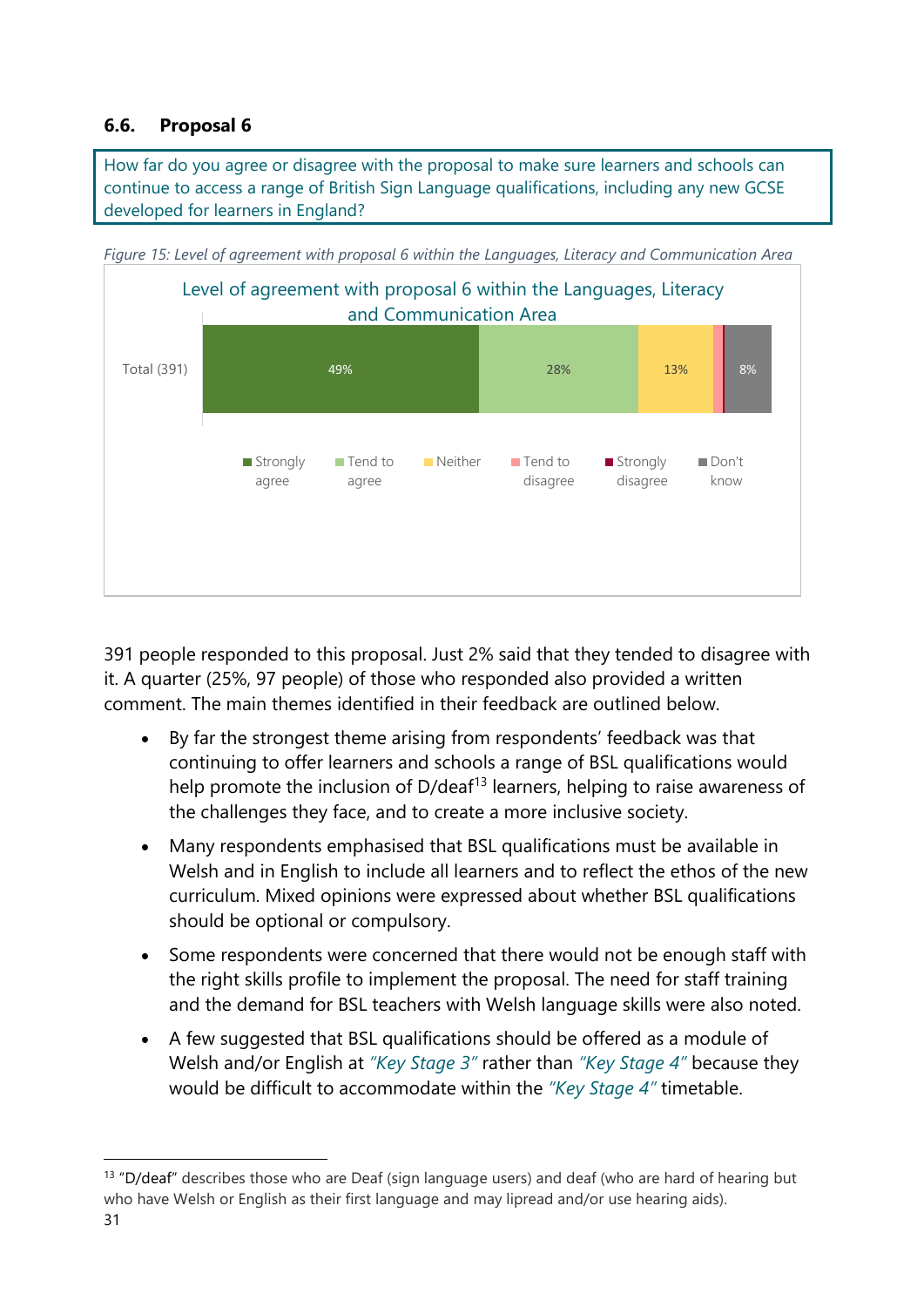• Many respondents highlighted that the qualifications would be interesting, attractive, and useful to learners and staff. Conversely, a few predicted that take-up of BSL qualifications would be low. Some felt that BSL is valuable for learners, especially those wishing to work in the social care sector. A few emphasised that BSL would boost learners' communication skills and would help develop other related skills and knowledge.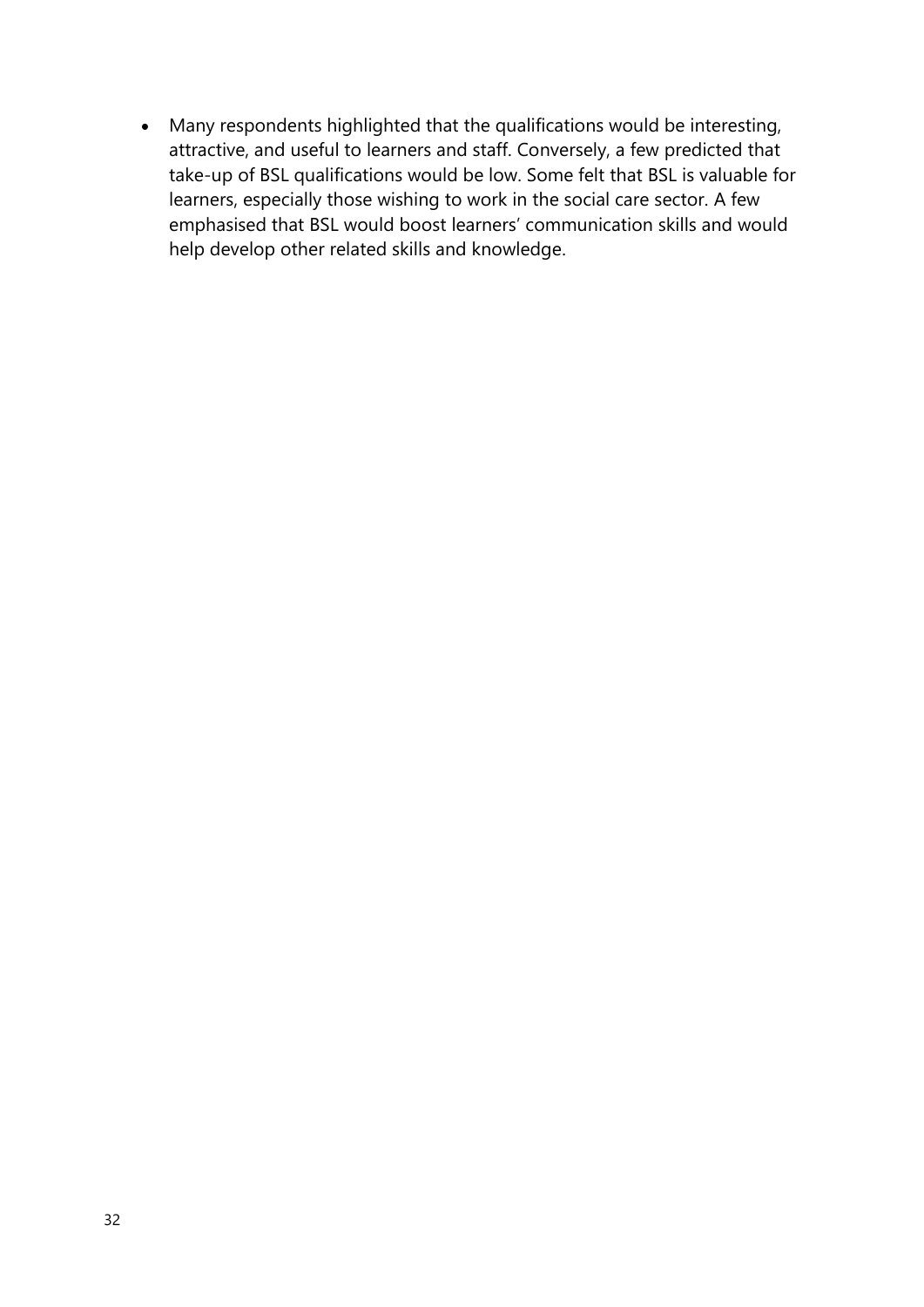## <span id="page-36-0"></span>**7. Mathematics and Numeracy**

#### <span id="page-36-1"></span>**7.1. Proposal 1**

How far do you agree or disagree with the proposal to create a new combined GCSE Mathematics and Numeracy qualification to replace the two existing GCSEs in Mathematics and Mathematics-Numeracy? The new GCSE would be roughly the size of 1½ GCSEs.

<span id="page-36-2"></span>*Figure 16: Level of agreement with proposal 1 within the Mathematics and Numeracy Area*



A total of 250 respondents gave their opinion on this proposal. More than half (57%) of those responding to this proposal were in favour whilst just over a quarter (27%) were against it. Among education professionals, the level of support remained the same (57%) although there was a slightly higher proportion against the proposal (32%). This group were less likely to be neutral or to answer don't know than the overall sample.

Of the 250 people who responded, just over half (54% or 134 people) chose to comment further. The main themes from their feedback are outlined below.

- There was considerable support for the idea of combining mathematics and numeracy. Doing so was seen to make sense because of the linked skills and content of the two disciplines.
- The greatest concern raised by respondents was around the qualification's size. Some felt that higher education institutions and employers would be confused by this, disadvantaging learners from Wales compared to those from other parts of the UK. Some respondents were concerned that a smaller qualification size would result in reduced teaching time, and that the proposal might reduce the importance of mathematics.
- Another key area of comment was the qualification's suitability for all learners. Some questioned whether the qualification would prepare higher ability learners for further study; some felt that the qualification could make maths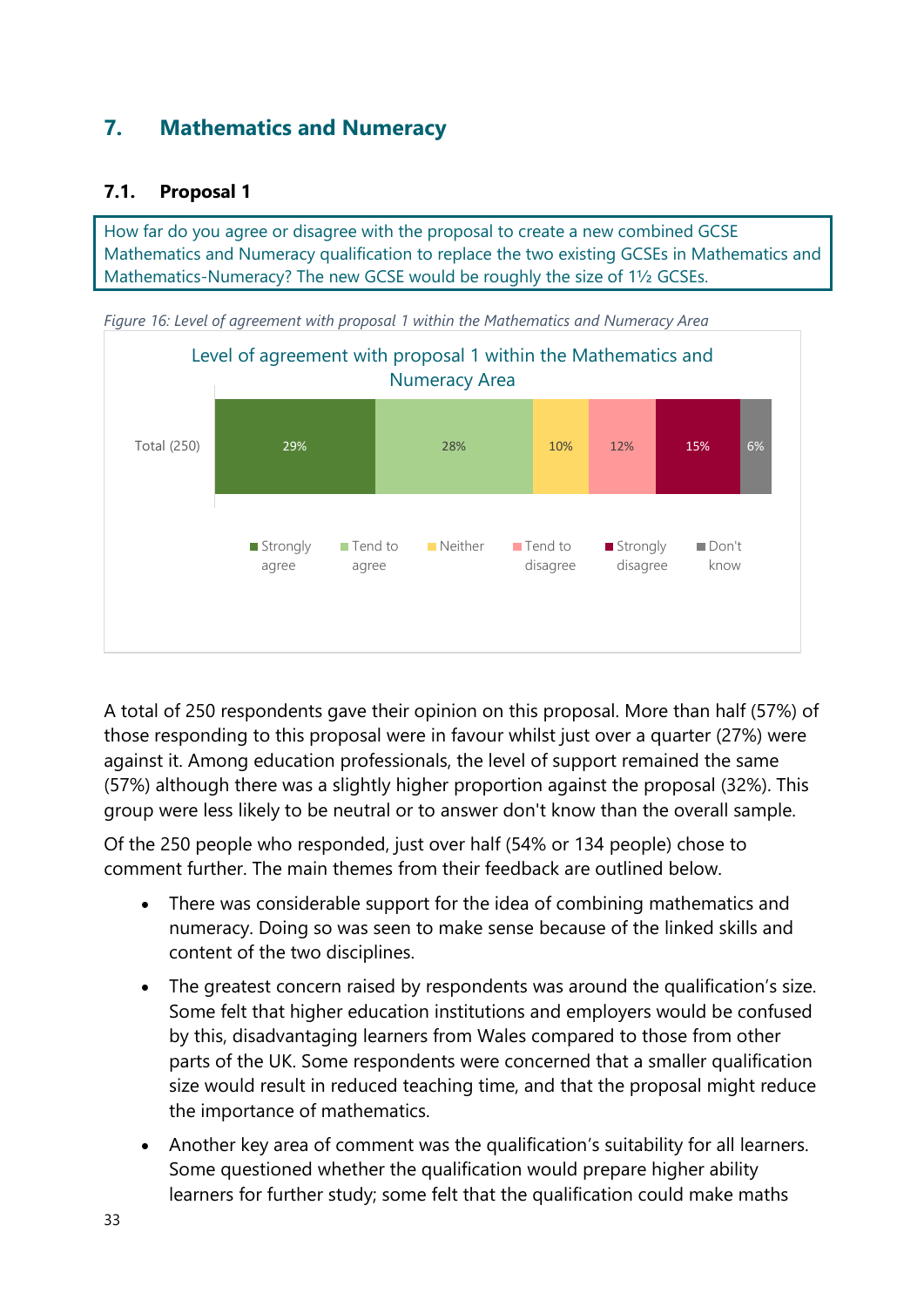less accessible for lower ability learners; and others felt that the qualification would suit neither higher nor lower ability learners.

- More than a few concerns were raised around the issue of re-sits, especially by further education institutions, some of whom noted that preparing learners to re-sit this proposed qualification would be difficult to accommodate within their timetables.
- Among the other concerns raised was a frustration with the idea of changing the qualifications so soon after the current system was adopted.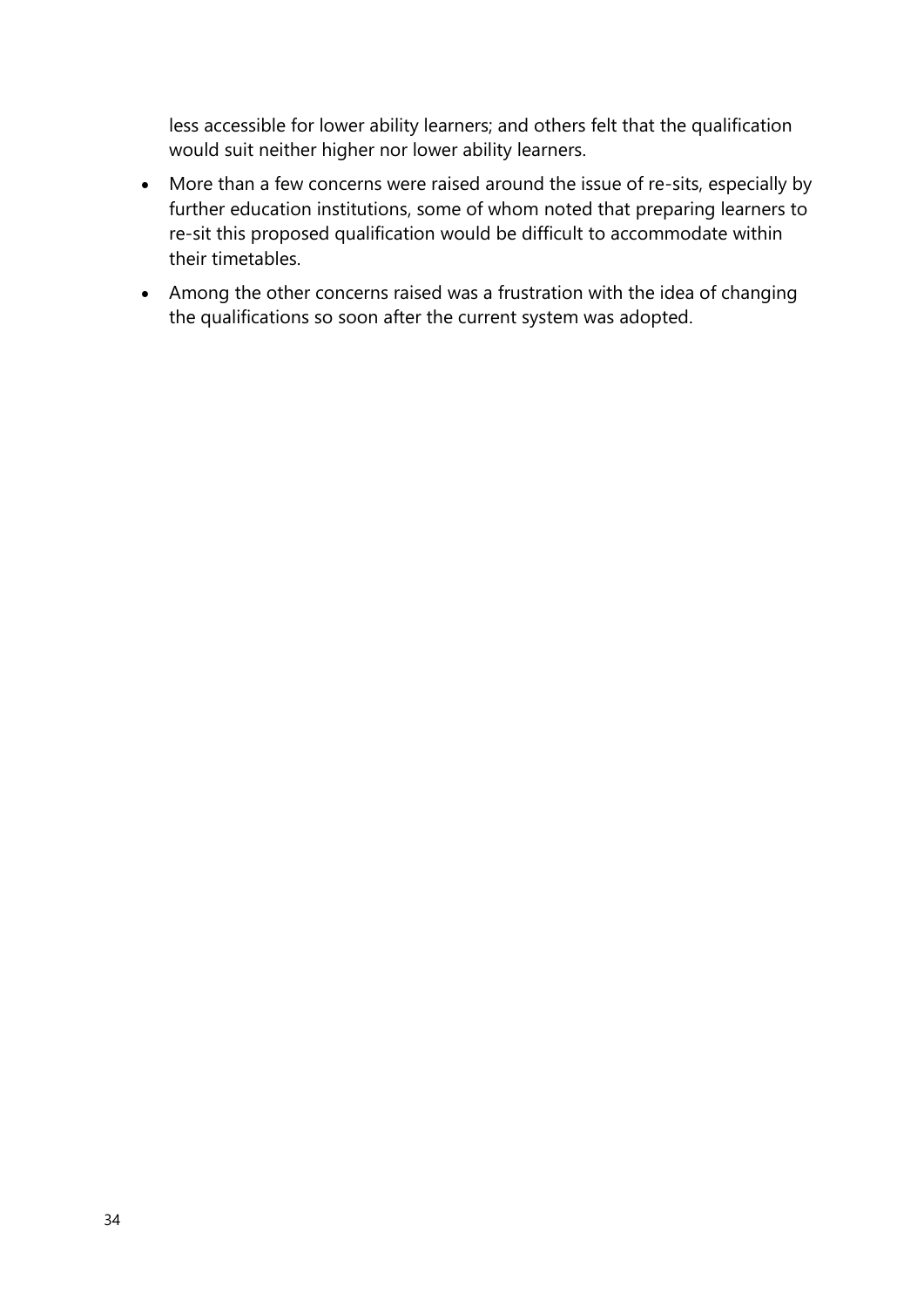#### <span id="page-38-0"></span>**7.2. Proposal 2**

How far do you agree or disagree with the proposal to create a new small qualification that can be taken in addition to the GCSE to assess a learner's numerical proficiency, using an on-screen assessment method?



<span id="page-38-1"></span>*Figure 17: Level of agreement with proposal 2 within the Mathematics and Numeracy Area*

A total of 238 people responded to this proposal. Two in three (67%) agreed with this proposal compared with just 18% who disagreed. Looked at by sub-groups, support was even higher among parents and carers, and members of the public, whilst learners were the least likely to agree.

Just over half (51% or 121 people) of those who responded to this proposal also provided a written comment to explain their answer. The main themes from their feedback are outlined below.

- The most common theme raised was that the small qualification would allow all learners to gain skills, confidence, and a qualification in maths, especially those who struggled with the subject, or had Additional Learning Needs (ALN). Mixed opinions were expressed about the qualification's suitability for higher ability learners, and some suggested that the qualification should be offered to all learners.
- Another main theme in respondents' feedback was concern over whether the small qualification would be recognised by further and higher education institutions and employers. This was mainly linked to the qualification's size. Some felt that the qualification was confusing and unnecessary. A proportion of those who expressed this opinion suggested that good teaching and existing qualifications should be enough to enable and show progression in maths. Others feared that the proposed qualification would devalue the GCSE in Mathematics, and that it would not provide learners with the skills they needed for further study and careers.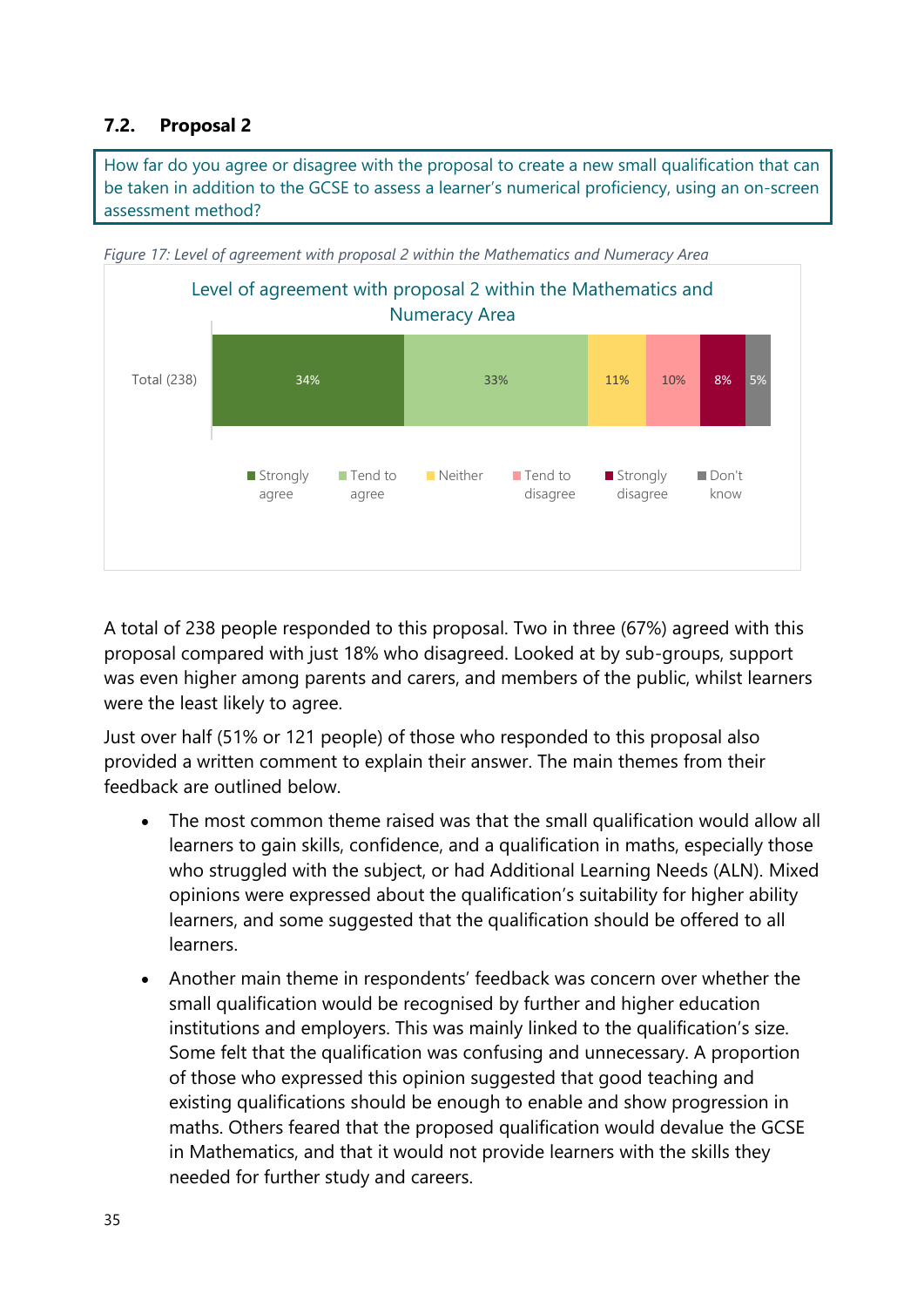- Mixed opinions were expressed about teaching and assessing the qualification on-screen. Some respondents felt that an on-screen method would help to create an up-to-date qualification. Others noted that this would provide flexibility in terms of when learners could complete their assessments. However, some respondents conveyed that an on-screen method would be too challenging for some learners; was not appropriate for learning maths; would reduce learners' ability to show their workings; could encourage teachers to train learners to pass assessments rather than to understand maths; and could enable or encourage cheating.
- While there was some feeling that allowing re-sits was important as it could increase learners' chances of passing the qualification, some respondents noted that some learners may need to complete the assessment repeatedly in order to pass, affecting their well-being, motivation, and enjoyment of maths. They were also concerned that this could affect the value of the qualification.
- Further clarity was requested by some respondents regarding how the qualification would incorporate essential skills and how it would sit alongside new proposed qualifications such as GCSE Mathematics and Numeracy and the revised Skills Challenge Certificate.
- Concerns were expressed over potential overlap between the small qualification and the current pathways or entry level qualifications, and the need for learners to study the small qualification alongside the proposed new GCSE Mathematics and Numeracy. Some respondents suggested that the small qualification could be offered as part of a set of numerical proficiency qualifications that could be aggregated into a full GCSE, or that it could form part of a double award in maths and numeracy.
- <span id="page-39-0"></span>• Some respondents were concerned that schools would struggle to deliver the proposed qualification within their timetables because timetables were not designed to accommodate smaller qualifications. Others stated that trying to deliver the proposed qualification within an already full timetable would put teachers and learners under pressure, and that it could reduce the curriculum offer.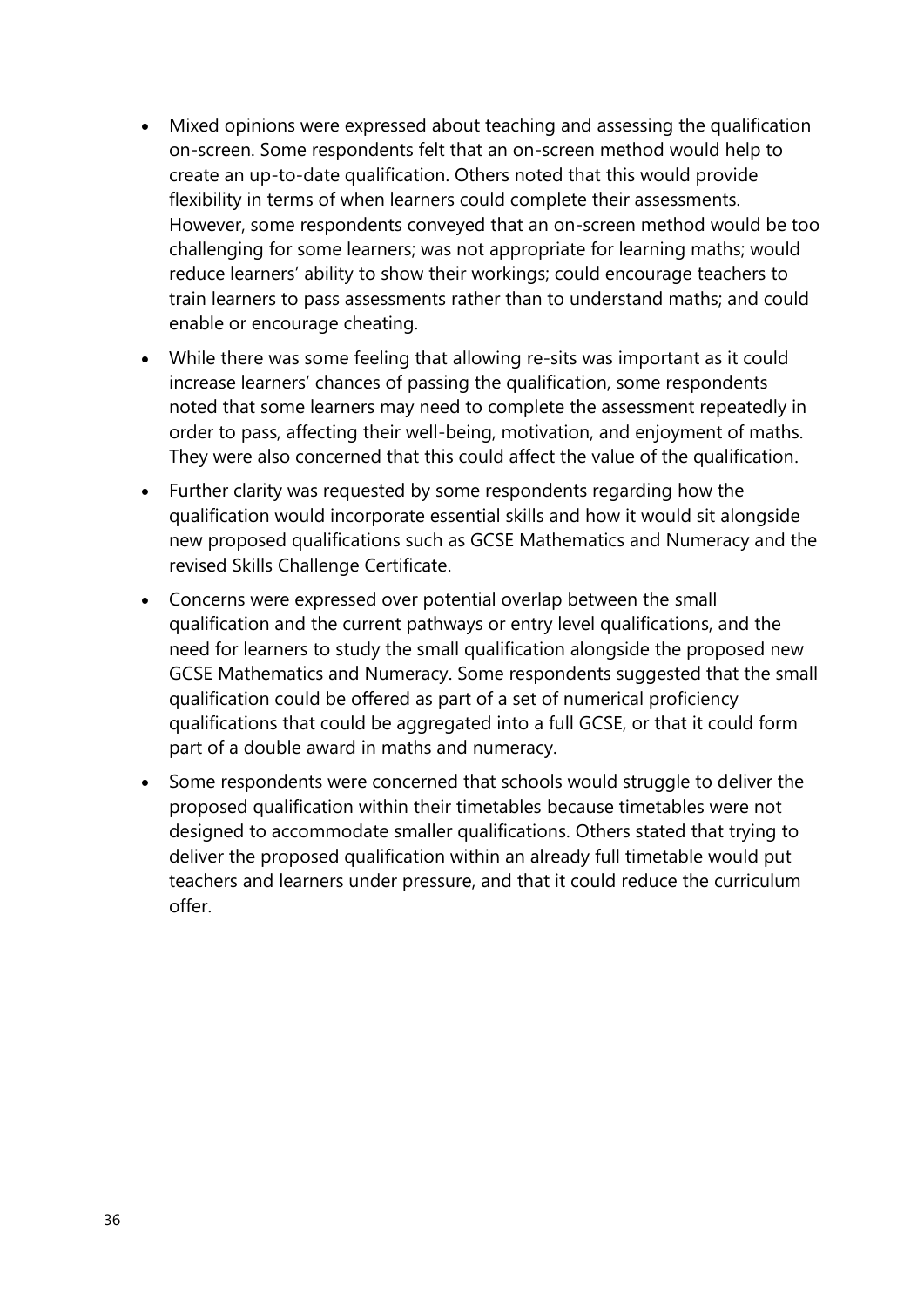#### **7.3. Proposal 3**

How far do you agree or disagree with the proposal to create a made-for-Wales Level 2 qualification in Additional Mathematics?

<span id="page-40-0"></span>



A total of 236 people commented on this proposal. Over four in five people (81%) agreed with the proposal including 58% who strongly agreed. Agreement was broadly similar across the three main sub-groups. Among education professionals, a tenth disagreed overall, with 5% disagreeing strongly.

Four in ten (41%, 97 people) of those who responded to this proposal also provided a written comment to explain their answer. The main themes from their feedback are outlined below.

- Most of those who commented on this proposal expressed that a level 2 qualification in Additional Mathematics would be beneficial for learners who enjoy and excel at maths. They felt that the qualification would help learners to transition from GCSE to A level; extend their abilities and skills; encourage them to pursue maths-related careers; and to progress in other subjects where maths skills are beneficial. However, a few noted that employers would need to be made more aware of the qualification.
- Another key theme in the feedback was that the qualification would ensure that equivalent qualifications were available to learners in Wales and England to make it fair for learners in both jurisdictions. There was some suggestion that the qualification should be made available to all learners in all schools.
- There was quite strong feeling that the new qualification should mirror the existing additional maths qualification which is already offered by some schools. Those who expressed this opinion felt that the existing qualification is fit for purpose. However, most of those who expressed this opinion also felt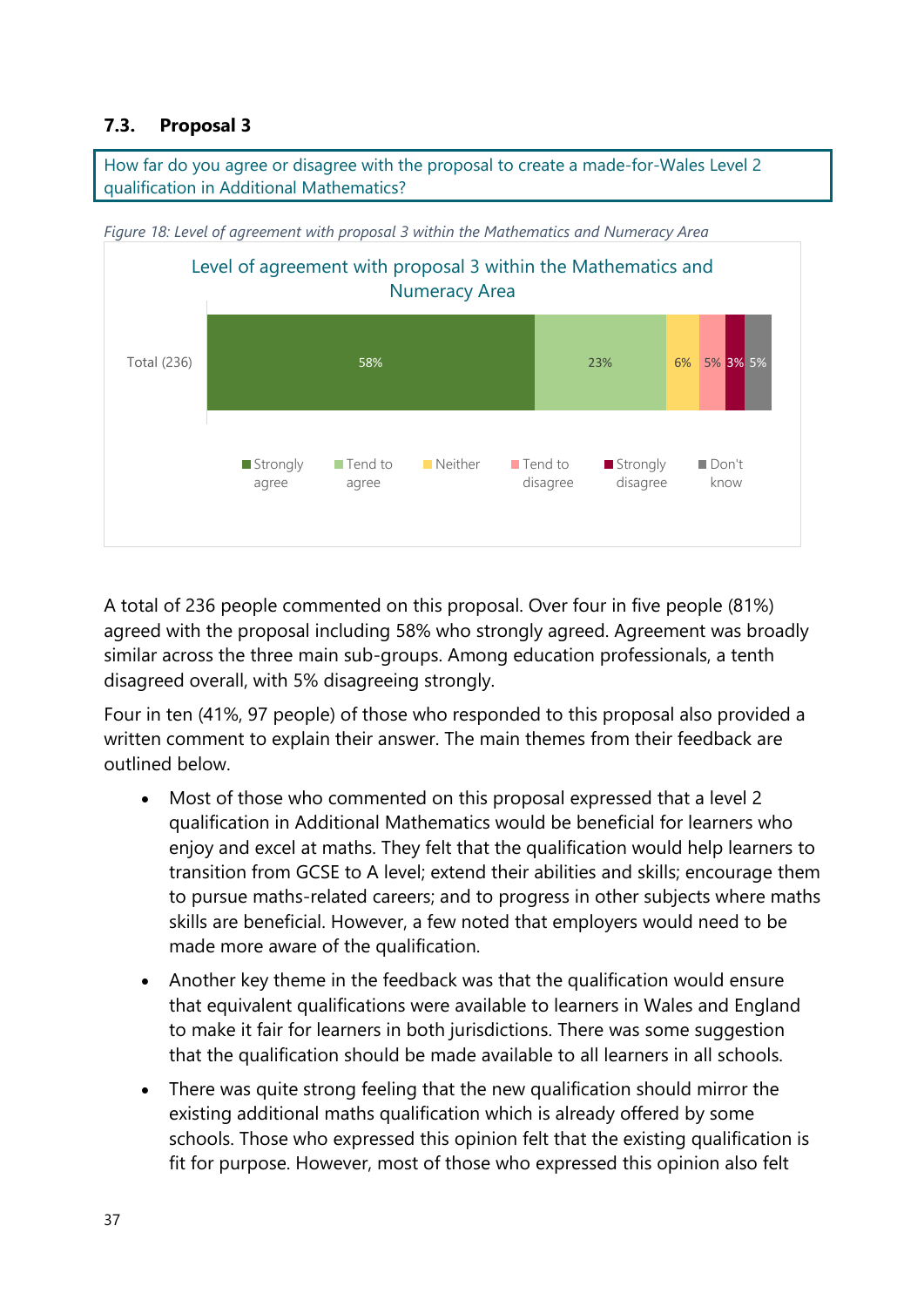that there was no need for the new qualification because they are happy with the existing GCSE in Additional Mathematics.

• Some respondents expressed concern that schools would struggle to accommodate this qualification within their timetables. It could therefore end up being taught at break or lunch times or reduce the time available for teaching the maths GCSE. The need to provide appropriate resources to support the roll-out of the new qualification in a timely manner was also highlighted by a few respondents.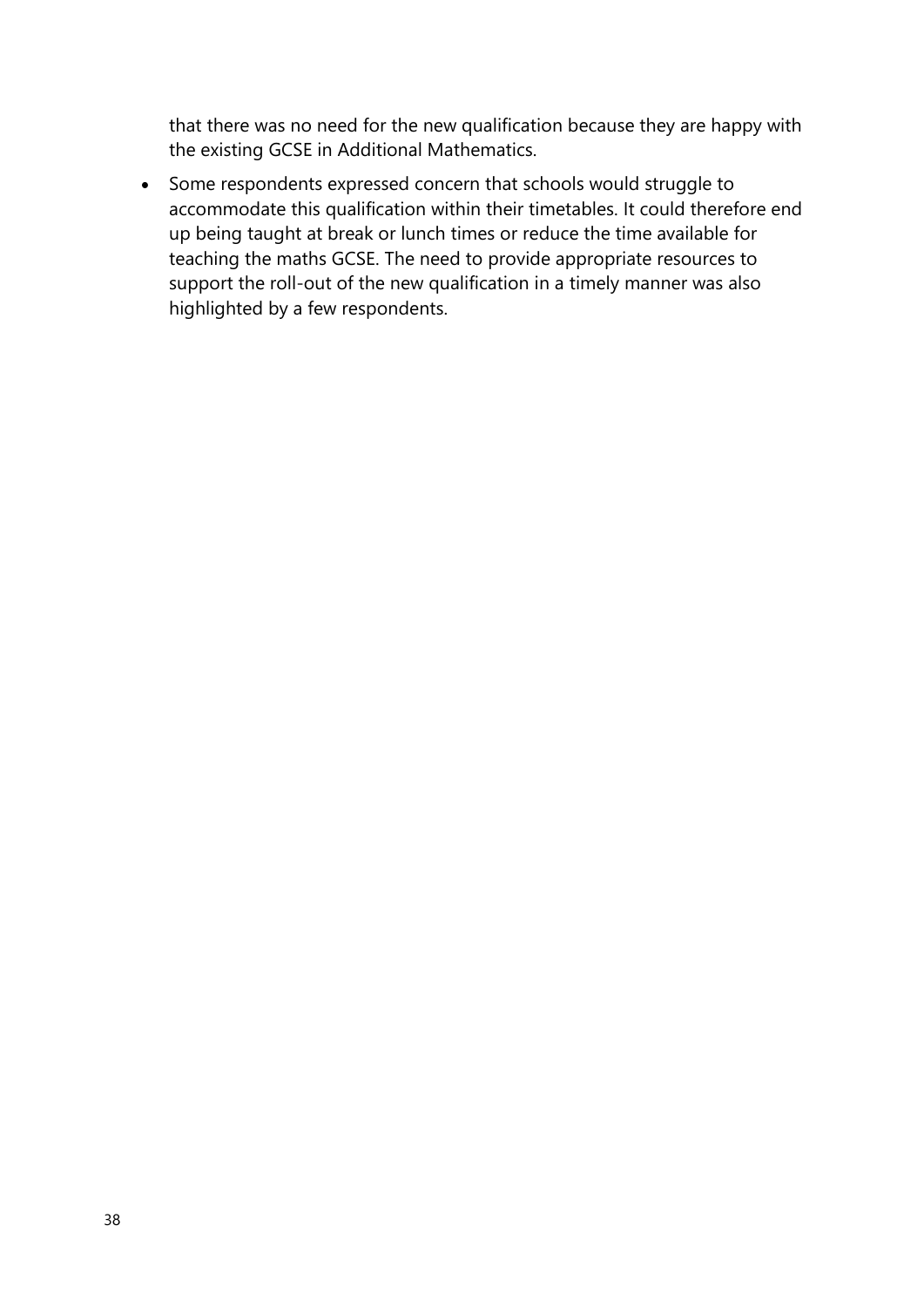## <span id="page-42-0"></span>**8. Science and Technology**

#### <span id="page-42-1"></span>**8.1. Proposal 1**

How far do you agree or disagree with the proposal to review and reform GCSEs in Computer Science, Built Environment, Design and Technology, and Digital Technology?

<span id="page-42-2"></span>*Figure 19: Level of agreement with each subject in proposal 1 within the Science and Technology Area*



Just under 350 people responded to this proposal for each of the four qualifications being considered for review. The overall picture is one of support, although fairly large numbers gave a neutral 'neither agree nor disagree' response or said they 'didn't know'. The lowest level of agreement but also highest level of neutral scores was for the Built Environment GCSE. This could be due to lower levels of familiarity with the subject. A tenth disagreed with the proposal for Digital Technology and slightly fewer for Computer science (7%), Design and Technology (8%), and Built Environment (9%).

Almost four in ten (39%, 137 people) of those who responded also provided a written comment. The main themes identified in their feedback are outlined below.

• The topic most frequently discussed by respondents was the need to reform the GCSEs covered by the proposal. Some said that this was because the qualifications needed to provide a flexible, tailored, and balanced offer to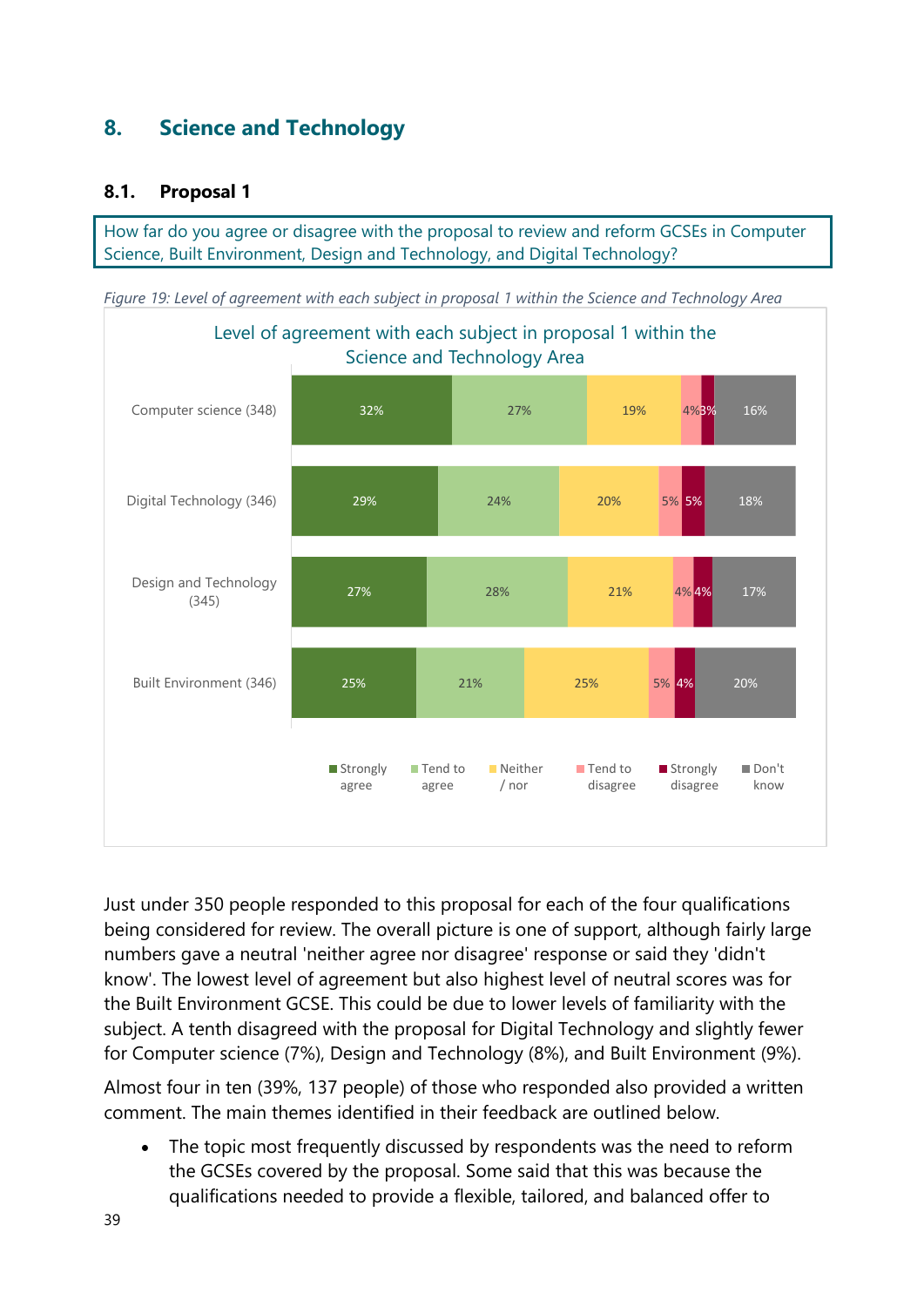learners. Others felt that reform was needed to replace the outdated content of the existing qualifications (especially GCSE Computer Science); and to align the qualifications with the new curriculum, although to some, the proposals did not go far enough. A few acknowledged that some of the qualifications covered by the proposal needed more in-depth review and reform than others.

- Many respondents highlighted the need to update the qualifications' content regularly to accommodate the fast-paced evolution of their disciplines. The qualifications should be relatively quick and easy to update; incorporate technology; reflect industry; and not duplicate existing qualifications, it was also said. Several specific suggestions were made regarding the content and assessment of the proposed qualifications.
- Some respondents noted that the range of qualifications offered within this proposal would appeal to learners with different interests and facilitate the development of wide-ranging skills which were seen as essential for learners' future lives and careers.
- When reviewing and reforming these GCSEs, some respondents noted that the links between the subjects should be made explicit, although there was some feeling that elements of the current qualifications overlapped too much.
- Some respondents' comments related to the need to keep these GCSEs as separate qualifications and not combine them into a single general qualification within this Area, supporting Qualifications Wales' proposal. This would help to preserve the subjects' integrity, and support learners to progress to further study, they said.
- The current GCSE Computer Science was felt by many respondents to be too difficult, especially for lower ability learners. A few conveyed that all of the GCSEs covered by this proposal should be of a manageable difficulty level.
- Some respondents emphasised the need to ensure that schools have access to the required technology, software, and equipment to enable all learners to access the same qualifications. Teaching staff were said to need training to keep them up to date with developments across the subjects.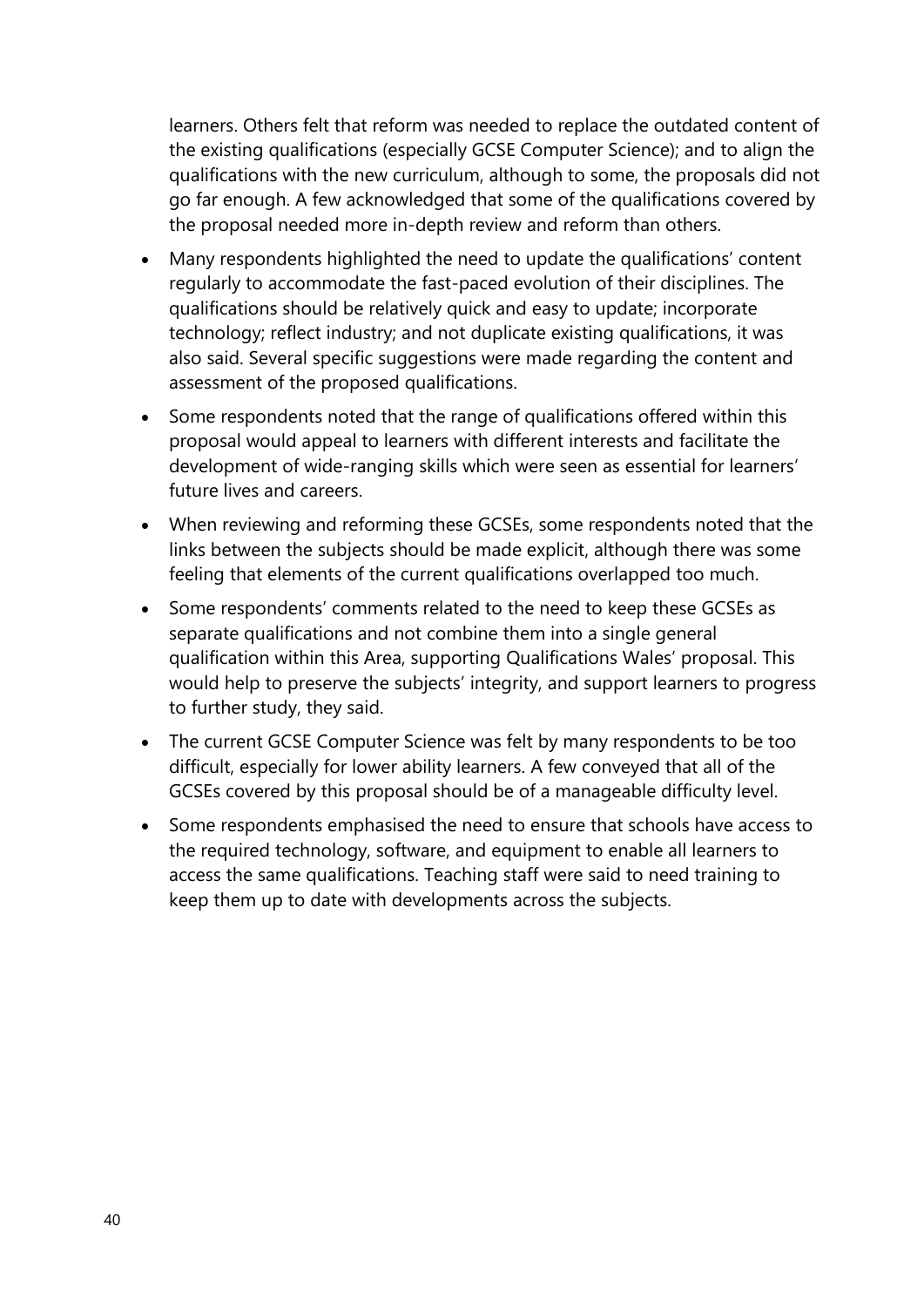#### <span id="page-44-0"></span>**8.2. Proposal 2**

How far do you agree or disagree with the proposal to create a new GCSE in Engineering and Manufacturing?



<span id="page-44-1"></span>*Figure 20: Level of agreement with proposal 2 within the Science and Technology Area*

A total of 352 people commented on this proposal. Two in three people (66%) agreed with this proposal whilst just 6% disagreed. Looked at by sub-groups, support was even higher among learners and parents and carers, and members of the public. Among education professionals, 62% agreed with the proposal whilst 7% disagreed. A relatively high proportion (15%) of education professionals answered 'don't know' to this proposal.

Over a third (36%, 126 people) of those who responded also provided a written comment. The main themes identified in their feedback are outlined below.

- Most of those who commented on the proposal emphasised the relevance and importance of offering the proposed qualification. They felt that it would equip learners to progress to further study and careers in engineering and manufacturing; provide everyday practical skills; allow learners to apply skills they have learned in other qualifications; and provide a useful opportunity to study engineering and manufacturing from an earlier age.
- Some of those who commented on this proposal were concerned that schools would struggle to provide the staffing, equipment and technology needed to deliver the qualification. This was linked to the need for schools to upgrade their workshops; purchase materials; recruit and train specialist staff; and provide experiences outside the classroom.
- Some respondents felt that the proposed qualification would enable learners to progress smoothly on to further qualifications in the Area. Schools and further education institutions should collaborate to ensure this was the case, it was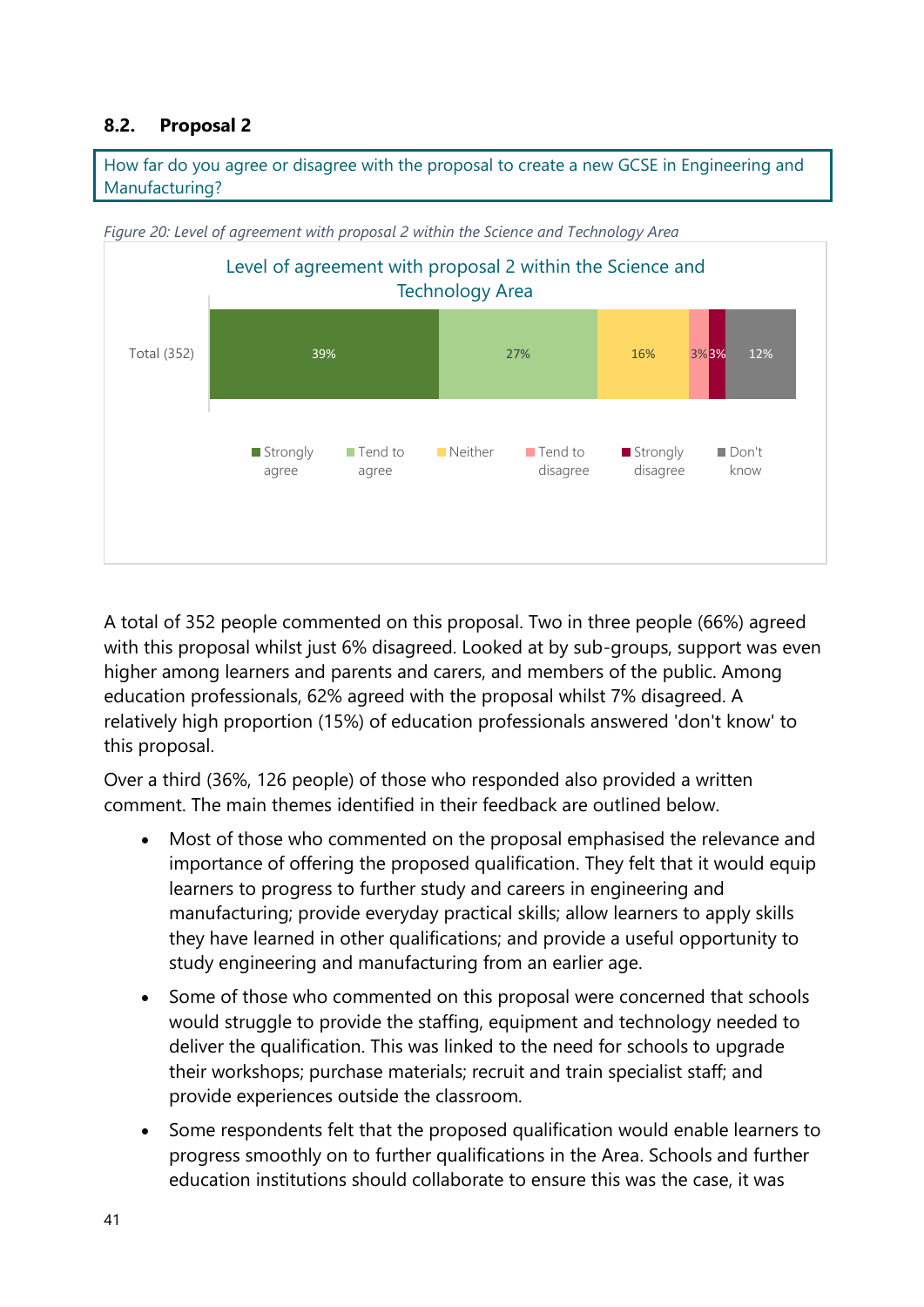said. It was also suggested that progression routes and links to other qualifications should be carefully considered when designing the qualification.

- There was quite strong feeling that the proposed qualification should be suitable for lower ability and higher ability learners. Respondents suggested that this could mean offering a theoretical approach to higher ability learners and practical experience for lower ability learners; creating two separate GCSEs in engineering and manufacturing; or offering a level 1/2 qualification as well as the proposed GCSE.
- Some felt that the qualification would overlap too much with existing qualifications in the Area, reducing schools' ability to offer the full suite of qualifications, and overshadowing existing qualifications. There was some feeling that the qualification should be an additional option rather than replacing other qualifications in the Area.
- Regarding the qualification's design, respondents suggested that that it should be practical; delivered in workshops rather than classrooms; incorporate new developments in engineering and manufacturing to reflect industry practice; and should be flexible enough to be regularly updated. Several specific suggestions were made regarding the qualification's content and focus.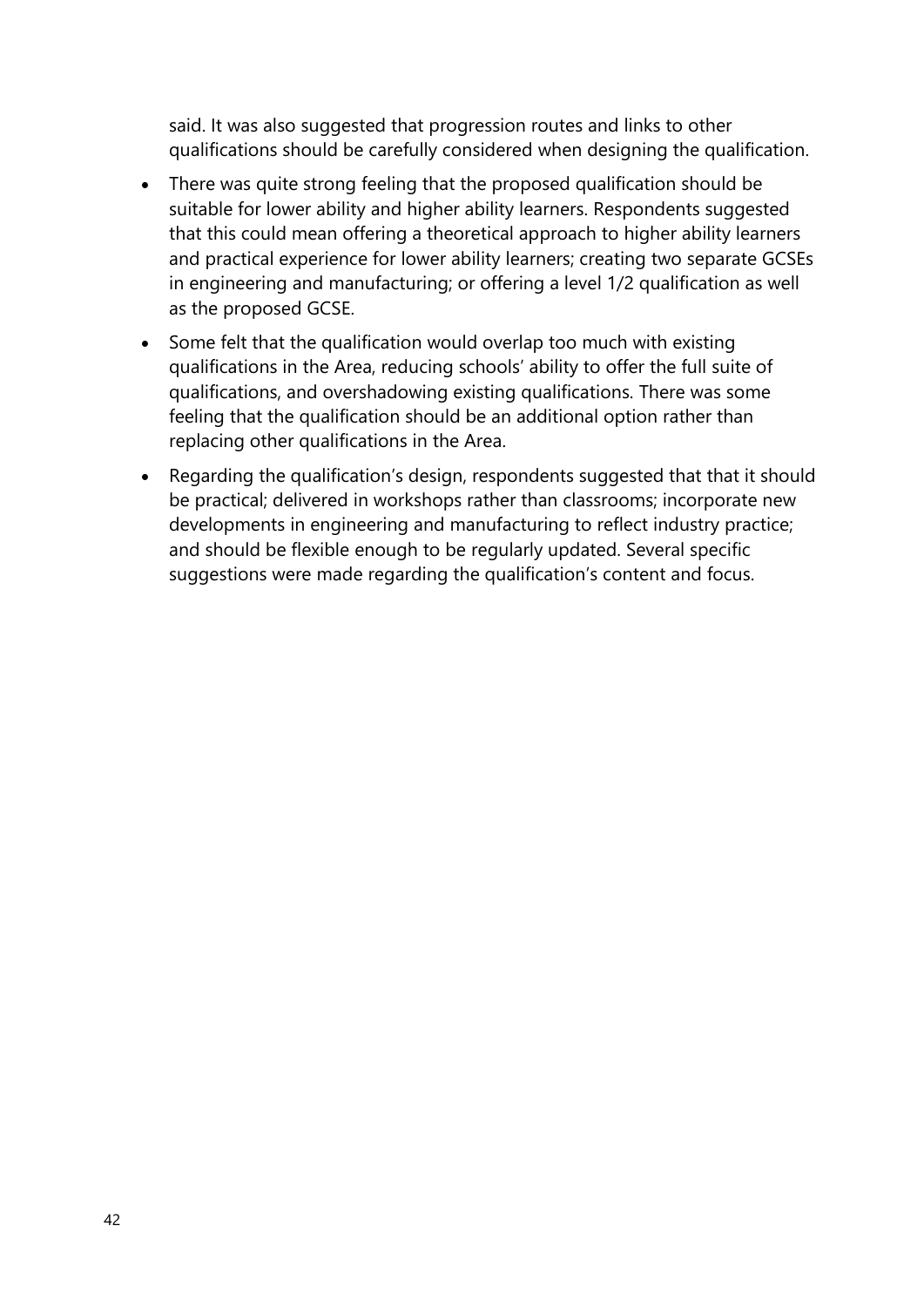#### <span id="page-46-0"></span>**8.3. Proposal 3**

How far do you agree or disagree with the proposal to create a new GCSE Science qualification to replace the existing set of science GCSEs? This qualification is likely to be roughly the size of two GCSEs.



<span id="page-46-1"></span>*Figure 21: Level of agreement with proposal 3 within the Science and Technology Area*

A total of 355 people responded to this proposal. Among all respondents, 42% agreed with the proposal and 40% disagreed, providing a fairly equal split in reactions. Disagreement was twice as likely among education professionals (49%) than among learners (22%), with parents and carers, and members of the public, falling between the two other groups.

Just 16% (57 people) of those who responded to this proposal provided a written comment. The main themes identified in their comments are outlined below.

- There was some support for reforming the existing science offer at GCSE. Some felt that the proposed new GCSE would better suit most learners while enabling those who wished to study additional qualifications in science to do so via the additional small qualifications discussed in proposal 4 within this Area. Others who supported the proposal said that it would ensure *"greater equality and consistency"* of offer across Wales and be simpler for schools to offer and for parents and carers, and future employers, to understand. However, many were concerned that the proposed changes would reduce learners' options.
- A particular worry was that a single GCSE Science would not allow learners to specialise and challenge themselves in a particular discipline. Conversely, a few felt that a single route would ensure that all learners could access the same progression opportunities in science. Some suggested that separate GCSEs in the sciences provide the strongest foundation for further study and careers. The proposed changes could therefore dampen learner enthusiasm for careers in science, and disadvantage learners in Wales relative to those elsewhere in the UK, it was said.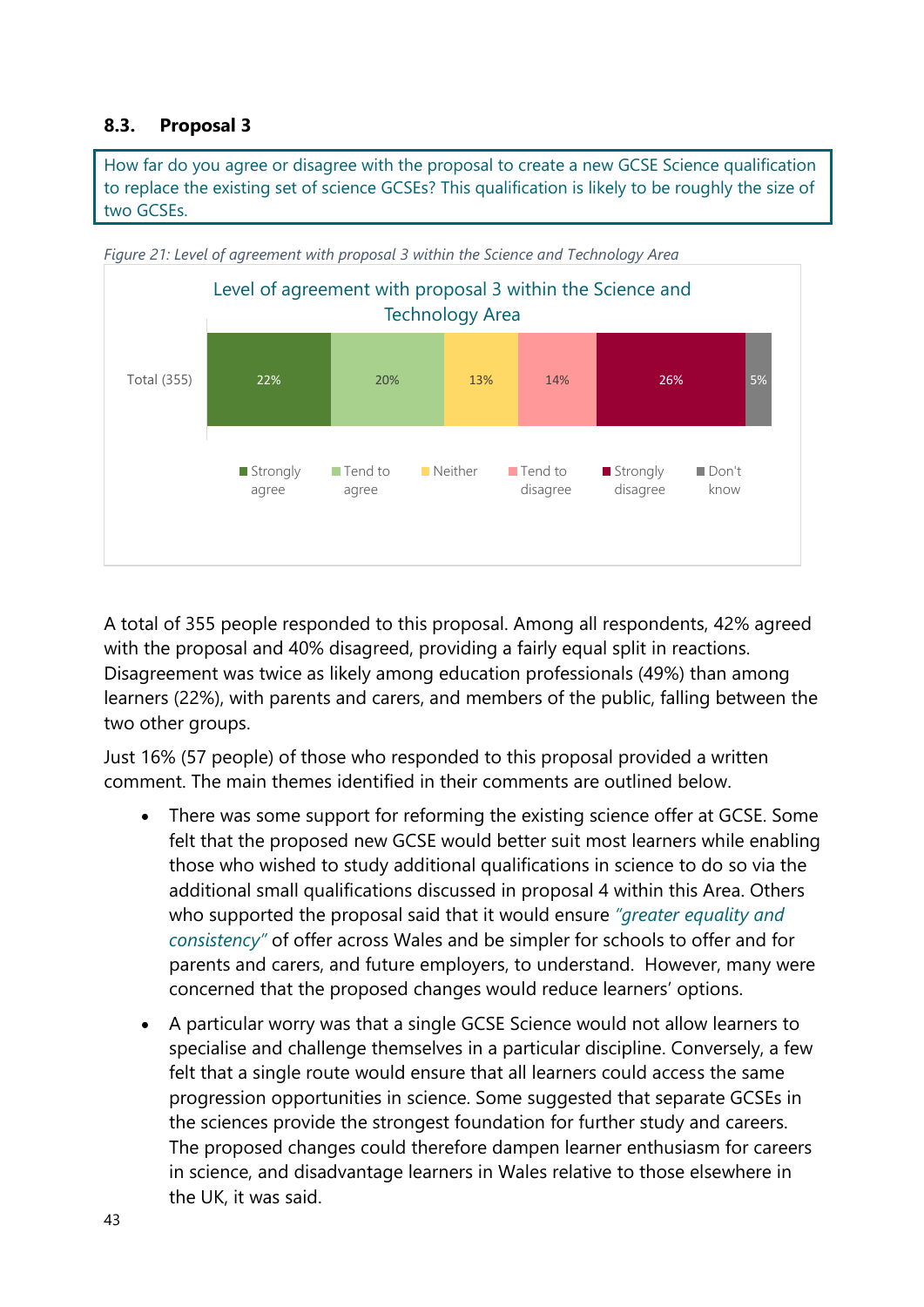- While a few respondents felt that the proposed GCSE Science would help to make sure that all learners were able to study the same qualification, giving them equal opportunities, some felt that the proposed GCSE Science would disadvantage learners with Additional Learning Needs (ALN), who were less likely to pass a *"double award"* GCSE than a *"single award"* or similarly accessible qualifications. Similar comments were made in relation to learners in Pupil Referral Units (PRUs). Higher ability learners may also be disadvantaged by not being able to specialise sufficiently in their chosen science discipline/s, it was said.
- Combining biology, chemistry, and physics at GCSE would lead to a *"dilution"* or *"devaluation"* of the subjects that would disadvantage Wales' future scientists, according to some. Others who advocated the proposed qualification cautioned that the individual science subjects should not lose their unique identities.
- Some respondents felt there is currently too much focus on Science, Technology, Engineering and Mathematics (STEM) subjects at the expense of other subjects. Others disagreed, emphasising that focusing on science is more important than ever. For some, this can only be ensured through specialisation in the sciences.
- Fewer teachers may be needed in future because the proposed *"double award"* science qualification would require fewer teaching hours than *"triple award",* it was said. The proposal may also affect teacher recruitment and retention; and disadvantage teachers from Wales who are seeking posts in England, according to some respondents. Others noted that the proposed changes are neither required nor desirable at this time. More positively, there was some feeling that the proposed GCSE Science would be far easier for schools to administer, reduce reliance on specialist teachers, and reduce qualification content.
- Further information about the proposal was requested by some respondents, especially in relation to the size of the new GCSE Science; the difference between the proposed GCSE Science and the current double award qualification; around learning time split and delivery; and the offer for lower ability learners.
- Some respondents said that they would only support the proposed GCSE Science if learners were also able to pursue *"triple award"* and *"single award"* alongside it. Other suggestions were: the inclusion of geology within the curriculum as a stand-alone discipline; a single GCSE Science equivalent to three GCSEs for higher ability learners; and introducing the option to undertake AS level science early for those with the appetite and aptitude for it.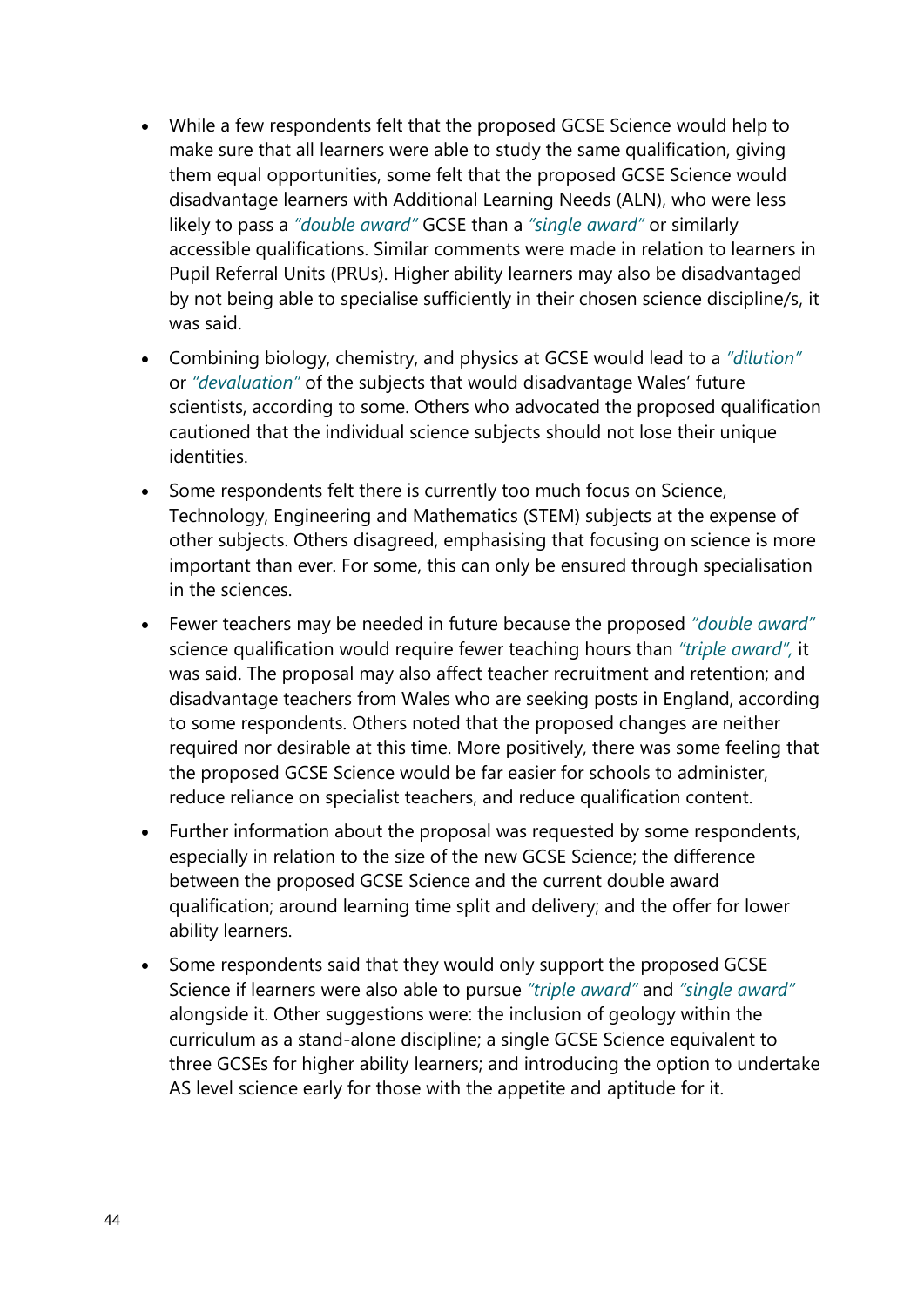#### <span id="page-48-0"></span>**8.4. Proposal 4**

How far do you agree or disagree with the proposal to create a set of small science qualifications that can be taken in addition to the proposed new GCSE Science qualification? These units are likely to be equivalent in size to either one-third or two-thirds of a GCSE.



<span id="page-48-1"></span>*Figure 22: Level of agreement with proposal 4 within the Science and Technology Area*

A total of 350 people commented on this proposal. Overall, 42% agreed with the proposal whilst 37% disagreed. Education professionals were less likely to agree (34%) and more likely to disagree (45%) than other sub-groups.

Just over half (51%, 180 people) of those who responded to this proposal provided a written comment. The main themes identified in their comments are outlined below.

- The most prevalent concern raised in relation to the proposal for additional small science qualifications was that it would represent significant timetabling, staffing, and resourcing issues for schools.
- There was some feeling that the idea of small qualifications would be confusing to learners, parents and carers, and employers. Further concerns raised were that the proposed small science qualifications would not be recognised or valued by educational institutions and future employers; and that they would disadvantage learners in Wales relative to those in other parts of the UK.
- Another frequently raised issue was that this proposal would favour larger state and independent schools while disadvantaging smaller and/or rural schools, increasing inequity of science provision across Wales. A few respondents felt that the proposed qualifications would, in combination, be appropriate for lower ability learners if offered as an alternative to the proposed new GCSE Science.
- Some supported the proposed additional small science qualifications because they would offer learners more choice and flexibility, deepen enjoyment and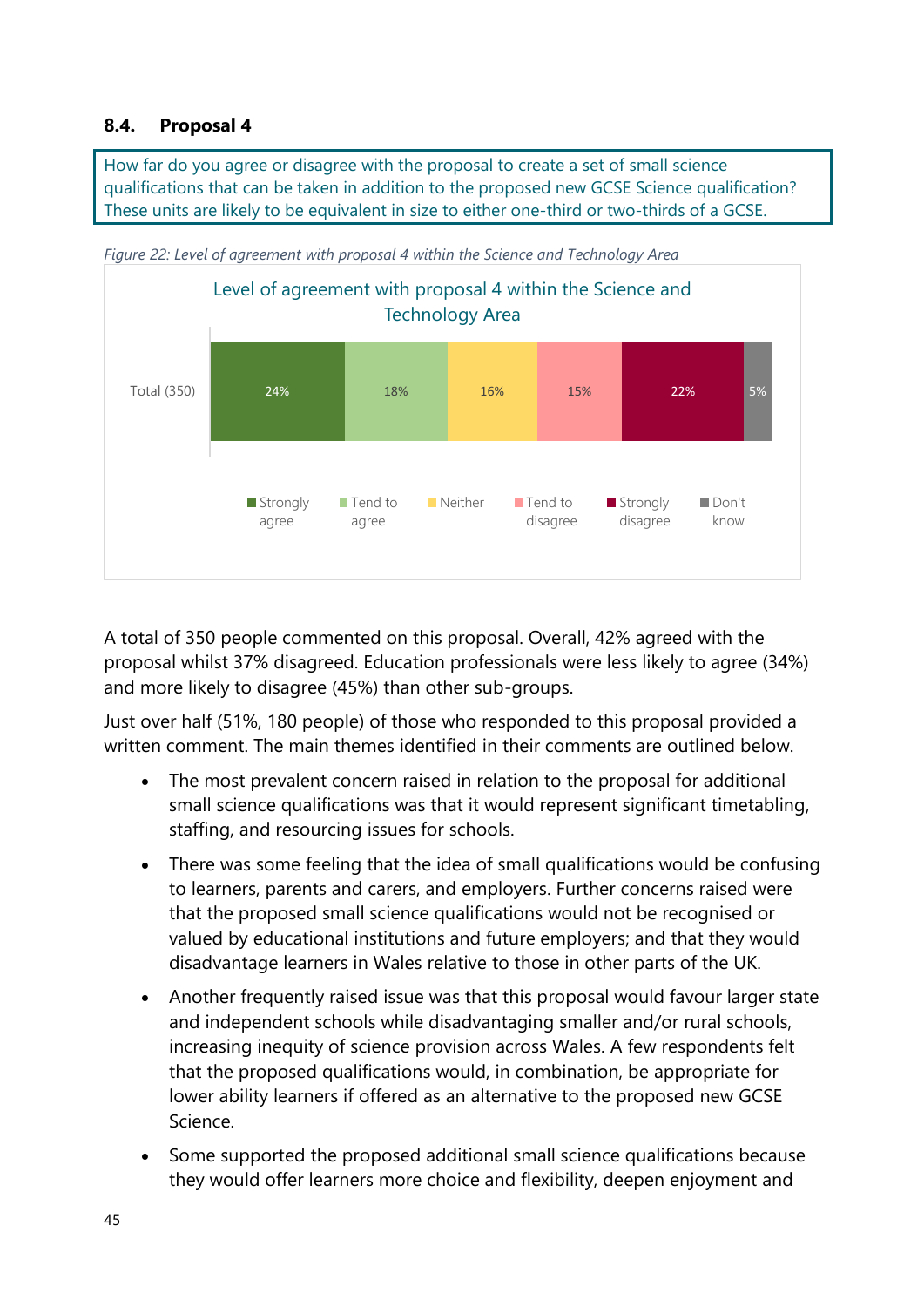skills development, and support progression in science. However, others said that the proposal may limit learner choice, and could lead them to choose their specialist options too early.

- Further information about the proposal was requested by some respondents in relation to expected teaching hours; exactly what the proposed additional small science qualifications would be worth; whether they could be aggregated to form a whole GCSE; and whether they would be nationally and internationally recognised qualifications.
- Some respondents stressed the importance of the proposed additional small science qualifications if the proposal for the new GCSE Science is taken forward, particularly for those seeking to progress to A level and beyond.
- A few said that the subjects proposed as *"add-ons"*  geology, climate change, natural history, and environmental science, for example - should form part of the GCSE Science offer. Indeed, a few noted that the add-ons should not be needed if the proposed new GCSE Science is robust and properly designed.
- Some respondents suggested that schools should be permitted to combine the additional small science qualifications into whole GCSE *"packages"* or *"units"* for learners. Other suggestions were: offering an optional extra GCSE comprising three choices from six modules; and including further chemistry, physics and biology options.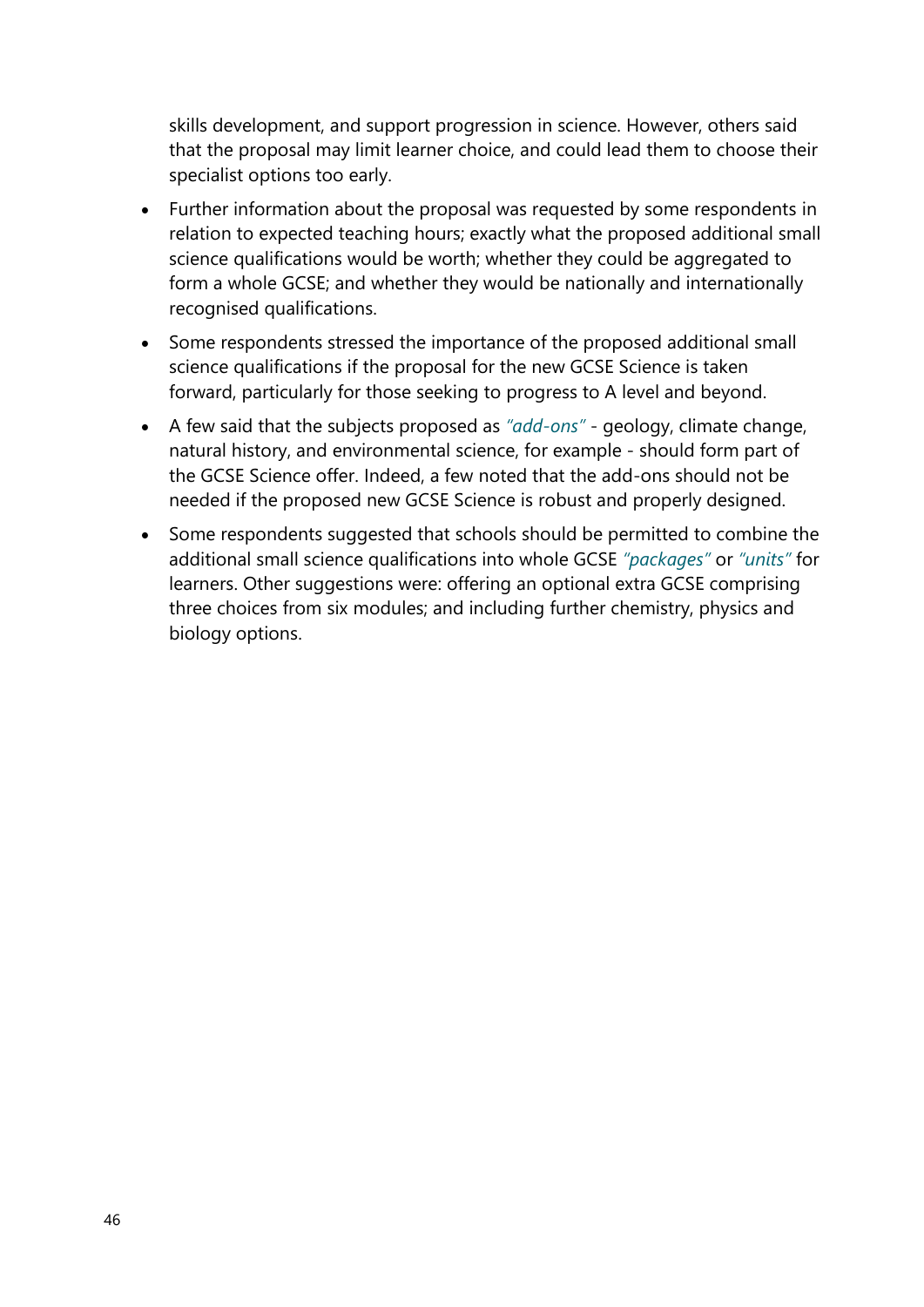## <span id="page-50-0"></span>**9. Integral Skills**

#### <span id="page-50-1"></span>**9.1. Proposal 1**

How far do you agree or disagree with the proposal to reform the Skills Challenge Certificate to make it simpler and more manageable, with a focus on assessing the Integral Skills of Creativity and Innovation, Critical Thinking and Problem Solving, Personal Effectiveness and Planning and Organising?

<span id="page-50-2"></span>

A total of 185 people responded to this proposal. Among all respondents, over seven in ten (72%) agreed with the proposal. This rose to 75% among education professionals and to 92% among the parent / carer sub-group. It should be noted that overall responses to this proposal were lower than for most other proposals, with just 25 responses from parents and carers, and members of the public.

Four in ten (40%, 74 people) of those who responded to this proposal provided a written comment. The main themes identified in their comments are outlined below.

• Most of the written responses supported the proposal. Respondents supported the focus on and inclusion of these skills in the curriculum; considered the current qualification to be valued by employers; and suggested that a reformed qualification would be useful in highlighting the new curriculum's four purposes<sup>14</sup> and their importance.

<sup>&</sup>lt;sup>14</sup> The four purposes are the starting point and aspiration for schools' curriculum design. They state that learners should become ambitious, capable learners, ready to learn throughout their lives; enterprising, creative contributors, ready to play a full part in life and work; ethical, informed citizens of Wales and the world; and healthy, confident individuals, ready to lead fulfilling lives as valued members of society. Further information is available [here](https://hwb.gov.wales/curriculum-for-wales/designing-your-curriculum/developing-a-vision-for-curriculum-design/#curriculum-design-and-the-four-purposes) on Welsh Government's website.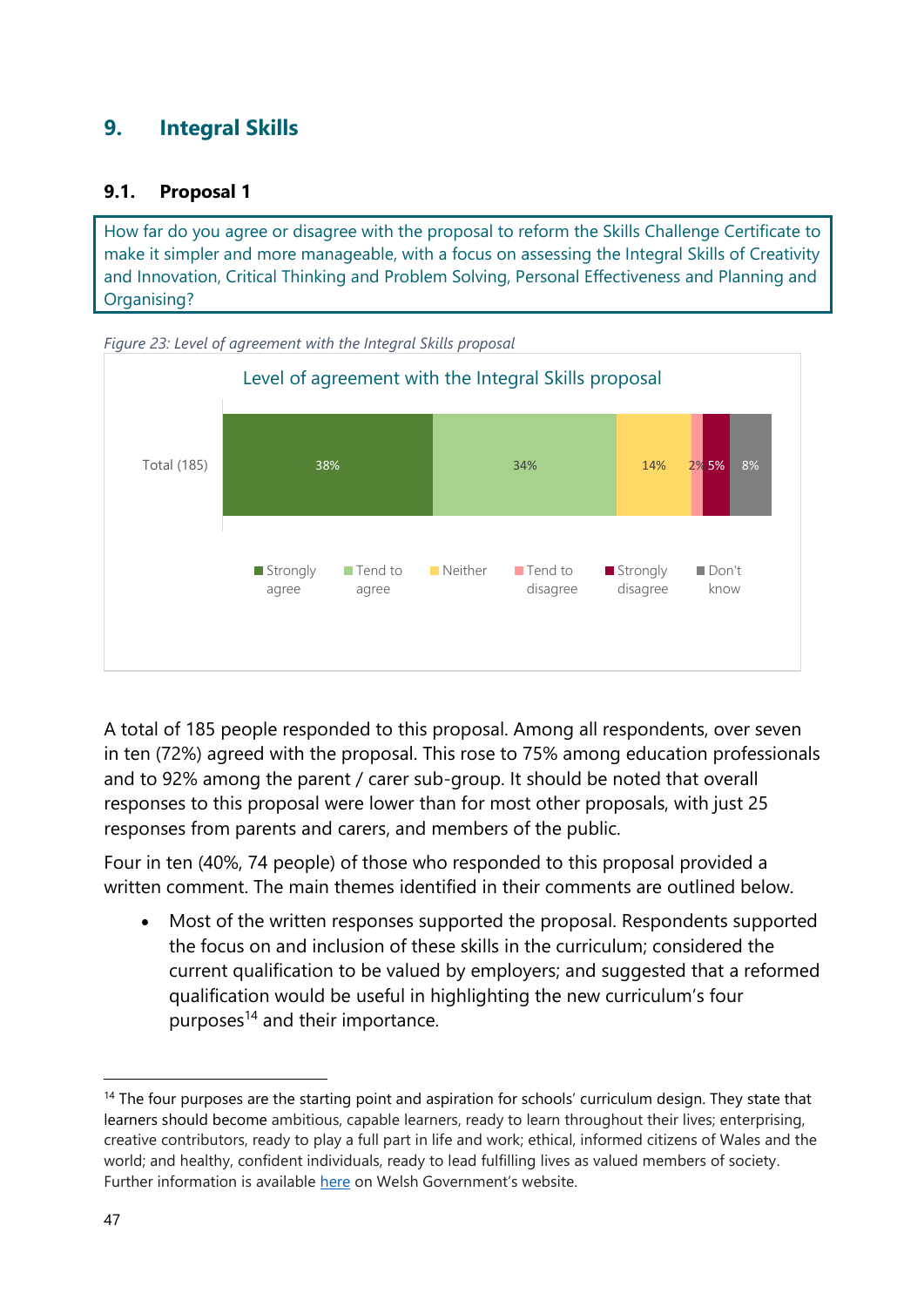- The current qualification was also praised for meeting the needs of all learners; supporting transition to the new Advanced Skills Baccalaureate Wales; promoting learner choice; and for giving learners the opportunity to practise research skills.
- Several respondents felt that the current Skills Challenge Certificate (SCC) needs to be simplified and made more manageable for learners and teachers. Some suggested that the Community Challenge should be dropped. Others felt that it could be evidenced differently or replaced with work experience.
- A few respondents described elements of the current SCC as *"repetitive"* with duplication of skills and tasks meaning that learners lose interest in an otherwise useful qualification.
- Several respondents stated that the SCC needs *"rebranding"*. There were varied views on how this should be done, including ensuring that it was seen as an equivalent qualification to GCSEs, changing its name, or giving it more time within the curriculum.
- Some respondents mentioned assessment as being the aspect of the SCC most in need of reform. One respondent suggested that it could be assessed purely through digital work. A few others also petitioned for a complete rethink of both content and assessment.
- Several other suggestions were made as to how the qualification could be reformed. These included combining the SCC with the Health and Well-being Area, or with human rights education; making the SCC optional; or developing the pre-GCSE curriculum to support the recognition and understanding of the skills assessed in the SCC.
- Some respondents disagreed with the proposal, either suggesting that the SCC be dropped altogether, or that the outcomes should be delivered across the other Areas.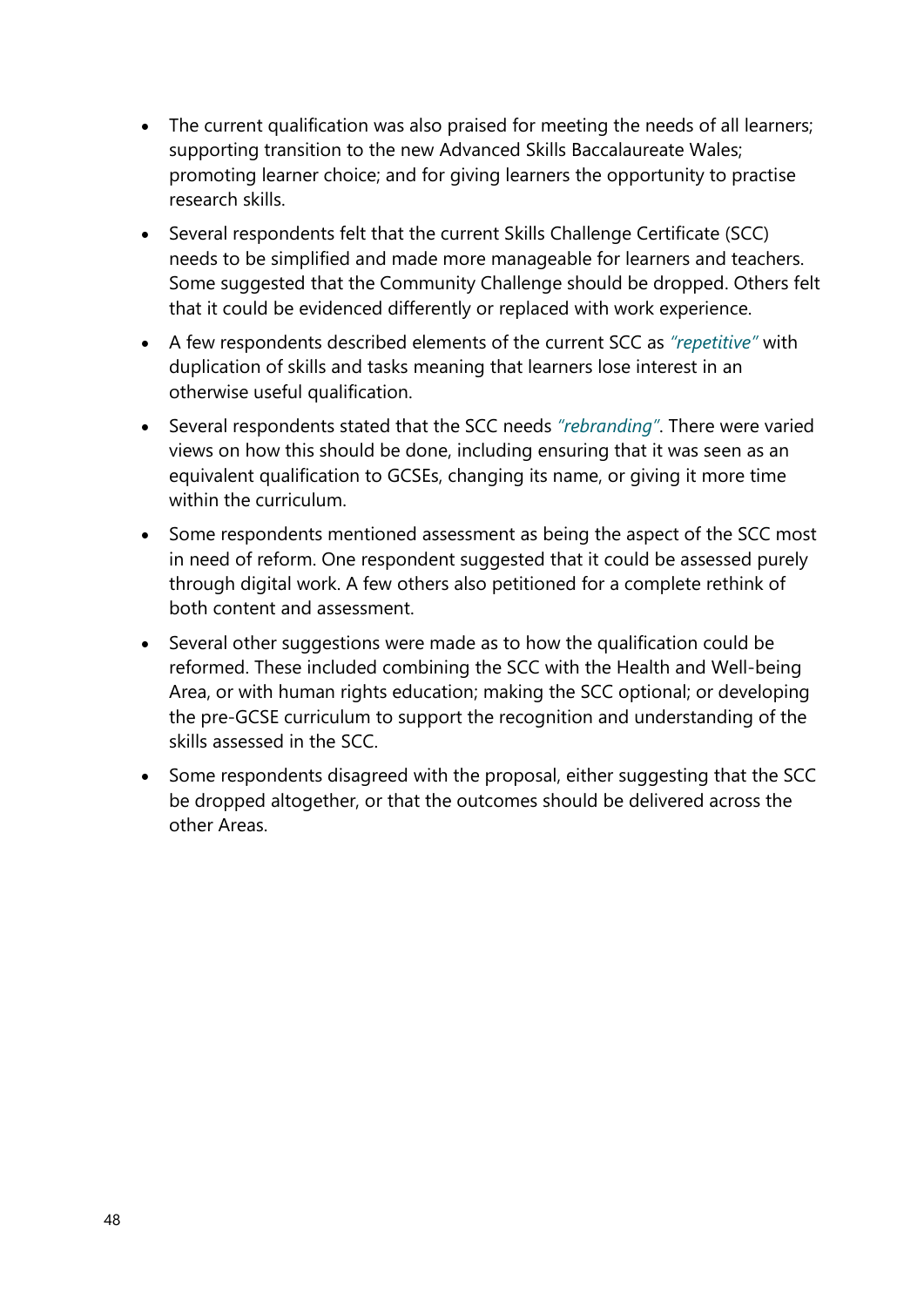## <span id="page-52-0"></span>**10. Impact Assessment**

When developing the proposals in the consultation, Qualifications Wales considered the impacts that each proposal could have. The online survey asked whether there are any additional steps Qualifications Wales could take to reduce the impacts they identified. It also asked questions about the impact of the proposals on individuals or groups with protected characteristics; on opportunities for people to use the Welsh language; and in relation to treating the Welsh language no less favourably than the English language. The online survey also asked whether the proposals could have any other positive or negative impacts.

#### <span id="page-52-1"></span>**10.1. Impact question 1**

In relation to the impacts that we have identified, are there any additional steps that we could take to reduce potential negative effects?

A total of 99 respondents provided written comments in response to this open question. The key themes from the comments are summarised below.

- Many respondents made specific suggestions as to how the proposals could meet the needs of all learners, including those with Additional Learning Needs (ALN). These included creating entry level qualifications with appropriate progression pathways in all subjects; introducing tiered and ongoing assessment; increasing use of practical qualifications and apprenticeships over written exams; referring to schools' obligations to make adjustments to increase inclusion under the Equality Act 2010 within qualification guidance; and paying more attention to neurodiversity.
- Many respondents explained that they would like to see a reduced workload for teachers. They felt that this could be achieved by making fewer changes to syllabuses; and more certainty and notice of forthcoming changes.
- Some respondents called for greater emphasis on teacher-led assessments over exams to reduce pressure on learners.
- Some criticised the consultation process, stating that it should not have taken place during the pandemic, and that it did not encourage enough debate and input. Others suggested that teachers should be consulted about qualification reform on an ongoing basis.
- One respondent commented that the consultation did not present any findings on the impact assessment undertaken and neither had it identified any specific impacts or equality issues. Another called for qualifications to be designed to limit adverse impacts on learners from disadvantaged backgrounds.
- Some respondents highlighted that all Welsh-medium and English-medium qualification specifications and related documentation should be released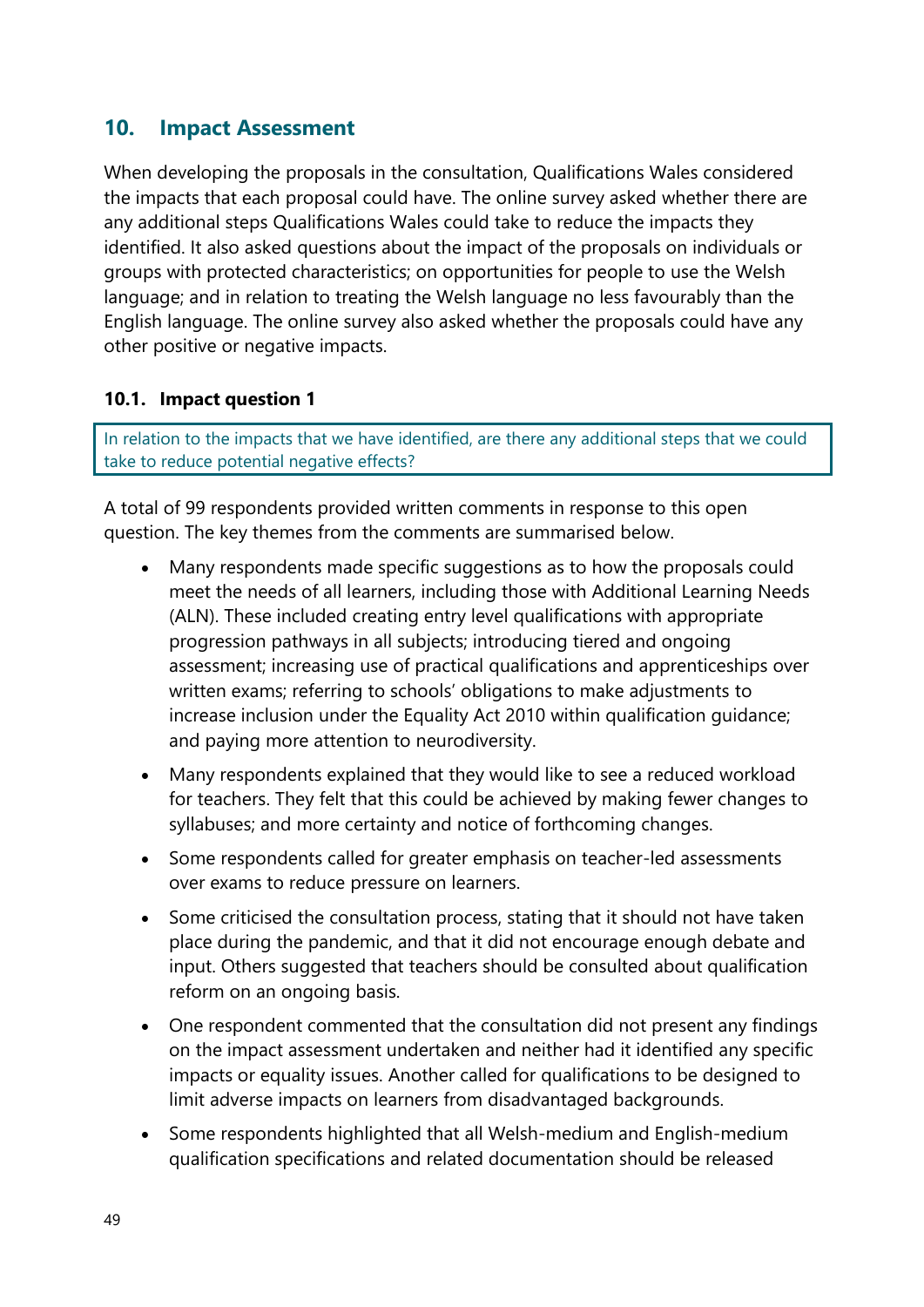simultaneously. Equality of access to computer equipment and software in schools was also seen as important.

- A few respondents criticised the consultation because they felt that it promoted the existing suite of GCSEs, and that the proposals were not adequately aligned to the new curriculum.
- Potential issues of inequality of access across Wales were highlighted by a few respondents. These were that the proposed small qualifications risk being offered in some areas and not others; that the proposal not to develop a made-for-Wales GCSE Dance could negatively impact on disabled learners and *"those from ethnically and culturally diverse backgrounds";* the importance of making all made-for-Wales qualifications available in Welsh and in English; and that learners in smaller schools may not be able to access the same range of qualifications relative to their peers in larger schools.
- The potential impact of the proposals on GCSE resits in mathematics, English or Welsh seems not to have been considered in the proposals, according to one respondent. Another respondent working in post-16 education was concerned over the impact that the restructuring of GCSEs will have for A levels.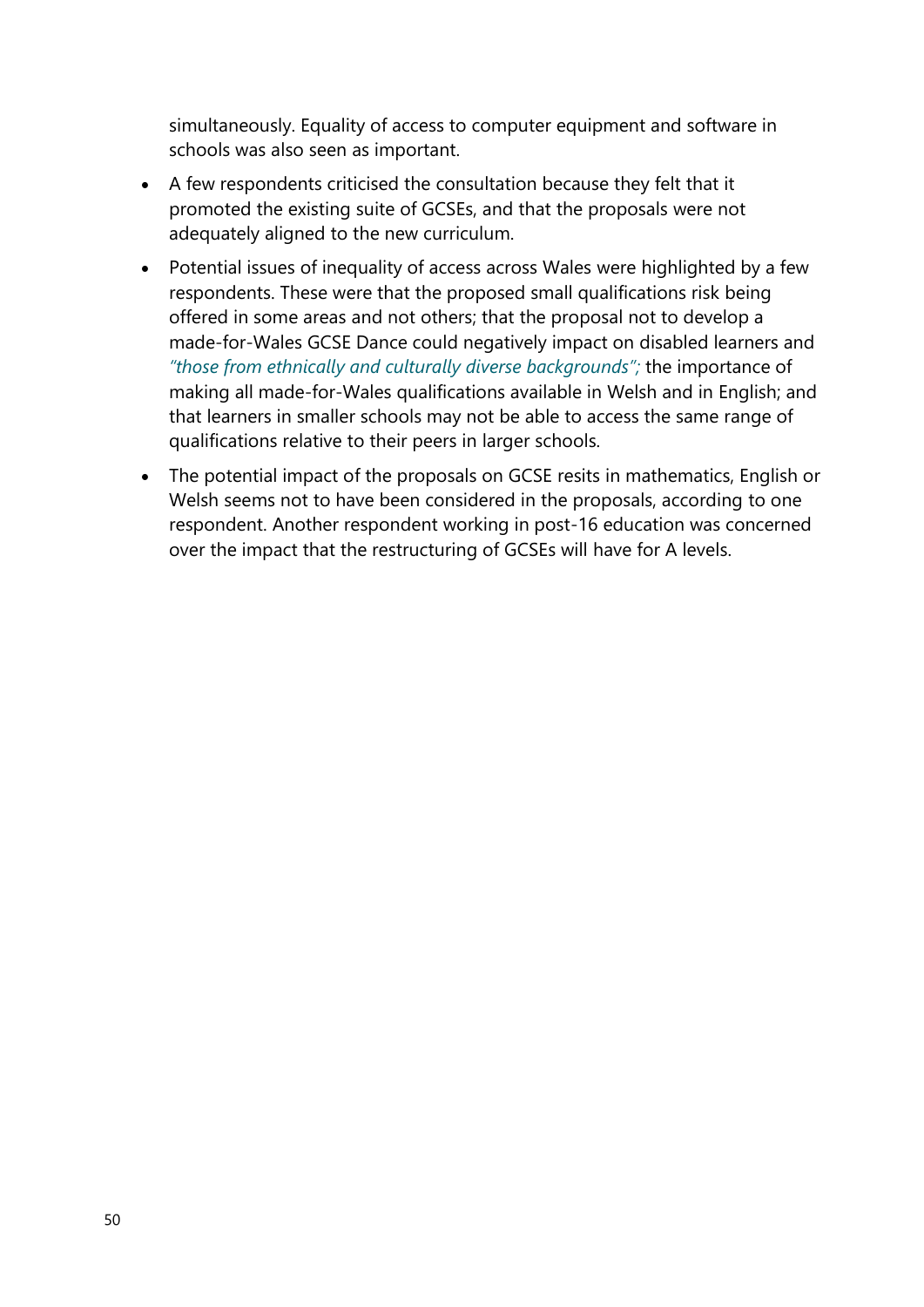#### <span id="page-54-0"></span>**10.2. Impact question 2**



<span id="page-54-1"></span>



A total of 190 respondents answered this question. Eight percent believed there were additional positive impacts, and 17% believed that there were additional negative impacts. It should be noted that respondents could identify both positive and negative impacts. Three in five (61%) said that they were unsure whether there were any other positive or negative impacts, whilst a further 17% said that there were no other impacts.

A total of 30 respondents provided written comments in response to this question. The key themes outlined in their feedback are discussed below.

- Many respondents felt that the proposals could disadvantage lower ability learners through the lack of level 1 or entry level qualifications in English, the larger size of some of the proposed qualifications, the proposed combining of GCSEs in Welsh language and literature and English language and literature, and proposals within the Science and Technology Area.
- There was also some feeling that learners with disabilities leading to more absence could find it harder to catch up when studying the combined GCSEs, and that lower ability learners could struggle with the combined GCSE in Welsh.
- Some respondents felt that the proposals would help to meet the needs of lower ability learners by offering qualifications which are assessed online, have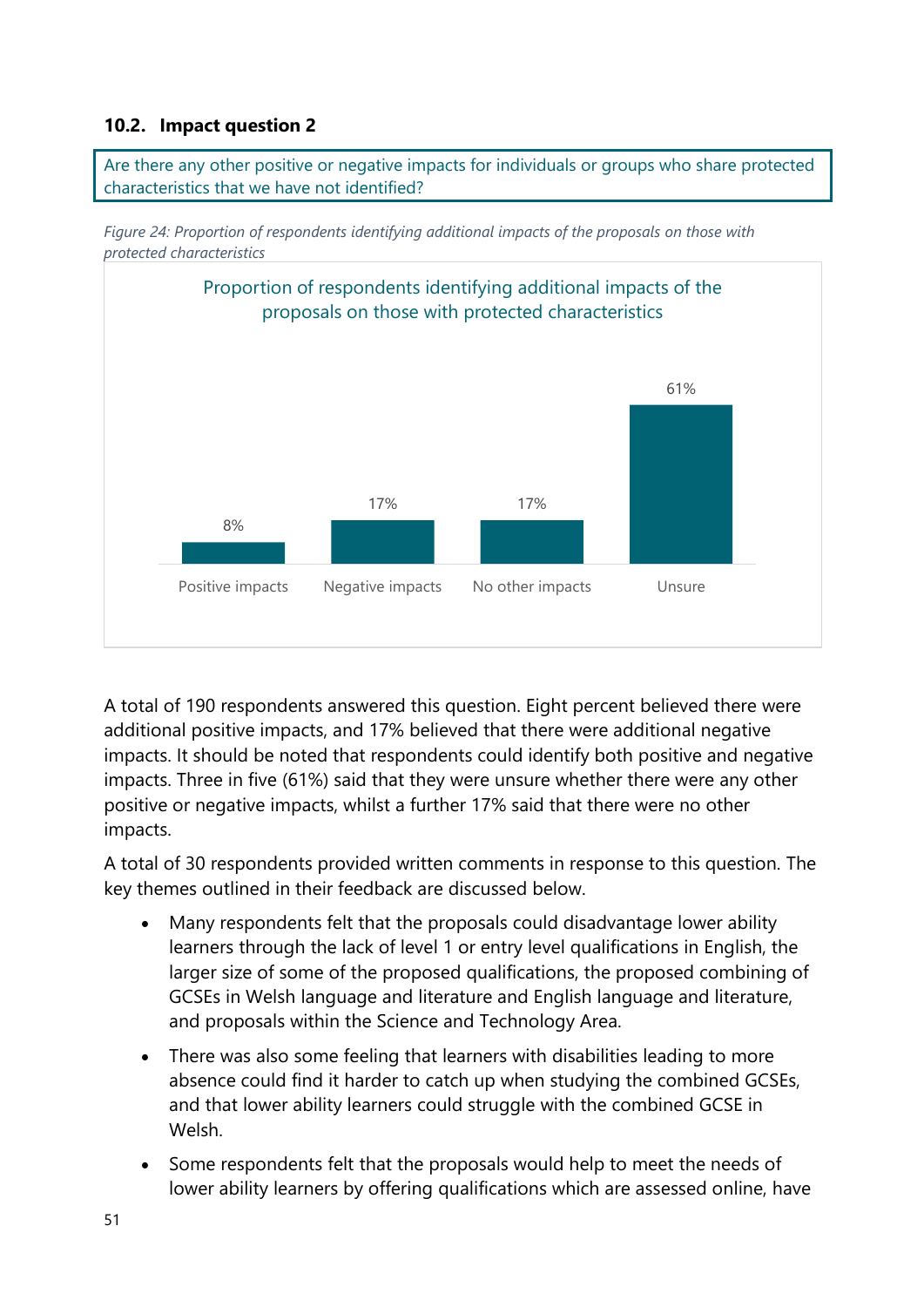integrated skills approaches, and have a greater breadth of learning, especially in science.

- The need to ensure that all qualifications offer appropriate challenge for learners of all abilities was raised, with a wish to avoid the risk that some qualifications are seen to be more *"academic"* than others.
- A few respondents highlighted the need to ensure that the proposals did not create new barriers or fail to remove existing barriers for learners from less affluent backgrounds.
- Some respondents felt that the proposals did not go far enough to ensure that qualifications in Wales would achieve positive change and be suitable for learners with protected characteristics.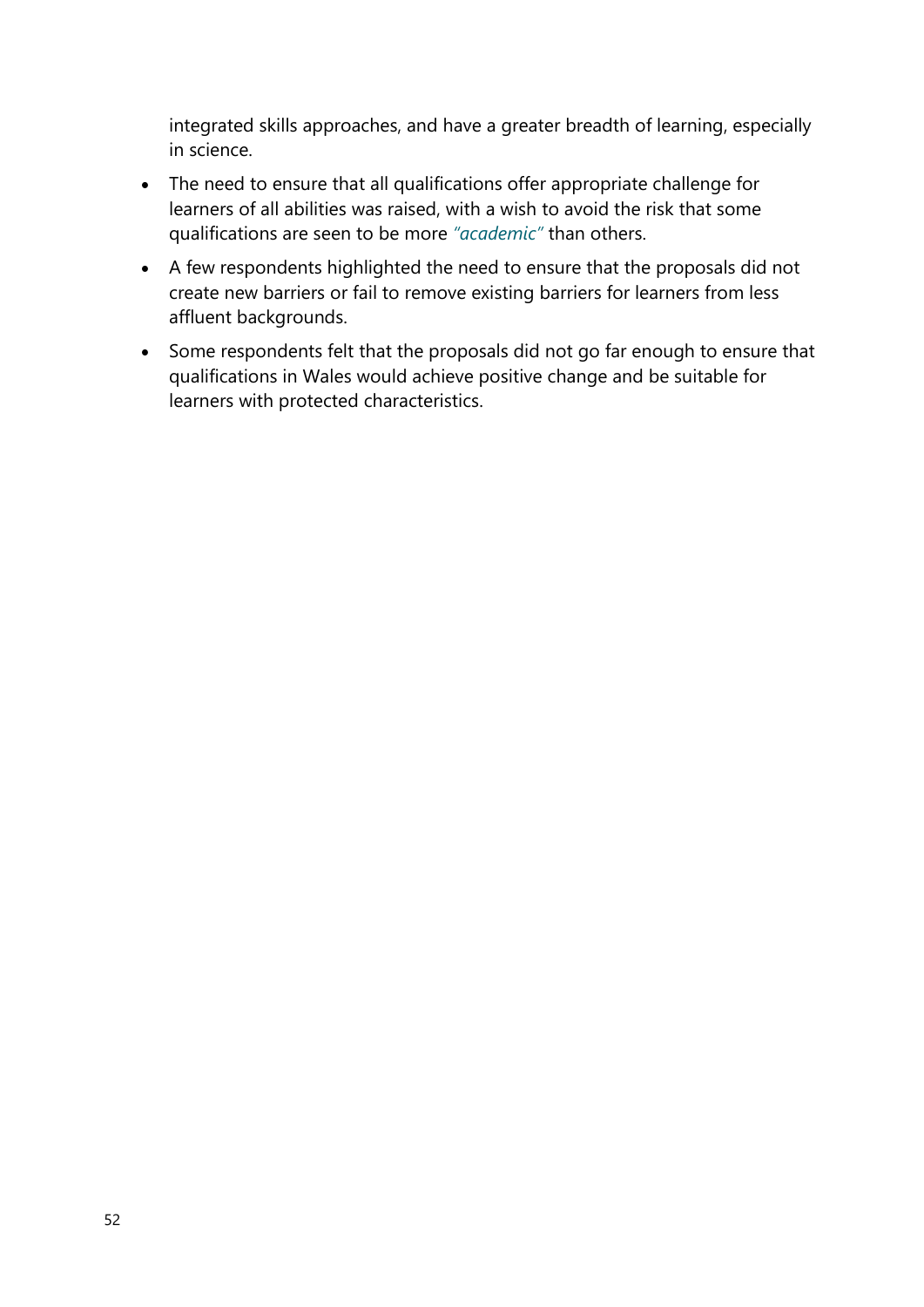#### <span id="page-56-0"></span>**10.3. Impact question 3**



<span id="page-56-1"></span>



A total of 189 respondents answered this question. Sixteen percent said that there were other negative impacts, and 8% said that there were other positive impacts. It should be noted that respondents could identify both positive and negative impacts. Around half (51%) said that they were unsure whether there were any positive or negative impacts and around one in four (27%) said that there were no other impacts.

Thirty-two respondents provided written comments in response to this question. The key themes from their feedback are outlined below.

- Some respondents felt that learners from Welsh-medium schools could be disadvantaged by Wales' over-reliance on qualifications designed for England, stating that all qualifications should be available equally in Welsh and English.
- Some suggested that the proposals could increase opportunities to use the Welsh language through immersing learners in Welsh literature; integrating Welsh throughout the curriculum; and ensuring that the proposed qualifications are designed specifically for Wales.
- A few said that they would welcome the introduction of a Welsh-medium integrated Expressive Arts qualification and a suite of small Welsh language qualifications for post-16 learners.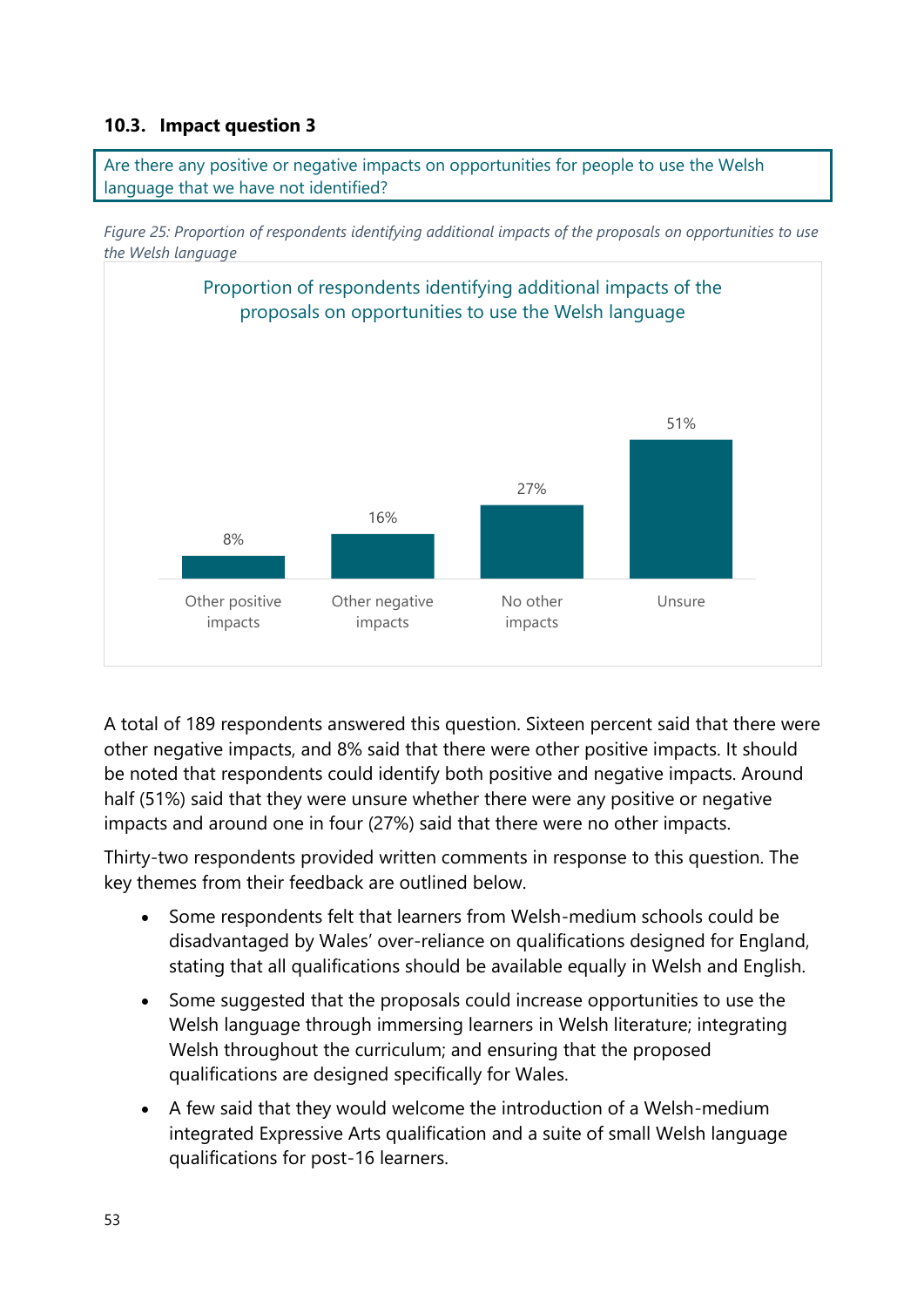#### <span id="page-57-0"></span>**10.4. Impact question 4**

Are there any positive or negative impacts in relation to treating the Welsh language no less favourably than the English language that we have not identified?

<span id="page-57-1"></span>



A total of 191 respondents answered this question. Seven percent identified additional positive impacts whilst 20% identified additional negative impacts. Just under half (46%) said that they were unsure whether there were any positive or negative impacts whilst a further 29% said that there were no other impacts.

Thirty-five respondents provided written comments in response to this question. The key themes from their feedback are outlined below.

- Two respondents identified additional positive impacts. They said that the proposals could positively impact on, and secure respect for the Welsh language by securing an equal, coherent, and bilingual choice of qualifications for 14–16-year-olds.
- As noted elsewhere, there was some feeling that over-reliance on qualifications designed for England could disadvantage learners in Welsh-medium schools.
- Qualifications and teaching and learning resources in Welsh and English should be developed alongside each other and be available at the same time, according to a few respondents.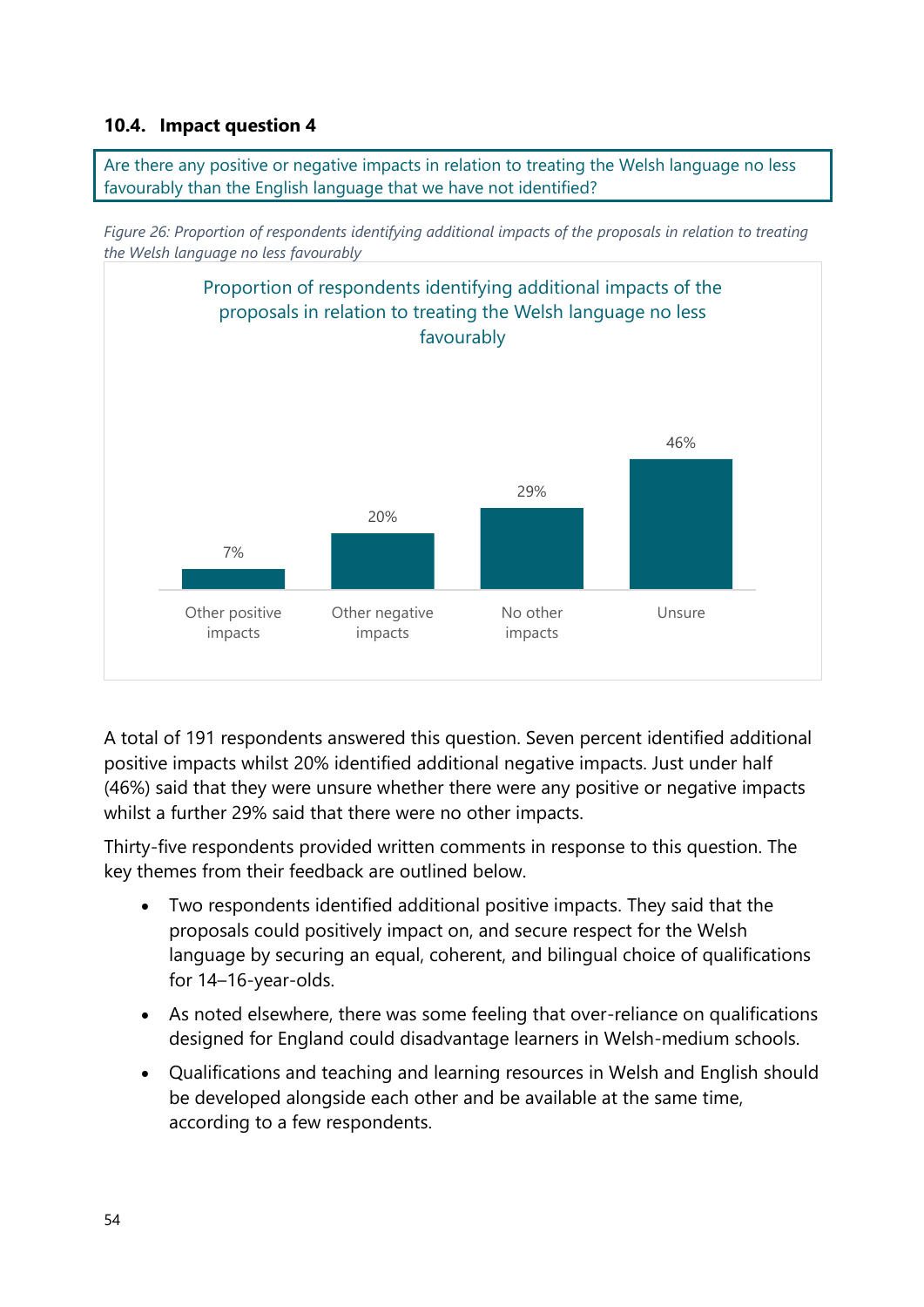• A few respondents felt that the Welsh language proposals within the Languages, Literacy and Communication Area could lead more learners in Wales to opt for English-medium over Welsh-medium schools.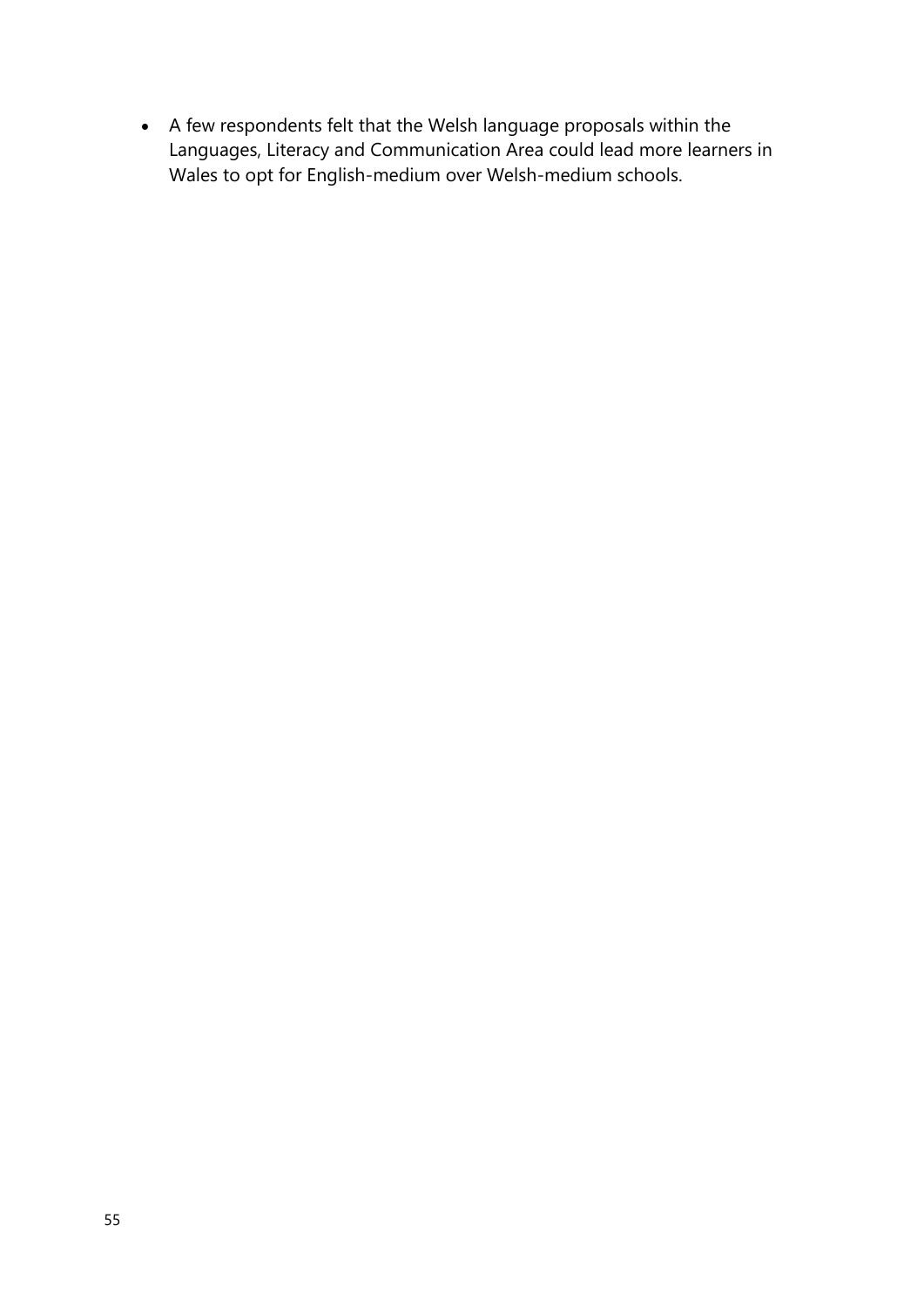#### <span id="page-59-0"></span>**10.5. Impact question 5**

<span id="page-59-1"></span>

Are there any other positive or negative impacts that we have not identified?

A total of 188 respondents answered this question. One in four (26%) did not think there were any other impacts. Five per cent identified other positive impacts and 15% identified other negative impacts. Almost three in five (58%) were unsure whether there were any unidentified impacts.

Twenty-four respondents provided written comments in response to this question. The key themes from their feedback are outlined below.

One respondent highlighted positive impacts: increased collaboration between staff, sharing of good practice, and reinforcement of key skills for learners. All other comments highlighted negative impacts, which are summarised below.

- A few respondents felt that the proposals did not align closely enough with the new Curriculum for Wales. They were concerned that education in Wales will not improve unless all learners can access suitable qualifications and pathways which realise the purposes and principles of the new curriculum.
- One respondent felt that the proposals would create narrow choices that limit options too early rather than fostering broad learning. This respondent argued for more flexible assessment that allows a description of attainment across a wider range of skills, knowledge, and experiences.
- Some respondents were concerned that combining subjects would dilute them and cause them to lose their individual identities.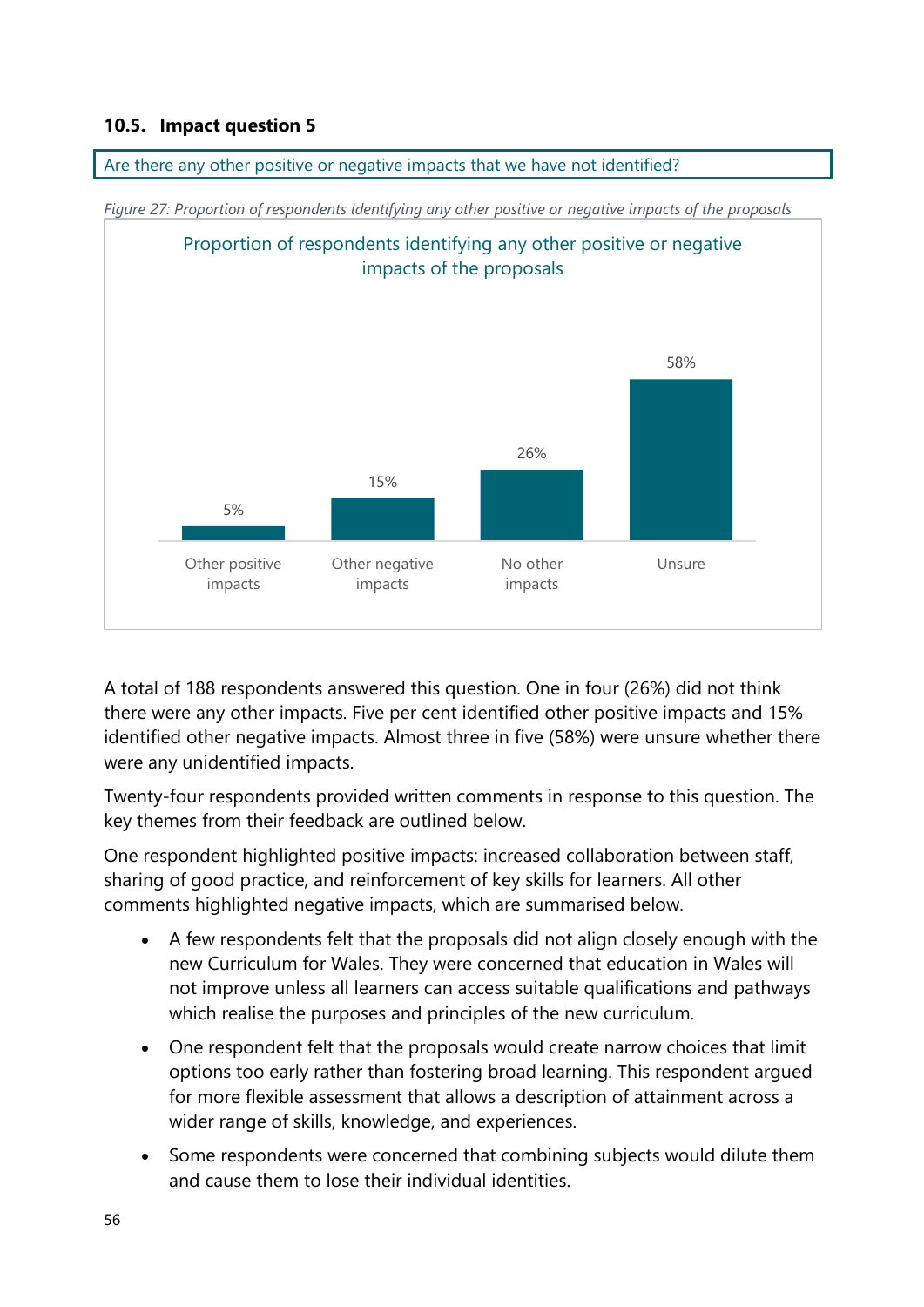- Some argued that removing GCSEs in separate sciences and replacing them with the proposed GCSE Science would prevent learners from achieving a higher GCSE grade in one science; limit learner options in science; lead to staff losses; and lower engagement with science.
- The future of dance provision for learners aged 14 and over was a particular concern for one respondent who highlighted access and equalities-related issues if learners could not access dance at school: limiting opportunities for Welsh learners to study dance post-16; disadvantaging female and economically disadvantaged learners; and favouring learners in south Wales where private dance provision is more accessible than in north Wales.
- A respondent also called for careful consideration of reviewing and reforming GCE/level 3 qualifications, in light of the proposed changes to GCSEs, and a need to fully consider the impact of the proposals on the post-16 sector.
- A few criticised the consultation approach, stating that the consultation questions did not allow sufficient debate.
- One respondent was concerned that small schools would be unable to offer the full range of qualifications proposed because they have fewer teaching staff.
- One respondent criticised the proposal to secure made-for-England qualifications for Wales in subjects that attract low numbers of learners, such as dance, multi-disciplinary Expressive Arts, BSL, and Health and Well-being. They stated that the financial implications of creating made-for-Wales qualifications in these subjects should not be the most important factor driving their development. Similarly, another respondent emphasised that learners in schools in Wales would be disadvantaged by made-for-England qualifications and that they would overlook local learning experiences.
- The need to ensure that the proposals result in qualifications that meet the needs of all learners was raised by another respondent.
- Finally, one respondent felt that schools should be able to design their own local assessments and qualifications, drawing on current and past good practice (e.g. Agored Cymru and the former Certificate of Secondary Education [CSE]), and involving local communities, stakeholders, and experts in learning.